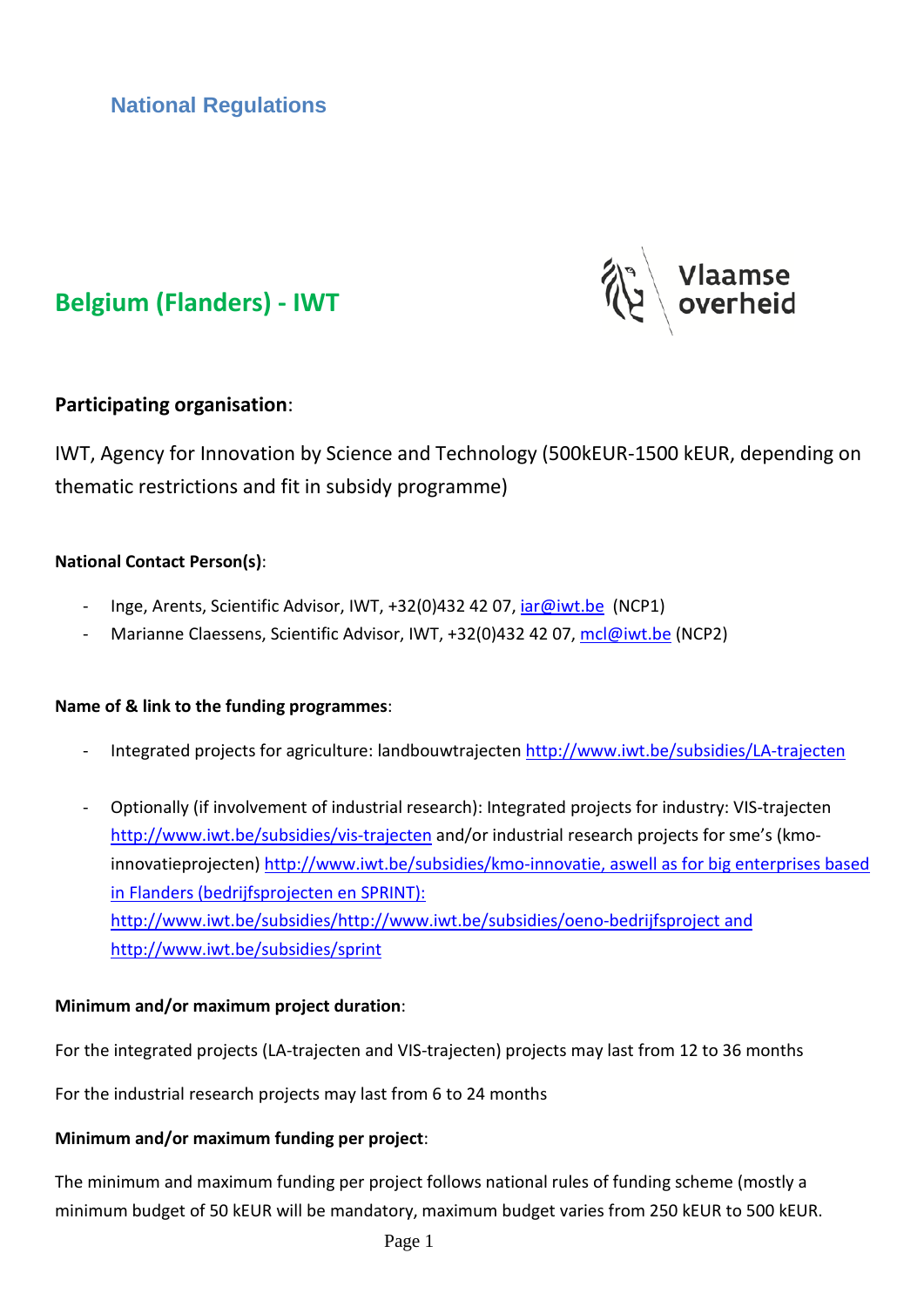Funding percentage follows national rules of funding scheme

At 1/1/2015 the max. funding percentage for LA-trajecten is 90%, for VIS-trajecten is 80% and for industrial research projects is 25-80% (depending on size of the enterprise and depending on TRL level).

## **Who can be eligible for funding (incl. industry participation)?**

For LA-trajecten only Flemish centres for agricultural research (praktijkcentra), universities and university colleges (hogescholen) and research institutes that are recognized as eligible (as ILVO, VITO, …) in past evaluations according to EU regulation. Each project needs a solid base of partnership from the bio-economy sector (represented by an usercomité) that is responsible for the cofinancing of the project. For VIS-trajecten the eligible partners are VIS-organisations (associations of Flemish enterprises) and collective research centres according to Wet De Groote (as Centexbel, Sirris, …); RTO's are mostly subcontractors for the research. Each project needs a solid base of partnership from the industrial sector(s) that benefit from projectresults (represented by an usercomite) that is responsible for the cofinancing of the project.

For industrial research projects the eligible partners are Flemish enterprises (with legal entity in Vlaams Gewest. Enterprises can involve subcontractors and RTO's as subcontractor in the project.

## **National priorities:**

No priorities as long as the projects fit in the program (no thematic restrictions). Military applications are excluded.

Focus on multi-actor approach in integrated projects, focus on economic benefits for involved Flemish companies.

## **Application for funding via IWT:**

IWT will provide information on the IWT-website<http://www.iwt.be/subsidies/extrasteun/era-facce-surplus> for applicants with additional templates to be completed. Those templates are mandatory to check the national eligibility and must be sent towards IWT on date of deadline of pre-proposals (**documents received latest on 04.03.2015)**. We kindly ask applicants to apply for a meeting with IWT before the end of February to check eligibility aspects.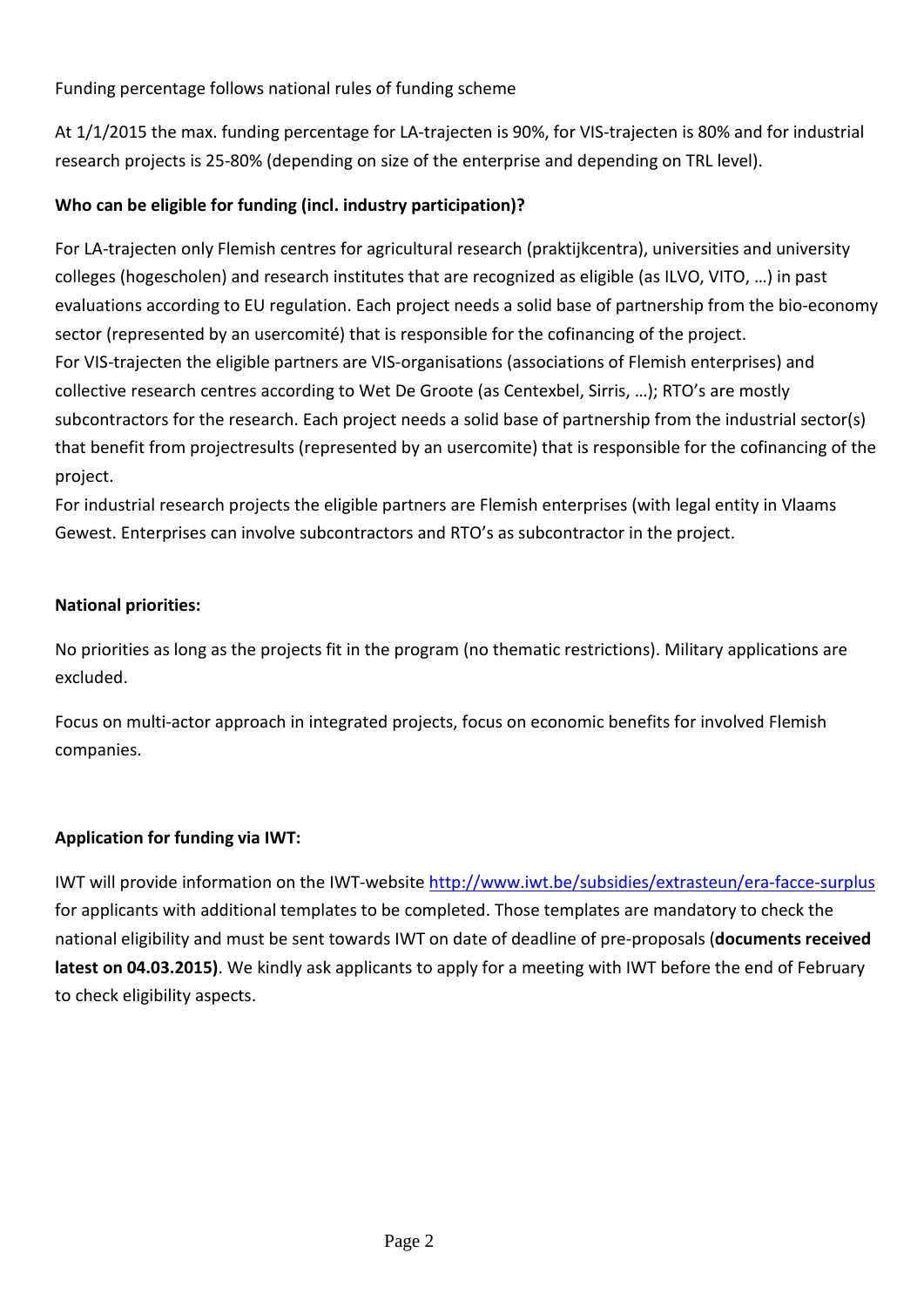# **Belgium (Flanders) - FWO**



# **Participating organisation**:

Research Foundation Flanders - FWO (200.000 EUR = indicative budget, virtual common pot principle)

### **National Contact Person(s)**:

Dr. Olivier Boehme, Science Policy Advisor, Research Foundation Flanders, +32-(0)2-550 15 45, [eranet@fwo.be](mailto:eranet@fwo.be)

**Name of & link to the funding programmes**:

Research Project[s http://www.fwo.be/en/fellowships-funding/research-projects/research-project/](http://www.fwo.be/en/fellowships-funding/research-projects/research-project/)

**Minimum and/or maximum project duration**:

### 36 months

### **Minimum and/or maximum funding per project**:

An indicative budget of 200.000 EUR/1 project/3 years through the virtual common pot principle

## **Who can be eligible for funding (incl. industry participation)?**

Concerning applications for FWO funding under this ERA-NET call, the FWO-regulation on the regular research projects is applicable [\(http://www.fwo.be/Documentatie.aspx?ID=399b8594-9710-4771-9289-](http://www.fwo.be/Documentatie.aspx?ID=399b8594-9710-4771-9289-426ff73731e1) [426ff73731e1\)](http://www.fwo.be/Documentatie.aspx?ID=399b8594-9710-4771-9289-426ff73731e1).

In article 9 of that regulation it is stated who can apply as a (co)promoter for a research project.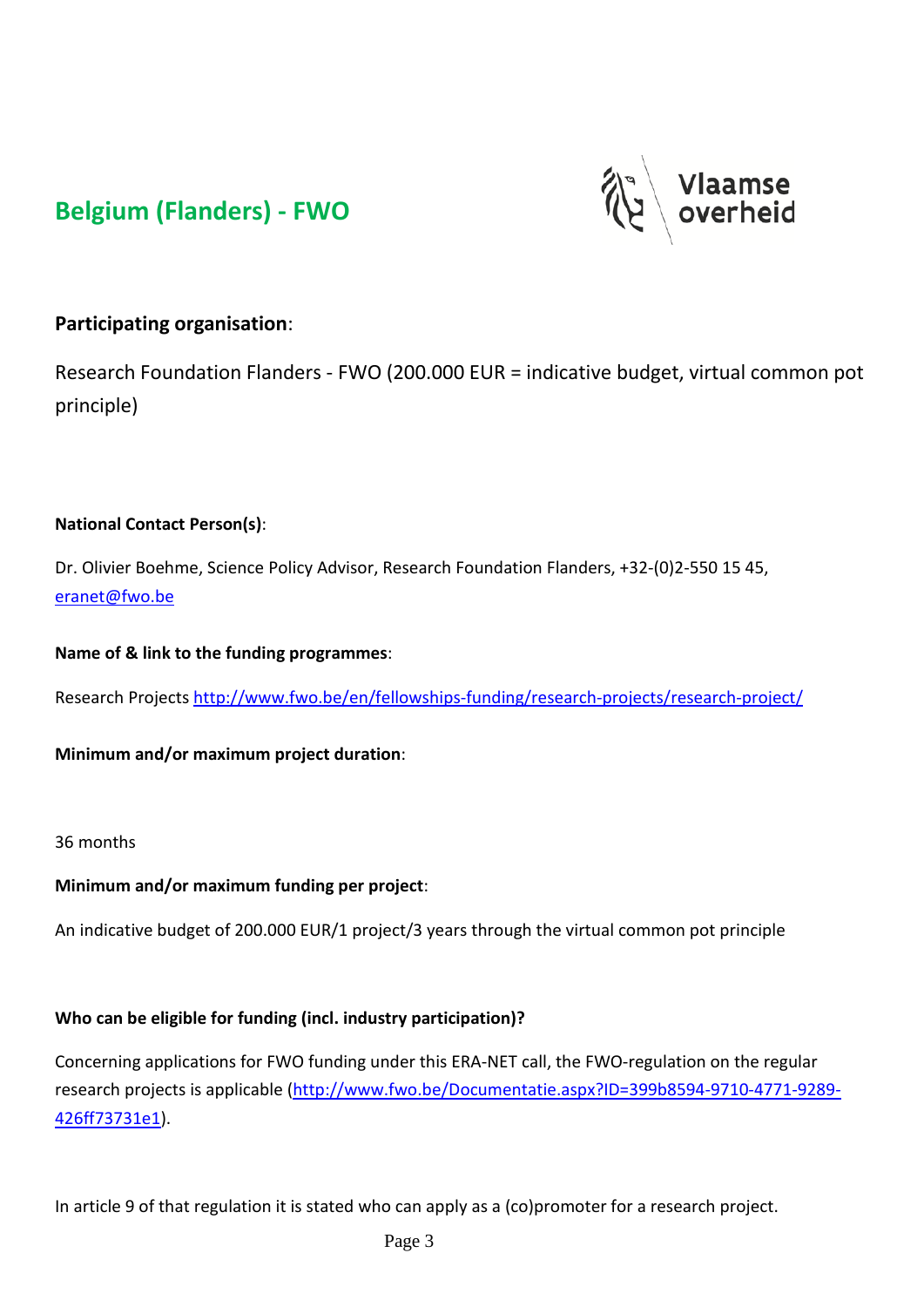#### **art. 9**

**The supervisor** and the co-supervisors who undertake to undertake or continue the subsidized research. §1. The supervisor who is also the responsible spokesperson towards the FWO, shall be:

> 1° an Independent Academic Staff member with an appointment of more than 10% at a Flemish university;

2° an Independent Academic Staff member with an appointment of 10% at a Flemish university and whose main task is research;

3° an Independent Academic Staff member with an appointment of 5% at a Flemish university and with an appointment as (assistant) clinical head or an equal function in a university hospital;

4° an academic staff member with an appointment at the Evangelical Protestant Faculty in Leuven and the Faculty for Protestant Theology in Brussels;

5° a research director of the FWO;

6° a designated beneficiary of an ERC Starting Grant, an ERC Advanced Grant or an Odysseus II grant, with a Flemish university as a host institution.

§2. All co-supervisors have to be researchers of at least postdoctoral level. Co-supervisors have to be affiliated to a Flemish university, or a Flemish research institution, or a Flemish university hospital, or the Transnational University Limburg, or the Evangelical Protestant Faculty in Leuven, or the Faculty for Protestant Theology in Brussels, or a federal scientific institution where the co-supervisor belongs to the Dutch-speaking community. (Foreign researchers can participate as co-supervisor in the project without FWO funding, provided the collaboration is relevant for the project).

§3. If several universities are involved in the project, at least the supervisor or one co-supervisor shall meet the requirements set out in §1, 1°, 2°, 3°, and hold an appointment that fully covers the duration of the research project applied for.

§ 4. If the requirements set out in §1 are not met at the time of the application, the applicant needs to prove that this will be the case at the start of the agreement.

### **Art. 10.**

In the special case of research that is carried out jointly by a supervisor and co-supervisors at different host institutions, each supervisor and each host institution must be involved in the agreement: the contract shall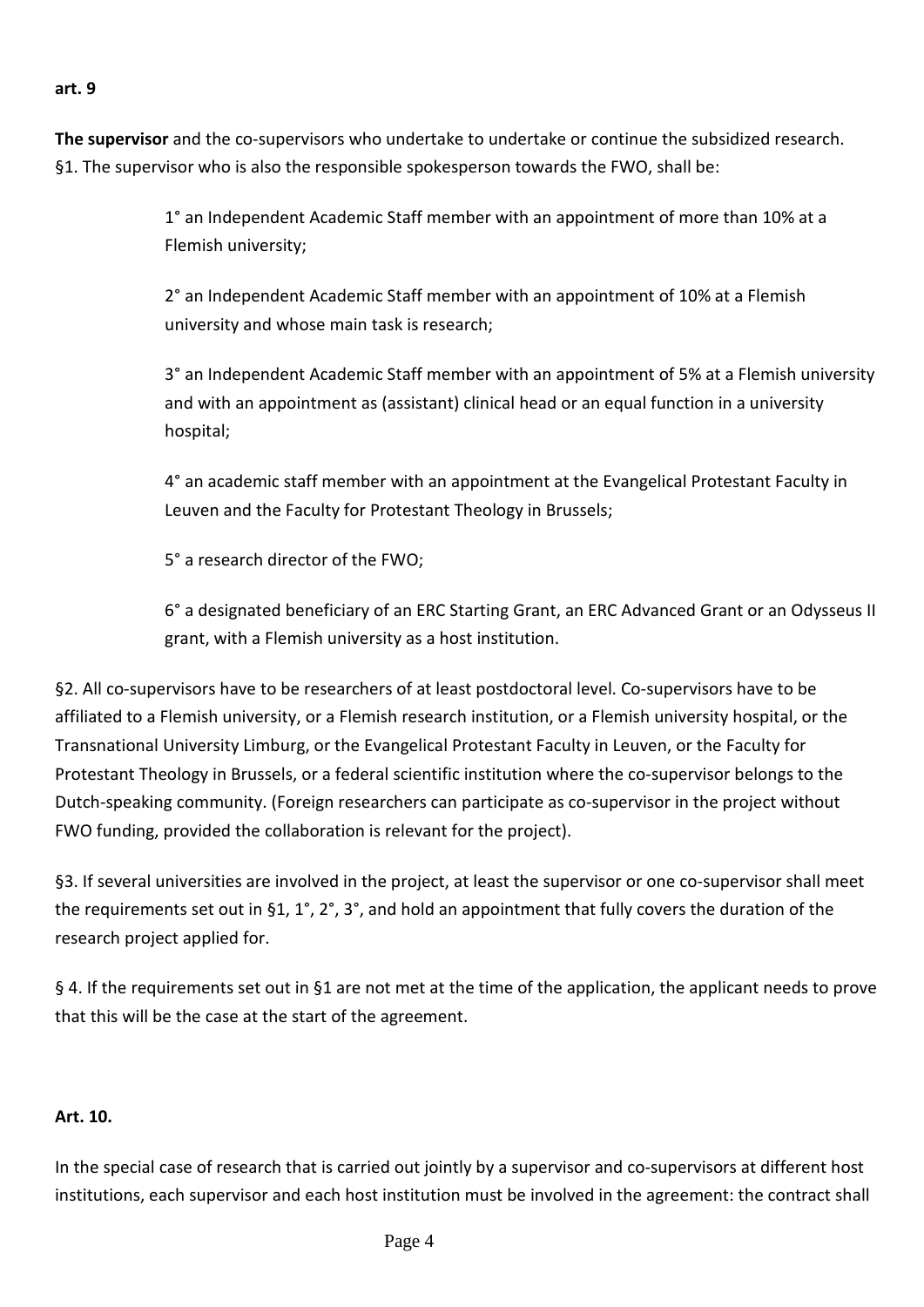stipulate all relevant provisions concerning the recruitment of staff, the administration of the allowances, and the ownership of the granted equipment.

### **National priorities:**

The FWO will prioritize proposals on the basis of the scientific ranking by a transnational peer review.

## **Funding modalities**

The maximum funding per project is 200.000 Euros to be shared between participating Flemish partners. Funding money can be used for staff, consumables and infrastructure.

Moreover, FWO pays the host institutions of a project 6% overhead on top of the funding amount.

Therefore, overhead is not an eligible cost category in the research proposals.

Funding cannot be used for training activities, apart from the opportunity for a researcher appointed within the project to obtain a PhD on the basis of the results from his/her project research.

For more details, see the FWO-regulation on the regular research projects on the FWO website [\(http://www.fwo.be/Documentatie.aspx?ID=399b8594-9710-4771-9289-426ff73731e1\)](http://www.fwo.be/Documentatie.aspx?ID=399b8594-9710-4771-9289-426ff73731e1).)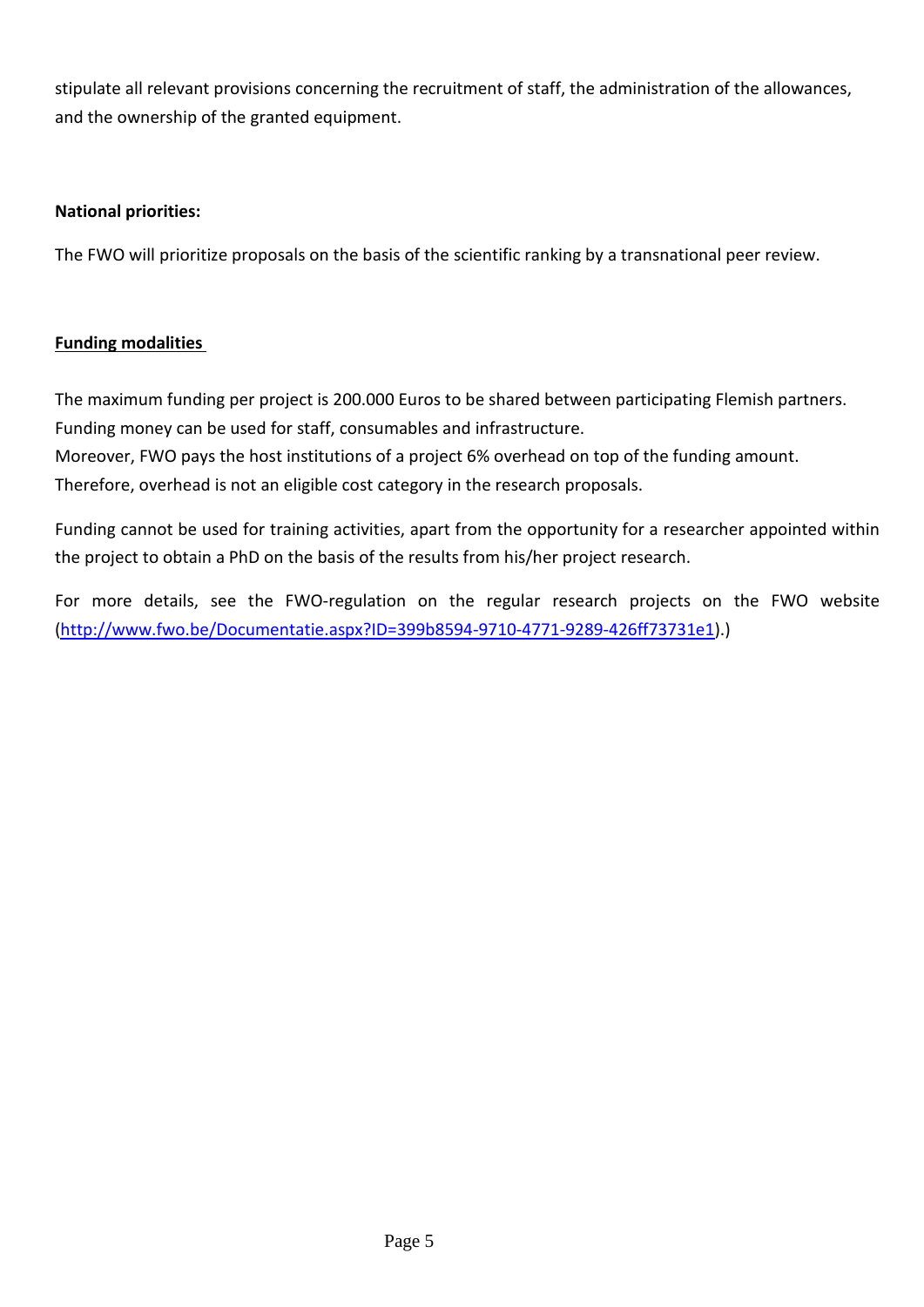# **Belgium (French-speaking Community) - FNRS**



## **Participating organisation**:

Fonds de la Recherche Scientifique – FNRS

### **National Contact Person(s)**:

- Freia Van Hee, [freia.vanhee@frs-fnrs.be,](mailto:freia.vanhee@frs-fnrs.be) +32 2504 93 09
- Arnaud Goolaerts, [arnaud.goolaerts@frs-fnrs.be,](mailto:arnaud.goolaerts@frs-fnrs.be) +32 2504 93 28

#### **Name of & link to the funding programmes**:

Projets de Recherche ERA-Nets:<http://www.ncp.fnrs.be/index.php/appels/era-nets>

### **Minimum and/or maximum project duration**:

36 months

### **Minimum and/or maximum funding per project**:

Maximum funding per project is 240.000 EUR.

### **Who can be eligible for funding (incl. industry participation)?**

- Basic research (low Technology Readiness Level) carried out in a research institution from the "Fédération Wallonie-Bruxelles"
- The FNRS will not fund industrial partners or any activity related to the private sector.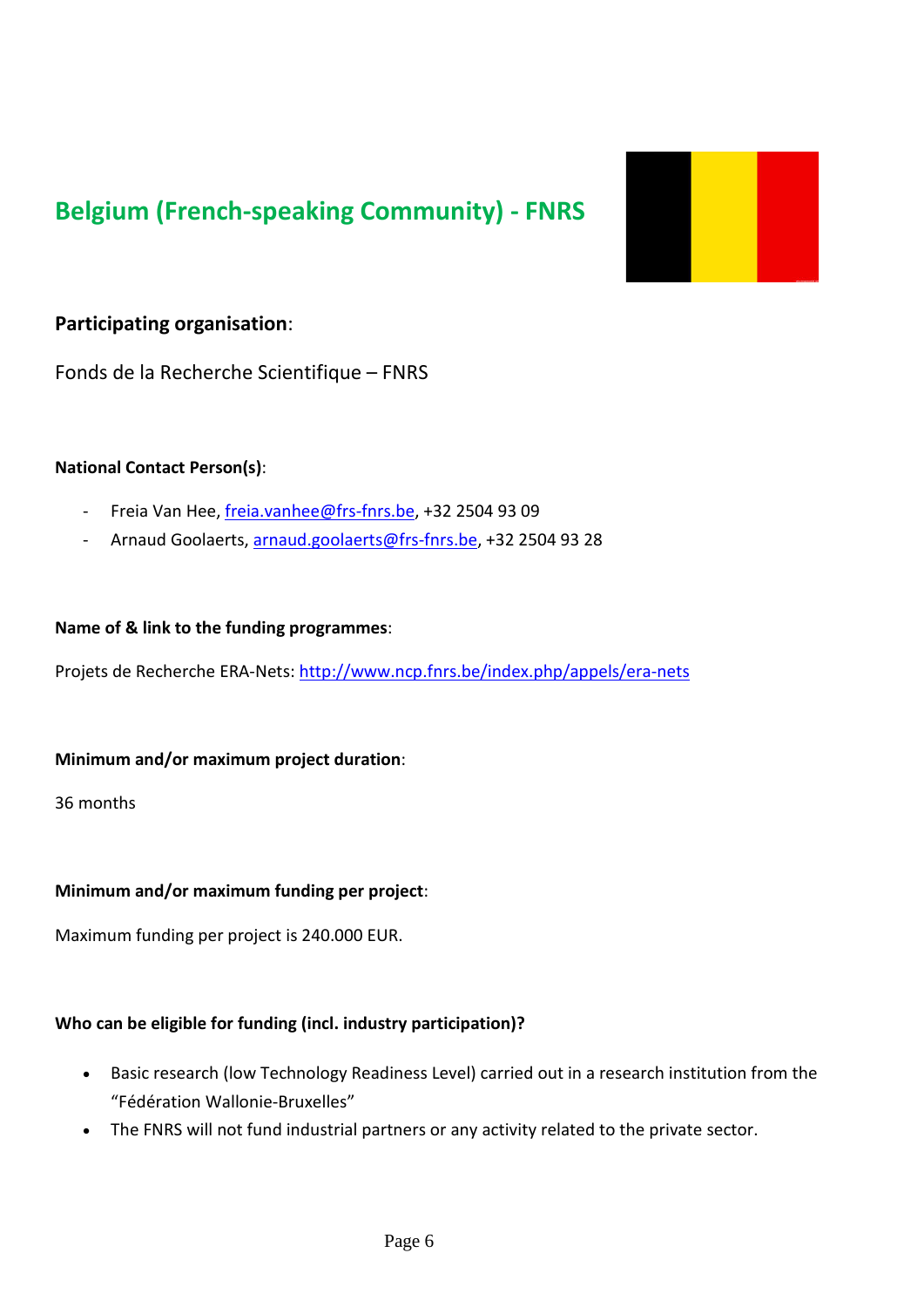### **Eligibility of applying scientists**

The applicant must be affiliated to a research institution from the Fédération Wallonie-Bruxelles. The applicant should also:

- be a permanent researcher of F.R.S. FNRS (Chercheur qualifié, Maître de recherches or Directeur de recherches),
- or hold a tenure track position (or an assimilated position including pending tenure track) within a research institution from the Fédération Wallonie-Bruxelles,
- or be a permanent research staff member in the 'Ecole Royale Militaire',
- or be a permanent research staff member of a federal scientific institution in which case he can act as a co-promotor only.

The applicant should not have reached retirement at the starting date of the project. If the applicant reaches the age of retirement in the course of the project, he should precisely describe in the proposal how the handover will be managed.

### **Eligible cost items**

The maximum amount allocated per project is *240.000 EUR*. The following costs are eligible:

- *Personnel:*
	- Scientifique doctorant € 36.400/year
	- Scientifique non postdoctoral € 62.000/year
	- Scientifique postdoctoral € 72.300/year
	- Technicien  $\epsilon$  52.600 (full time/year)  $\epsilon$  26.600 (half time/year)
	- Chercheur temporaire postdoctoral  $\epsilon$  46.600/year

The categories « scientifique doctorant » and « chercheur temporaire postdoctoral» can only be Full time positions. The category « vétérinaire clinicien-chercheur spécialiste » is a part-time position. The three other positions can be filled in either Full time or part-time.

- *Equipment (max. 30.000 EUR/year)*
- *Running costs: (max. 15.000 EUR/year*): travel expenses; organisation of small scientific events in Belgium; consumables and the following support costs: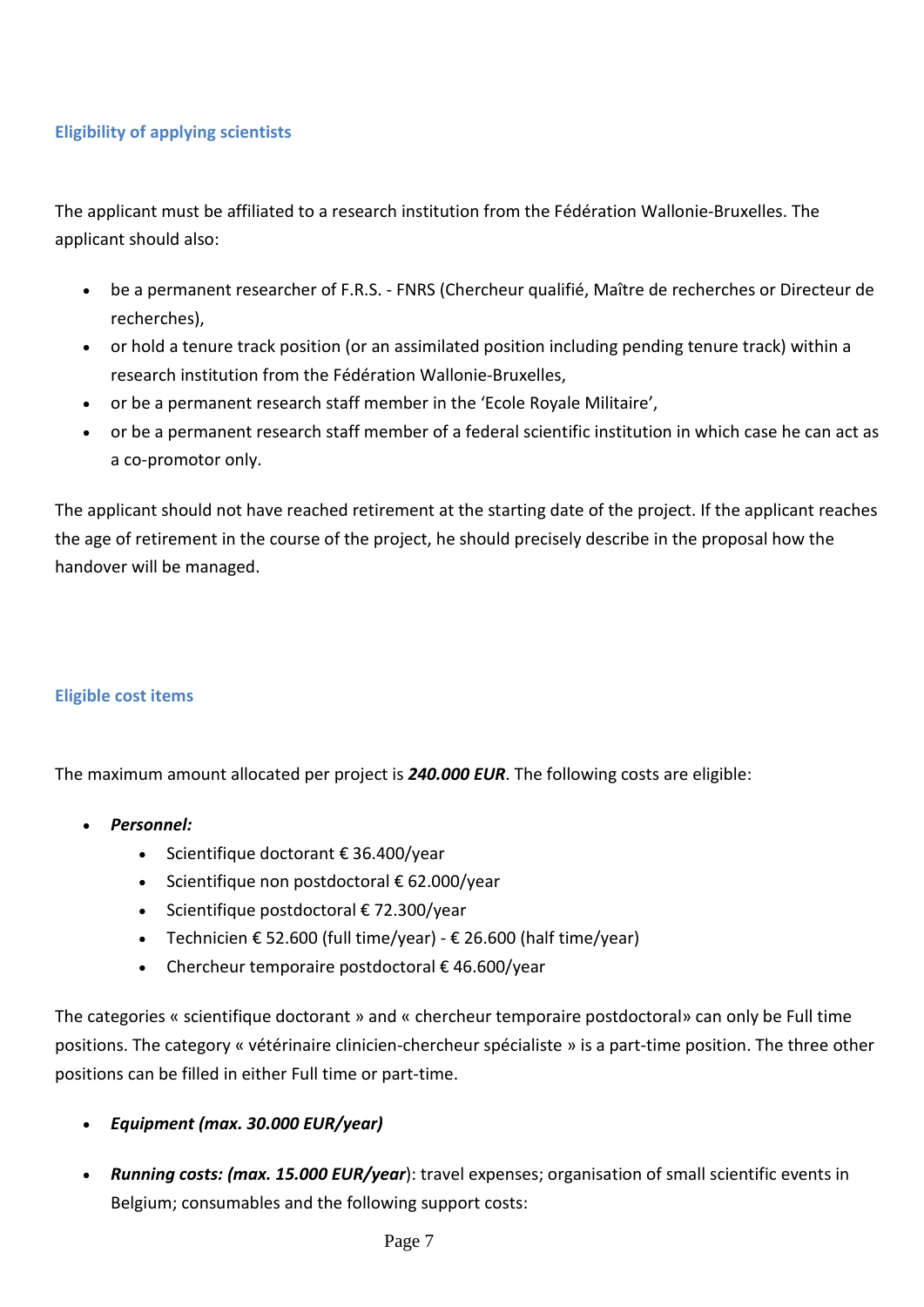- Conception d'ouvrage
- Réalisation de dictionnaire
- Achat de livre
- Encodage
- Location de licence de logiciel
- Inscription à un congrès
- Ordinateur
- Scannage

"Overhead" is not an eligible cost. If the project is selected for funding, these costs will be subject to a separate agreement between the institution of the beneficiary and the F.R.S.-FNRS. General rules and regulations of FNRS apply: www.frs-fnrs.be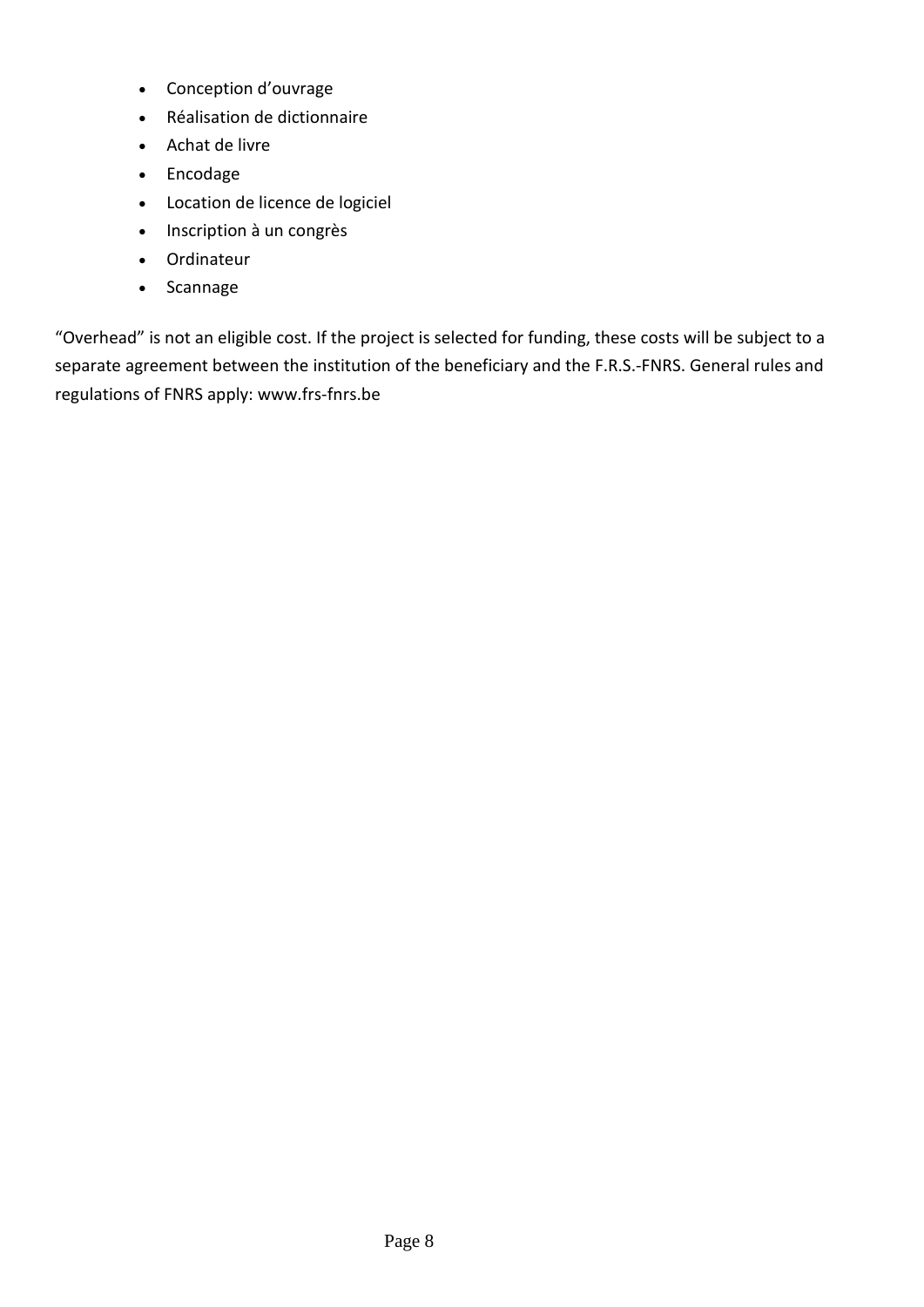# **Cyprus**



# **Participating organisation**:

Research Promotion Foundation - RPF

# **National Contact Person(s)**:

Dr Rebecca Chrysafi Scientific Officer Research Promotion Foundation +357-22205041 [rchrysafi@research.org.cy](mailto:rchrysafi@research.org.cy)

## **Name of & link to the funding programmes**:

Funding programme for ERANET Cofund Joint call: International Cooperation [http://www.research.org.cy/EN/national\\_programmes/nfprtd200920010/v/internationalcooperation/index.](http://www.research.org.cy/EN/national_programmes/nfprtd200920010/v/internationalcooperation/index.html) [html](http://www.research.org.cy/EN/national_programmes/nfprtd200920010/v/internationalcooperation/index.html)

## **Minimum and/or maximum project duration:**

Proposed participations may last from 12 to 36 months

## **Minimum and/or maximum funding per project**:

The available national funding is approximately 235,000 € and is consisted of 200,000 € national funding plus EC top-up.

Each project can request up to 120,000  $\epsilon$  (if two proposals with Cypriot participation succeed, the first project can receive up to 120.000 € and the second one can receive the remaining amount of the available funding).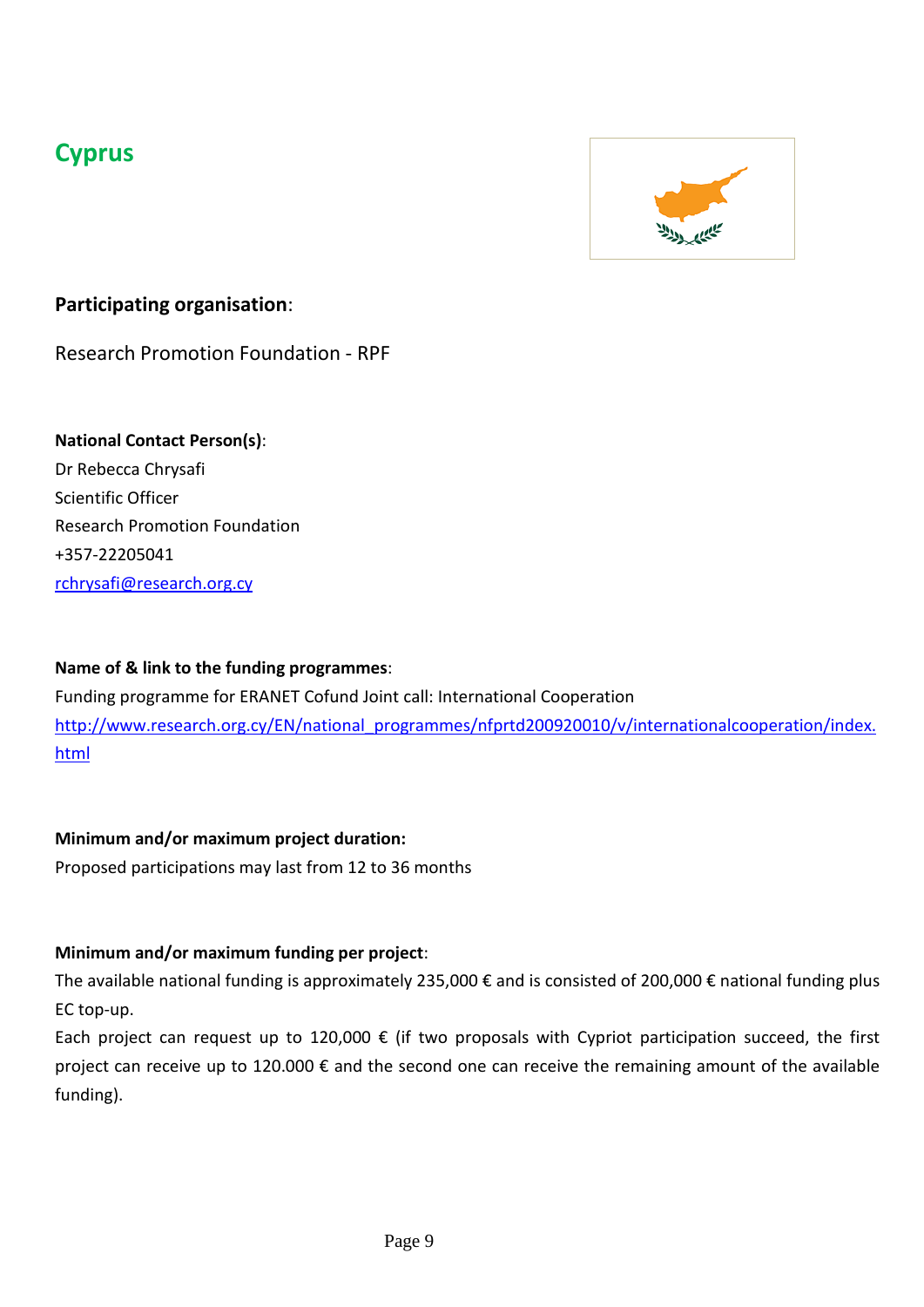### **Who can be eligible for funding (incl. industry participation)?**

### Beneficiaries

Participants could be Research / Academic Organisation, Public Benefit Organisation and Enterprises located permanently in the areas under the control of the Republic of Cyprus (excluding the UK Sovereign Base Areas).

### Conditions for participation

The general conditions for participation in project proposals are the following:

- Each individual is allowed to participate in two project proposals only under the same Call for Proposals, regardless of the role he/she undertakes in each proposal.
- Each individual can participate in project proposals under one organisation only or as an Independent Researcher, regardless of his/her employment in more than one organisations.
- The participation of organisations and individuals, which/whom the RPF's Board of Directors has decided to exclude from its Programmes, is forbidden.
- Only one Independent Researcher (IR) may be included in each project proposal.

### **National priorities:**

Research Promotion Foundation (RPF) will fund projects that cover any theme described in the call text. Proposals submitted under this call should relate to at least one of these themes.

For more information regarding the eligibility cirteria please see the relevant Call for Proposals in the RPF's website [\(www.research.org.cy\)](http://www.research.org.cy/) and/or contact the national contact point for the specific call, Dr Rebecca Chrysafi [\(rchrysafi@research.org.cy](mailto:rchrysafi@research.org.cy) , 00357-22205041).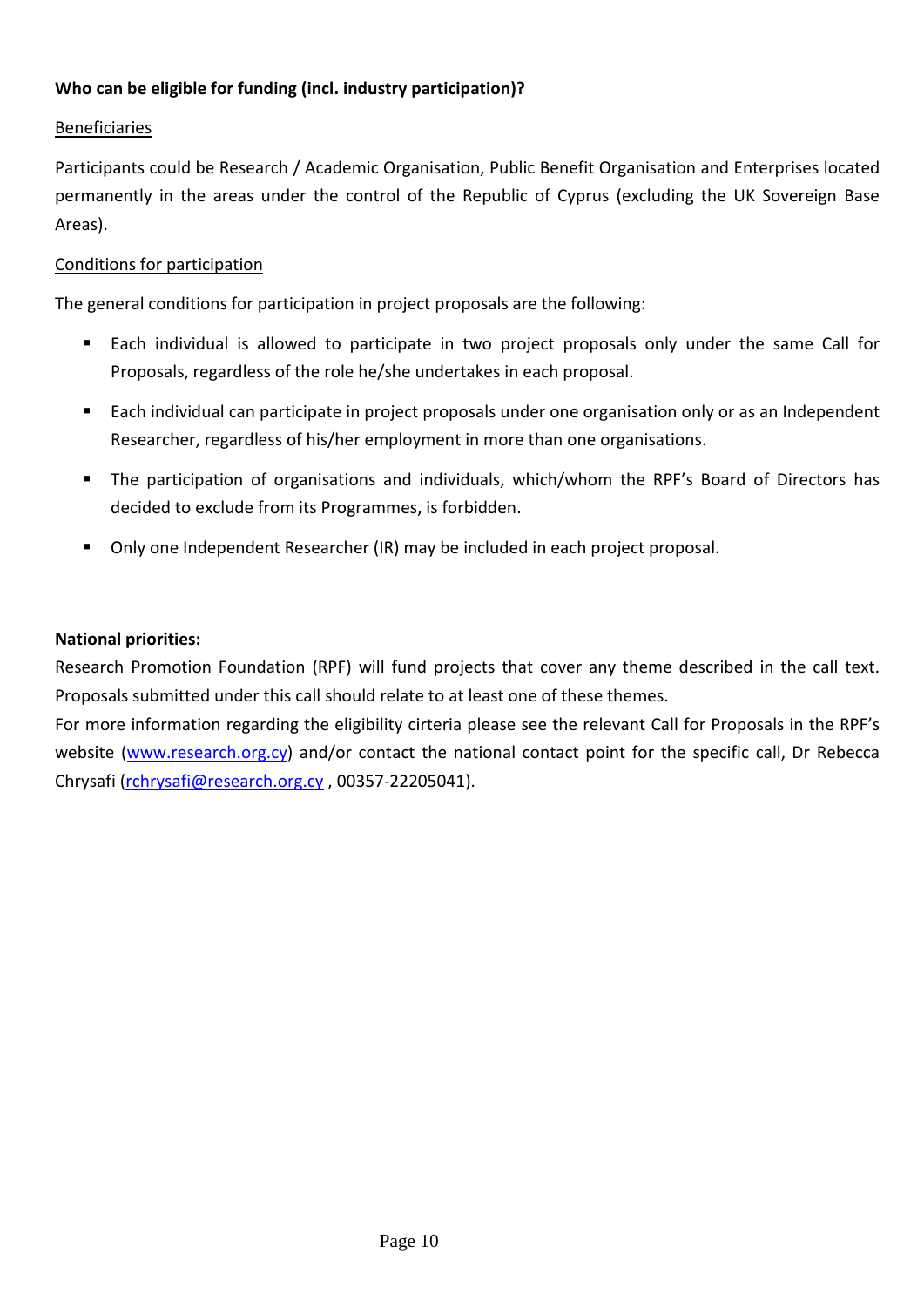# **Denmark**



## **Participating organisation**:

Innovation Fund Denmark

### **National Contact Person(s)**:

Susanne Hede,

special advisor, ph. d

+45 61905039

### [Susanne.hede@innofond.dk](mailto:Susanne.hede@innofond.dk)

#### **Name of & link to the funding programmes**:

The Innovation Fund Denmark

#### **Minimum and/or maximum project duration**:

Projects may last up to 36 months

### **Minimum and/or maximum funding per project**:

The Innovation Fund expects to finance up to five projects

### **Who can be eligible for funding (incl. industry participation)?**

The Innovation Fund may fund activities at public-sector and private institutions and enterprises in Denmark and abroad.

Please read the national guidelines for The Innovation Fund Denmark.

http://innovationsfonden.dk/fileadmin/user\_upload/documents/5\_udgave\_Guidelines\_-Transnational calls 2014 opdateret 13102014.pdf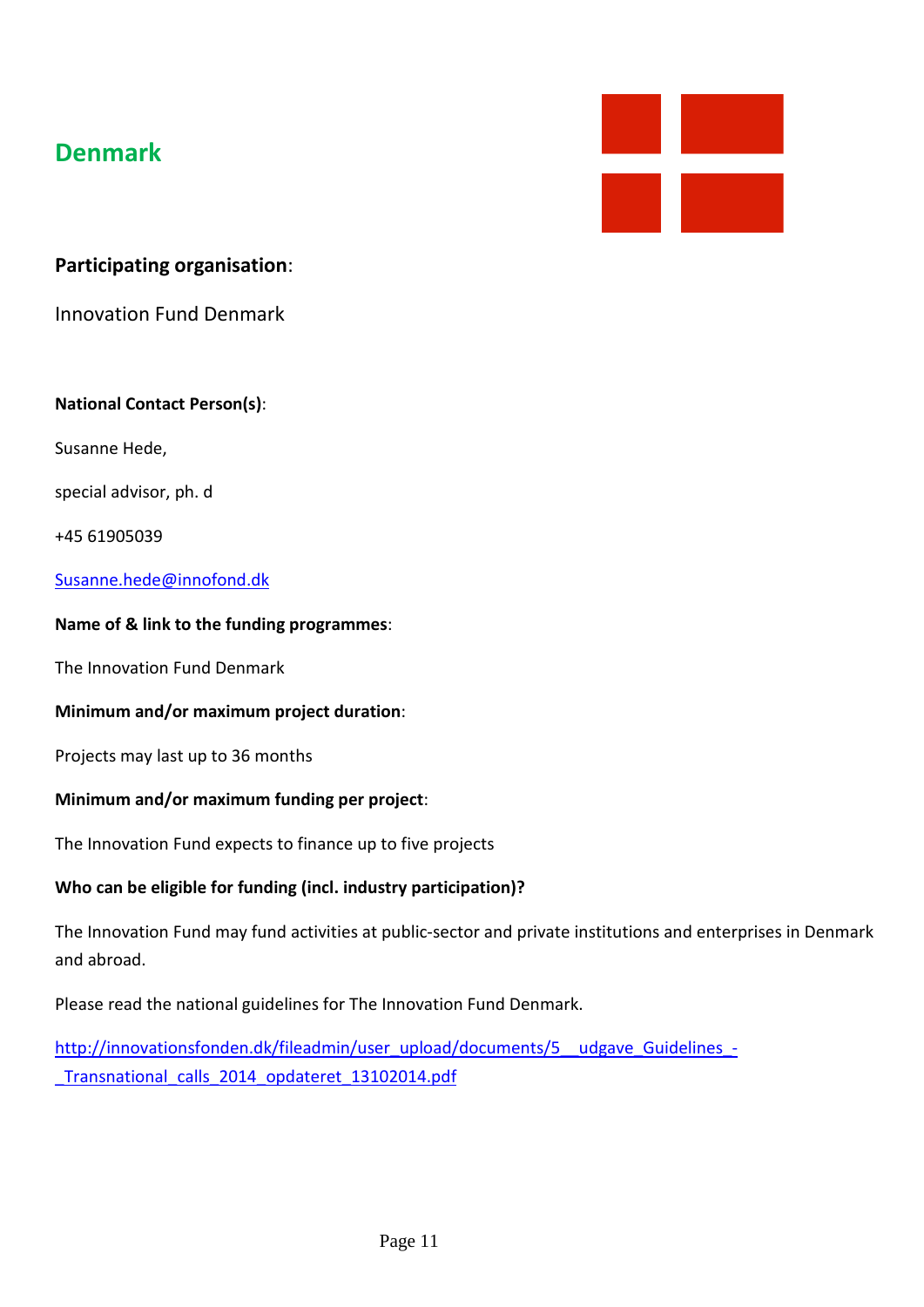# **Estonia**



## **Participating organisation**:

Estonian Ministry of Agriculture (Budget 100 000 €)

### **National Contact Person(s)**:

- Maarja Malm, Chief Specialist of the Research and Development Department, Ministry of Agriculture, +372 625 6236, [maarja.malm@agri.ee](mailto:maarja.malm@agri.ee) (NCP1)
- Külli Kaare, Head of the Research and Development Department, Ministry of Agriculture, +372 625 6554, [kylli.kaare@agri.ee](mailto:kylli.kaare@agri.ee) (NCP2)

### **Name of & link to the funding programmes**:

- National programme "Applied Research and Development in Agriculture 2015-2021", is the main funding programme[, http://agri.ee/et/eesmargid-tegevused/teadus-arendus-ja-nouanne/teadus-ja](http://agri.ee/et/eesmargid-tegevused/teadus-arendus-ja-nouanne/teadus-ja-arendustegevus%23rakendusuuringud-arendustegevus)[arendustegevus#rakendusuuringud-arendustegevus](http://agri.ee/et/eesmargid-tegevused/teadus-arendus-ja-nouanne/teadus-ja-arendustegevus%23rakendusuuringud-arendustegevus)
- The topics related to plant breeding will be funded by "National Programme for Plant Breeding 2009– 2019",http://agri.ee/et/sordiaretusprogramm-aastatel-2009-2019

### **Minimum and/or maximum project duration**:

The proposed projects may last up to 36 months.

### **Minimum and/or maximum funding per project**:

Project can require up to 100 000 € for a period of 36 months in Estonia.

## **Who can be eligible for funding (incl. industry participation)?**

Participants must be universities or research organisations.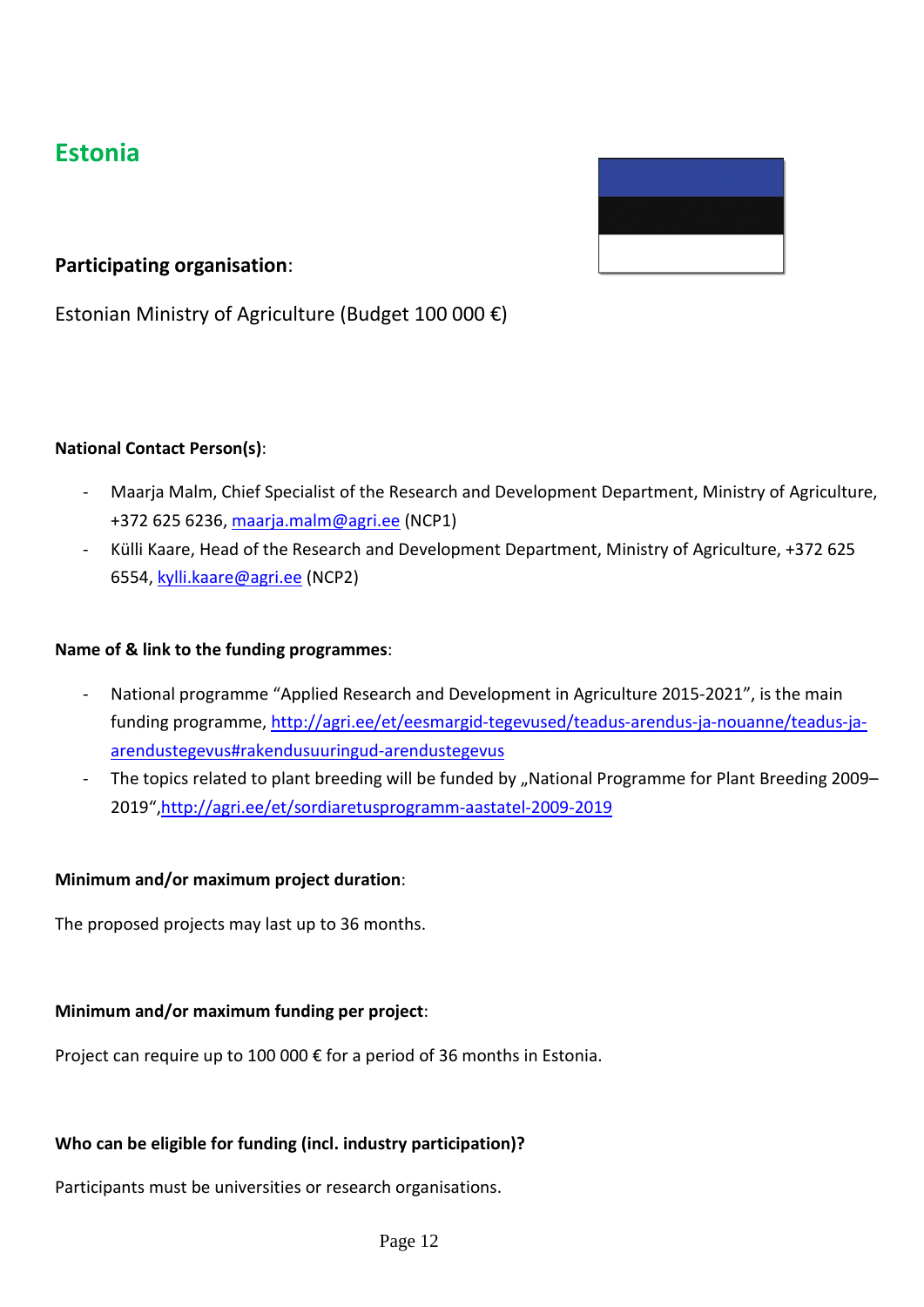Estonian project partners are advised that the total requested funding for all Estonian partners within one consortium may not exceed 100 000 €.

Scientific results of the projects must be available for Estonian companies and producers.

Additional national application forms are not necessary, a transnational application to the central call office is sufficient. The national assessment of pre-proposals will correspond to the rules provided in the call.

Projects will be funded according to the ranking list of projects drawn up by the Review Panel.

Estonian project partners with positively evaluated full proposals will be invited by the Estonian Ministry of Agriculture to negotiate an agreement.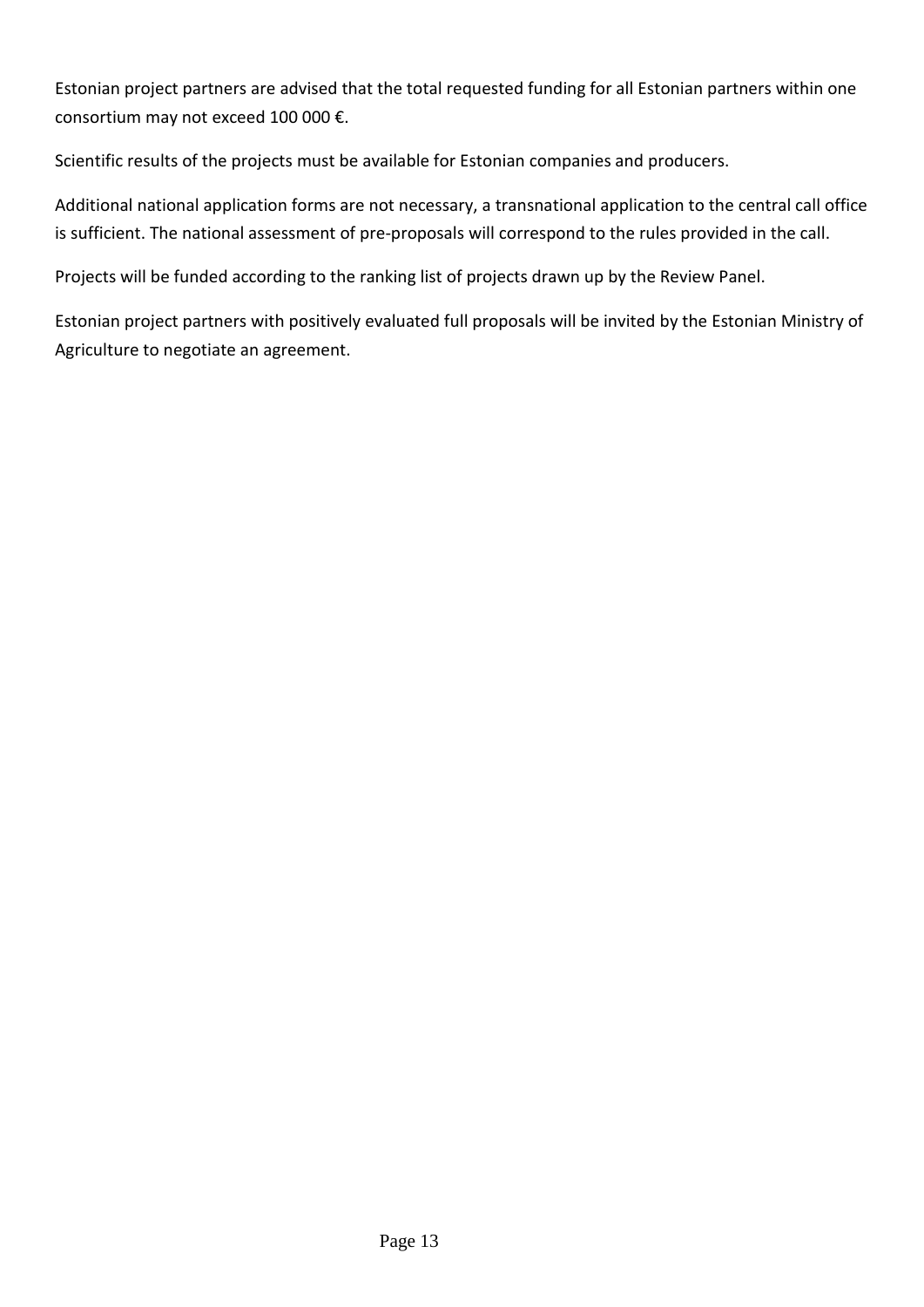# **Finland**



## **Participating organisation**:

Ministry of Agriculture and Forestry: max. 200 000 €

### **National Contact Person(s)**:

- Mikko Peltonen, Research Director, Ministry of Agriculture and Forestry, tel. +358 2951 62296, [mikko.peltonen@mmm.fi](mailto:mikko.peltonen@mmm.fi) (NCP1)
- Elina Nikkola, Ministerial Adviser, Ministry of Agriculture and Forestry, tel. +358 2951 62333, [elina.nikkola@mmm.fi](mailto:elina.nikkola@mmm.fi) (NCP2)

#### **Name of & link to the funding programmes**:

Ministry of Agriculture and Forestry: Research and Development

#### **Minimum and/or maximum project duration**:

Ministry of Agriculture and Forestry: no maximum, but usually projects are funded for 36 months

#### **Minimum and/or maximum funding per project**:

Ministry of Agriculture and Forestry: Funding is decided case by case; normally 70 % of the project's gross eligible costs are covered

#### **Who can be eligible for funding (incl. industry participation)?**

Ministry of Agriculture and Forestry: Enterprises are funded as well as research institutes; in both cases 70 % of the project's gross eligible costs are covered. The work carried out must be pre-competitive research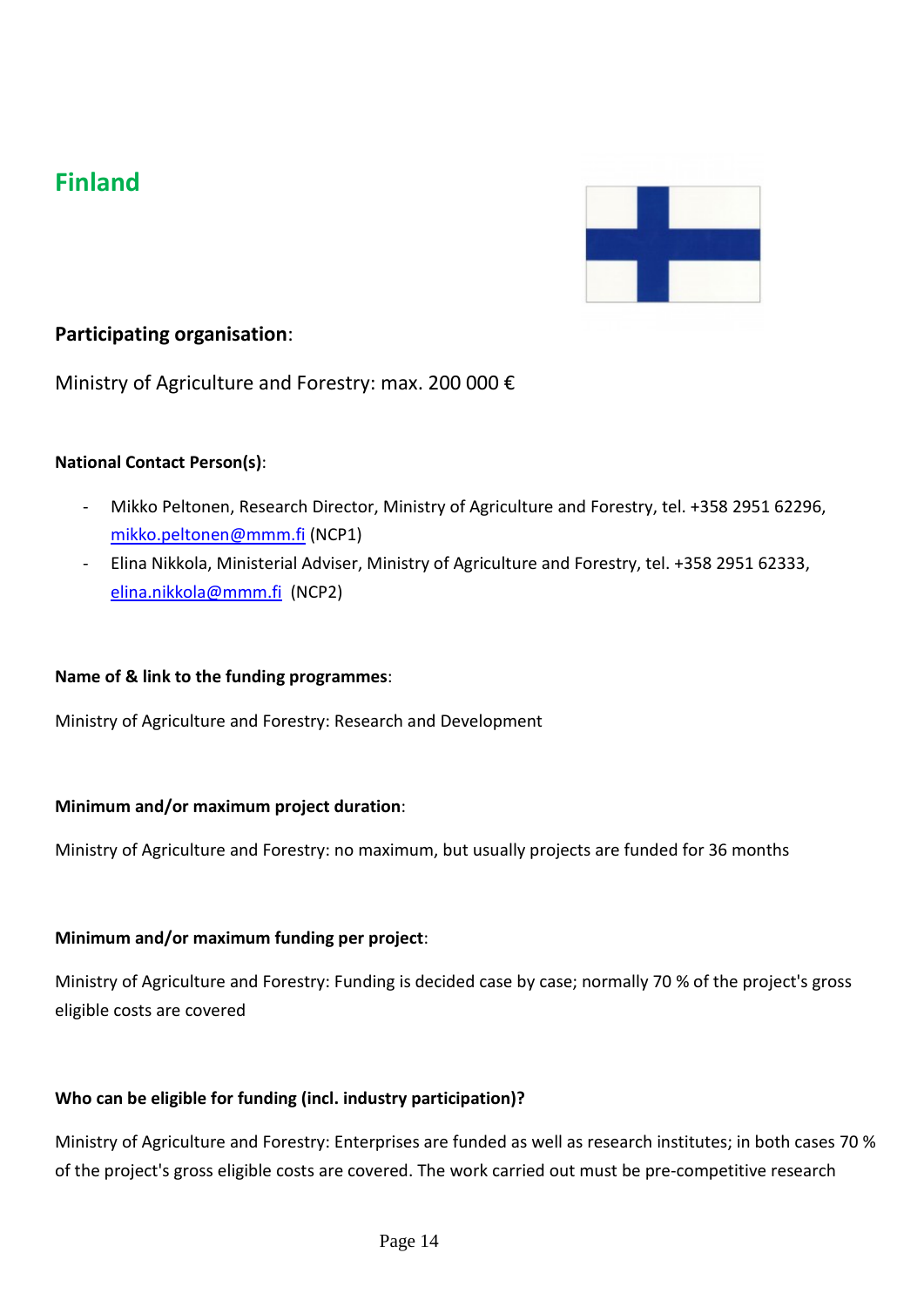and/or prototype demonstration. **Product development supporting individual firms will not be supported. The results of funded projects must be open for access by all potential user groups.**

### **National priorities:**

Ministry of Agriculture and Forestry: The main criterion is that the research shall benefit the field of the Ministry's responsibilities and bioeconomy.

### **Ministry of Agriculture and Forestry:**

- Applicants are strongly advised to contact the Ministry of Agriculture and Forestry before preparing applications for FACCE Cofund Call.
- The work carried out must be pre-competitive research and/or prototype demonstration.
- Applicants are required to make sure that the total sum of the budget includes all details for full cost model. More info (only in Finnish): [http://www.mmm.fi/fi/index/tutkimus/tutkimuksenrahoitus\\_32.html](http://www.mmm.fi/fi/index/tutkimus/tutkimuksenrahoitus_32.html)
- Product development supporting individual firms will not be supported
- Financial involvement must be clearly stated in the application. The application must contain a plan for communication of results
- Funding does not cover expenditures for activities before the project has been granted. Normally 70 % of the project's gross eligible costs can be covered by the Ministry's funding.
- Applicants must provide the necessary apparatus for the project themselves. If a special apparatus is needed an explanation and application for funding for apparatus must be included. If the applicant has not earlier given the explanation for indirect **employer** costs and overheads the applicant has to give an account to the Ministry.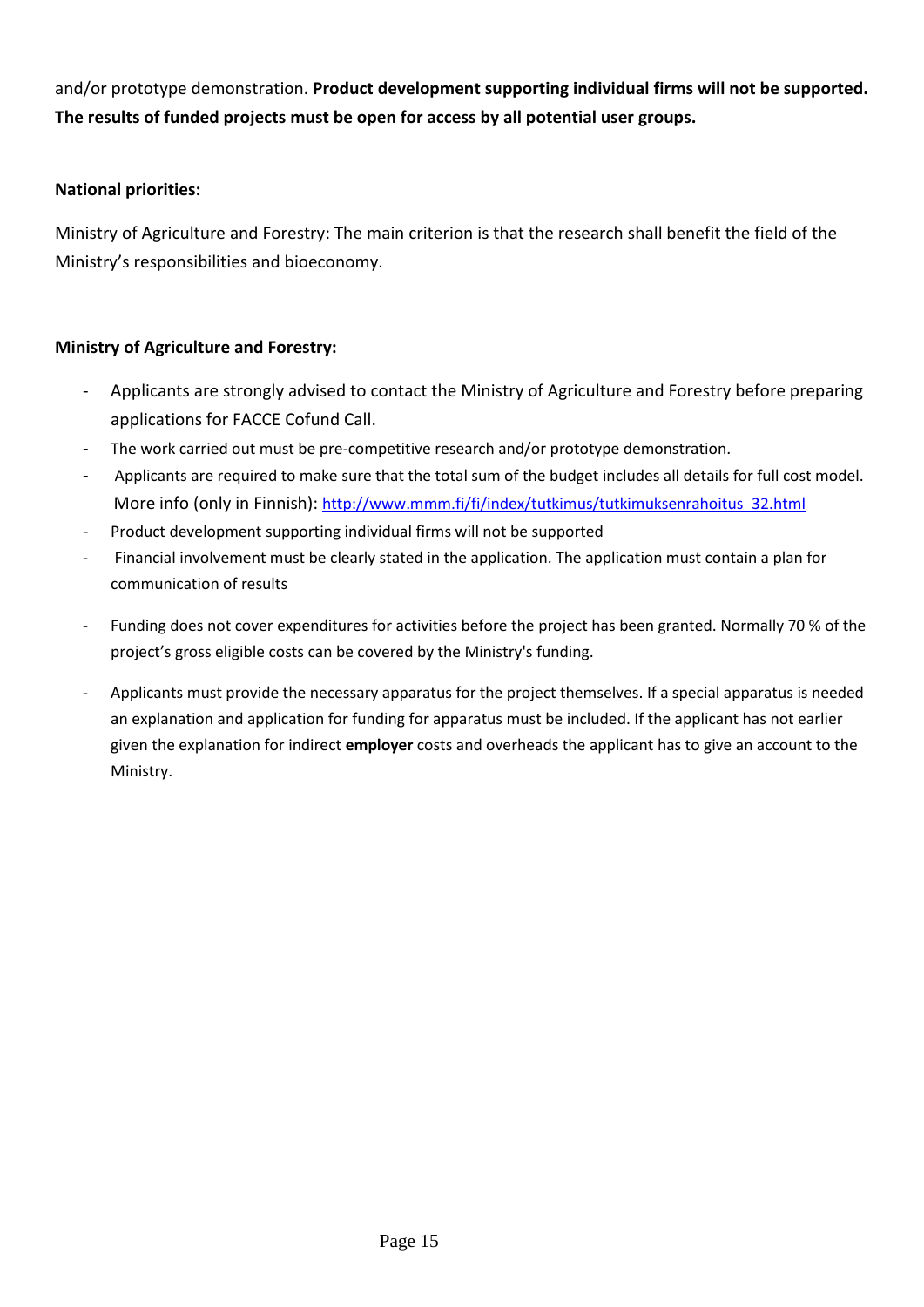# **France - ANR**



## **Participating organisation:**

Agence Nationale de la Recherche (ANR), budget : 1 000 000 €

### **National Contact Person(s):**

Anne-Laure Quettier, project officer, +33 1 73 54 81 55, [anne-laure.quettier@agencerecherche.fr](mailto:anne-laure.quettier@agencerecherche.fr) Maurice Héral, programme director, +33 1 78 09 80 33, [maurice.heral@agencerecherche.fr](mailto:maurice.heral@agencerecherche.fr)

### **Name of & link to the funding programmes:**

Programme name: Specific European and international calls for proposal; department of Environment and Biological Resources.

The present document in its entirety and the regulations concerning the conditions of allocation of ANR funding can be downloaded here: link to come

### **Minimum and/or maximum project duration:**

Proposed projects may not exceed 36 months.

## **Minimum and/or maximum funding per project:**

One project can require a minimum of 15,000€ and up to 200,000€.

## **Who can be eligible for funding (incl. industry participation)?**

Applicants must include at least one French partner in the research organization category (university, EPST – Scientific or Technical Public Institution, EPIC – Industrial or Commercial Public Institution). Participation of a French private partner is not mandatory but would be appreciated.

It is important to read carefully the call for proposals text, the present document in its entirety, and the regulations concerning the conditions of allocation of ANR funding [\(http://www.agence-nationale](http://www.agence-nationale-recherche.fr/RF)[recherche.fr/RF\)](http://www.agence-nationale-recherche.fr/RF) before submitting a research project.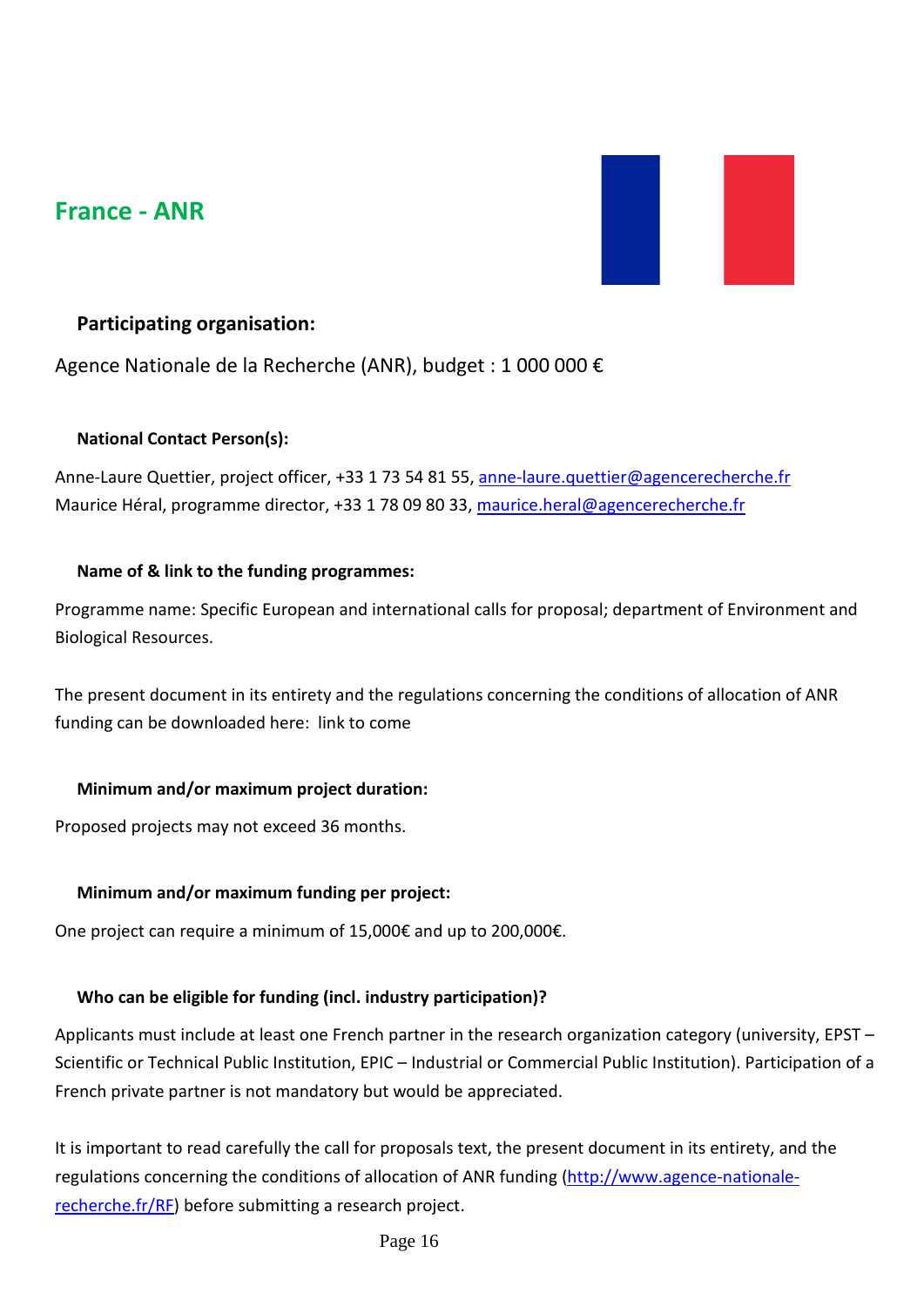The French part of the project proposal must not be judged similar to a project that is already financed by the ANR or submitted to another ANR call for proposals in the 2015 edition.

The French part of the project proposal must not be considered to infringe an intellectual property right characterizing a counterfeit within the meaning of intellectual property.

### **Recommendations concerning the involvement of French personnel**

- The French project coordinator should devote at least 30% of his/her research time to the project<sup>[1](#page-16-0)</sup>.
- The total (in person months) of the non-permanent personnel (postdocs, fixed-term contracts, temporary workers) receiving ANR funding should not exceed 30% of the total (in person months) of the staff (permanent and non-permanent personnel) of the French partners assigned to the project.
- The financing duration for each post-doctoral participant should not be less than 12 months.

# **Actions to be funded concerning scientific and technical culture, communication actions and capacity building**

Actions relating to scientific and technical culture and communication are eligible for ANR funding inside the projects. They must be clearly linked to the project and have an ambitious target impact, specifying the specific audiences (e.g.: the media, youth, working populations, teaching professionals, etc.). It is recommended to associate scientific communication/mediation professionals in these actions for the conceptual design of the project (communication departments of research organizations and companies, scientific cultural operators, etc.). Training inside the project and exchange of PhD and post doc between the participants are recommended. The contribution of a project to the content of higher education courses can enhance its impact. Supporting the integration of current research themes in teaching programmes is a notable example. The projects funded by the ANR can integrate this type of initiative in their work programme. The proposed actions in favour of higher education must have a direct link with the content of the project. The actions can be diverse (construction of websites, design and development of original teaching tools based on research material, teaching conference cycles. The budget devoted to these tasks should not exceed 10% of the requested funding. These actions must form the subject of a clearly identified project task. They shall be evaluated as a factor in the overall impact of the project.

### **List of eligible costs**

The funds allocated by the ANR to each French partner will be provided as a non-reimbursable grant in accordance with the provisions of the "Regulations relative to conditions of allocating ANR funds", which can be consulted on the ANR website.

<span id="page-16-0"></span><sup>&</sup>lt;sup>1</sup> **Calculation of research time**: the evaluation of the time devoted to the project is based on the time devoted to research (taken to be 100%). Accordingly, a lecturer-researcher (or a member of an enterprise's personnel responsible for activities other than research) who devotes all his research time to a project for one year will be considered as a participant at 12 person.months. However, to calculate the total cost, his salary will be counted as equal to his actual full time (e.g. 50% of a lecturer-researcher's salary).  $\overline{a}$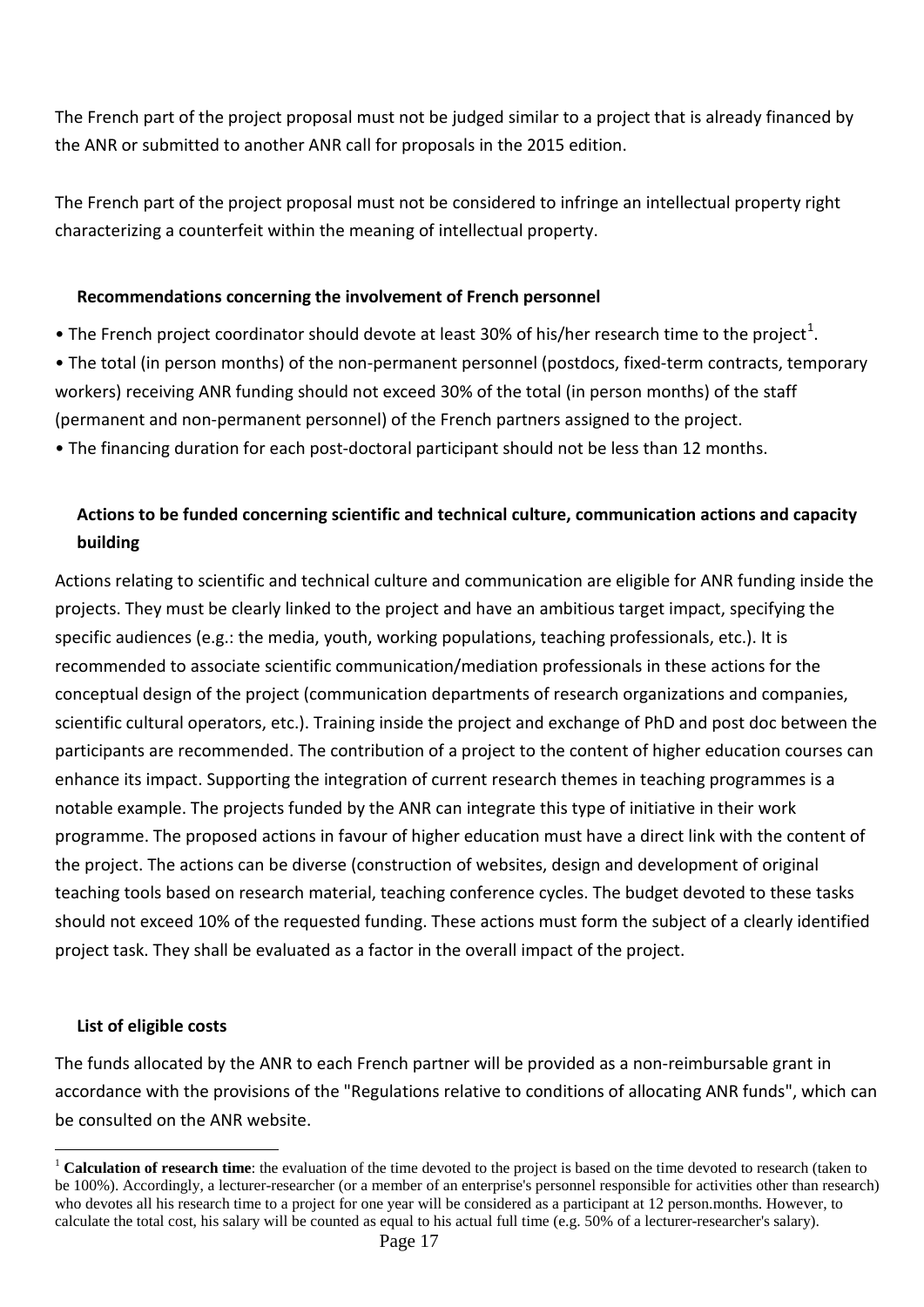### *Subcontracting rules*

Beneficiaries may have the possibility to subcontract with third parties outside the project for specific work excluding fundamental research, industrial research, experimental development and technical feasibility study prior to industrial research and experimental development. The cost of these benefits is given on an individual from operating expenses and must be less than or equal to 50% of total costs used in the base of the Help the Beneficiary, unless waived by the General management team of the ANR reasoned request.

### *Conditions of funding of companies*

The European Community Framework of State aids to companies places a number of conditions on the allocation of ANR funds to companies. If these conditions are not fulfilled by a company participating in a selected project, the ANR will not allocate funding to that company. General rules for funding companies are available on ANR website.

### **Regulatory and contractual obligations**

The conditions of execution and financing of the research projects selected and funded by ANR on completion of the selection process shall be defined in the grant award agreements comprising general conditions available on the ANR website, and particular conditions [\(http://www.agence-nationale](http://www.agence-nationale-recherche.fr/RF)[recherche.fr/RF\)](http://www.agence-nationale-recherche.fr/RF). The particular conditions of the grant award agreements shall be signed between the ANR and each of the French research project partners.

#### *Consortium agreement*

Under the supervision of the project coordinator, the partners must conclude an agreement specifying in particular:

- the sharing of the intellectual property rights of the project results;
- the conditions of publication / dissemination of the results;
- the technology transfer and the exploitation of the project results.

The French project partners will send a copy of this agreement to the ANR. A Consortium Agreement will need to be in place and reported to ANR before any payment will be made.

These agreements shall also enable the existence of any indirect financial support entering into the calculation of the maximum level of funding authorized under the European Community Framework for State aid for research, development and innovation (referred to hereinafter as the "EU Community Framework") to be determined.

It will be assumed that there is no indirect support if at least one of the following conditions is satisfied:

• the participating companies bear the totality of the research project costs;

• the results that do not give rise to intellectual property rights can be widely disseminated, and the research organization holds all the intellectual property rights, if any, resulting from its RDI activity;

• the research organization receives from the participating companies payment equivalent to the market price for the intellectual property rights resulting from the activities it carried out in the project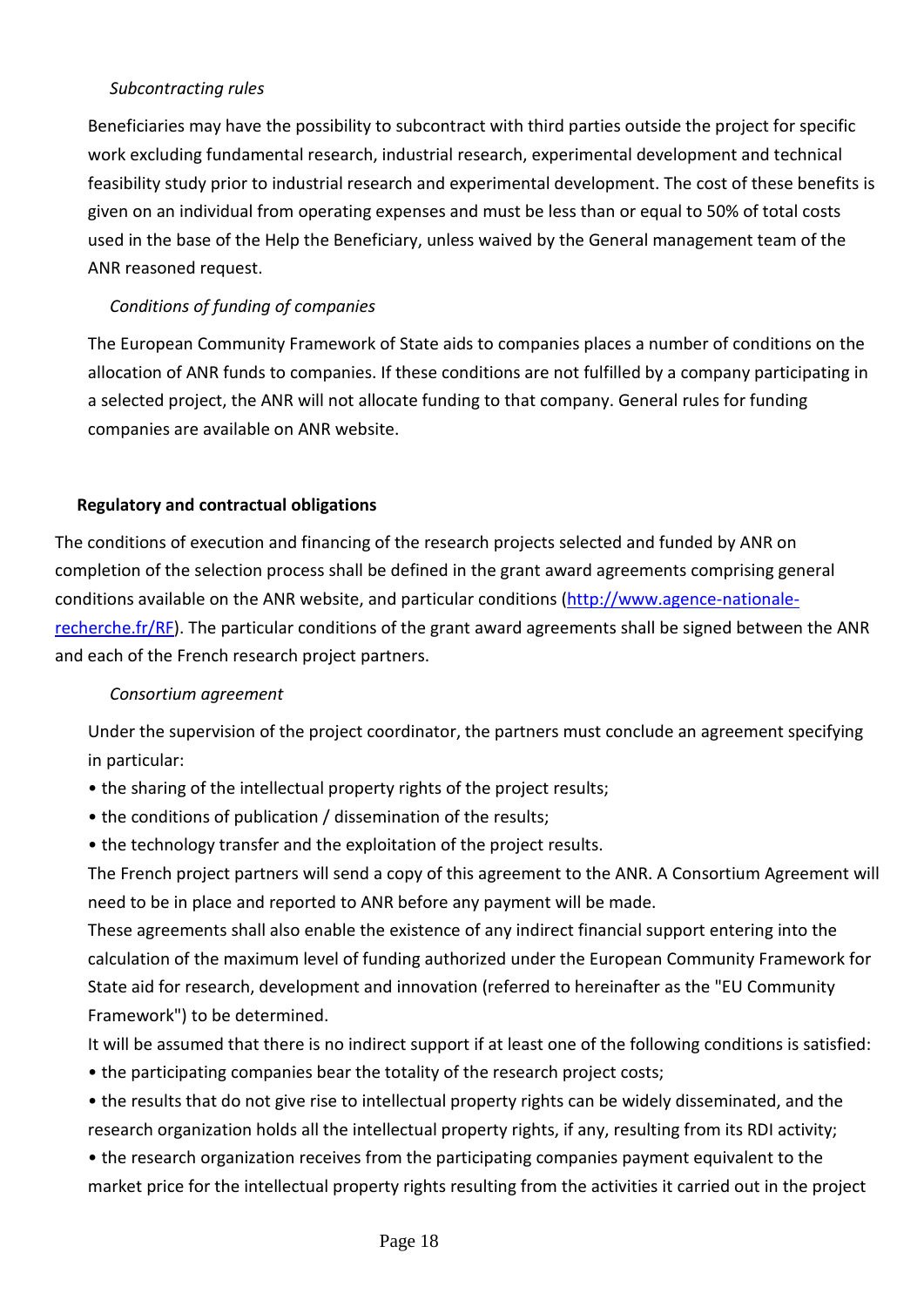and which are transferred to the participating companies. Any contribution of the participating companies to the research organization's expenses must be deducted from the said payment.

## **Scientific follow-up of the projects**

The scientific aspects of the funded projects shall be monitored by the ANR, in addition to the call for proposals follow-up activities (annual activity report, review meetings, collection of project impact information), during project execution and until one year after their completion. The intermediate progress reports provided under the call for proposals substitute for the reports usually requested by the ANR. The specific scientific follow-up by the ANR comprises:

- supply of up-to-date summaries of the project objectives, work and results, intended for the ANR publications on all media,

- participation in the seminars organized by the ANR (one or two participations).

The project proposals shall include the corresponding work load in their work programme.

### **Moral responsibility**

The funding of a project by the ANR does not relieve the French project partners of their obligations concerning the regulations and code of ethics and professional conduct applicable to their area of activity. The French partners undertake to keep the ANR informed of any change likely to modify the content, the partnership or the schedule of project performance between the time of project submission and publication of the list of selected projects. All the French partners undertake to follow the good research practices described in the code of ethics of the ANR project players available on the ANR website, equally well during the preparation of their submitted research project proposal as in its implementation if it is selected and funded by the ANR [\(http://www.agence-nationale](http://www.agence-nationale-recherche.fr/CharteDeontologieSoumission)[recherche.fr/CharteDeontologieSoumission\)](http://www.agence-nationale-recherche.fr/CharteDeontologieSoumission).

## **Performance of ad-hoc reviews for the ANR**

The scientific and technical leader of each French partner of the submitted project proposals may be invited by the ANR to perform ad-hoc reviews in the context of other calls for proposals and/or programmes. They undertake to examine such requests with diligence.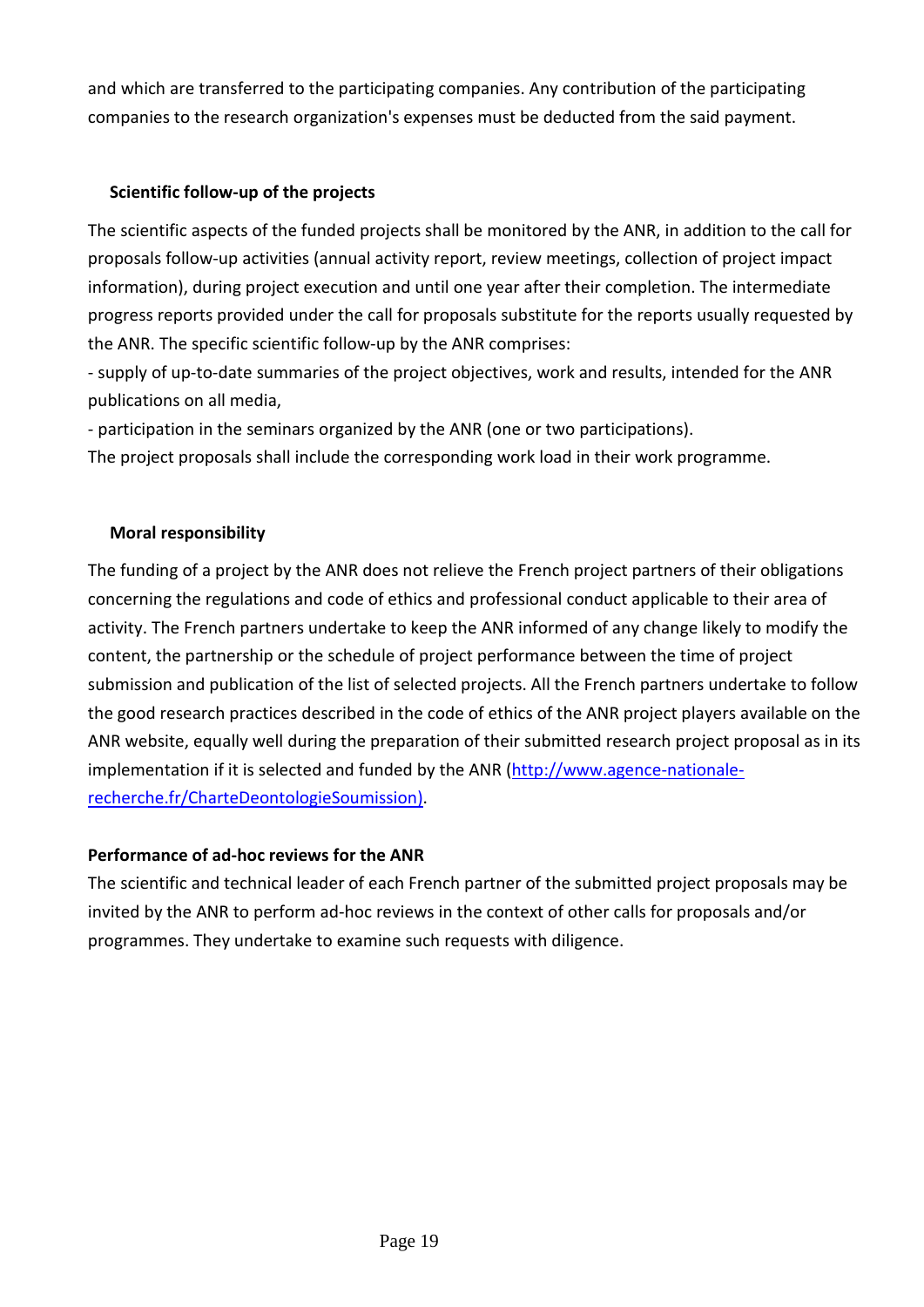# **France - INRA**



# **Participating organisation**:

Institut National de la Recherche Agronomique (INRA)

### **National Contact Person(s)**:

- Heather McKhann: [heather.mckhann@paris.inra.fr](mailto:heather.mckhann@paris.inra.fr)
- Paul Colonna: [paul.colonna@nantes.inra.fr](mailto:paul.colonna@nantes.inra.fr)

### **Who can be eligible for funding (incl. industry participation)?**

Only French research teams from INRA will be eligible for INRA funds. INRA researchers are also eligible for ANR funding. In both cases, ANR rules apply.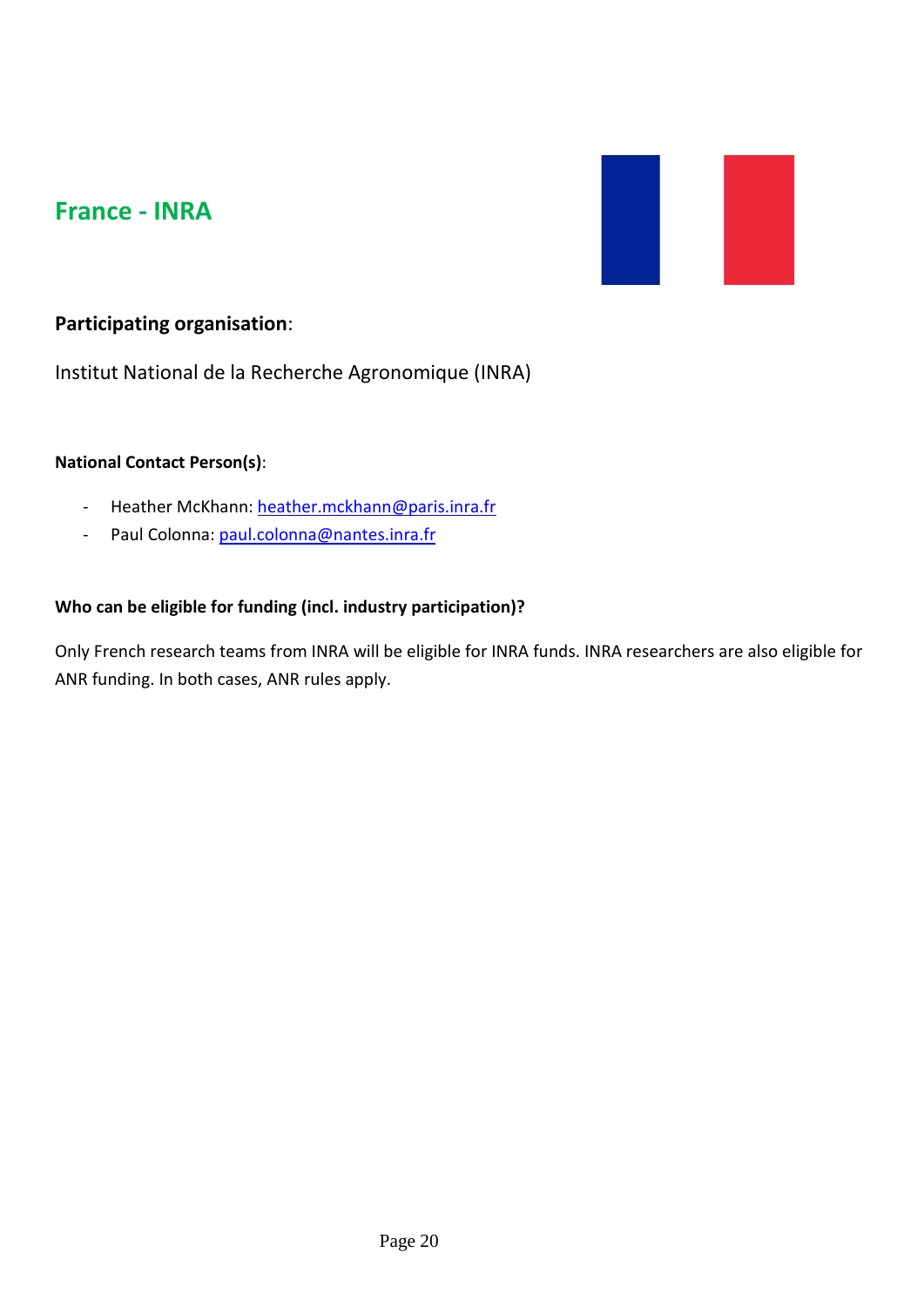# **Germany**



# **Participating organisations**:

- Bundesministerium für Bildung und Forschung (BMBF; 1 000 000  $\epsilon$ )
- Bundesministerium für Ernährung und Landwirtschaft (BMEL; 500 000  $\epsilon$ )

## **National Contact Person(s)**:

## **German applicants must obligatorily contact the German National Contact Person(s)!**

### **BMBF**:

- Nicolas Tinois, Projektträger Jülich, 0049 2461 61 2422, [n.tinois@fz-juelich.de](mailto:n.tinois@fz-juelich.de)
- Dr. Petra E. Schulte, Projektträger Jülich, 0049 2461 61 9031, [petra.schulte@fz-juelich.de](mailto:petra.schulte@fz-juelich.de)

## **BMEL:**

Johannes Bender, BLE, Tel. +49 (0) 228 6845 3930, [johannes.bender@ble.de](mailto:johannes.bender@ble.de)

## **Name of & link to the funding programmes**:

- **BMBF**: National Research Strategy BioEconomy 2030, [http://www.bmbf.de/en/1024.php,](http://www.bmbf.de/en/1024.php) in particular "Richtlinien zur Förderung transnationaler Forschungsprojekte auf dem Gebiet der Biomasseproduktion und –konversion im Rahmen des ERA-Net Cofund FACCE SURPLUS,
- **BMEL**: World Food Affairs, Innovation, Funding Pool "EH" [http://www.ble.de/EN/04\\_Programmes/Programmes.html](http://www.ble.de/EN/04_Programmes/Programmes.html)

## **Minimum and/or maximum project duration**:

**BMBF and BMEL**: proposed projects may last up to 36 months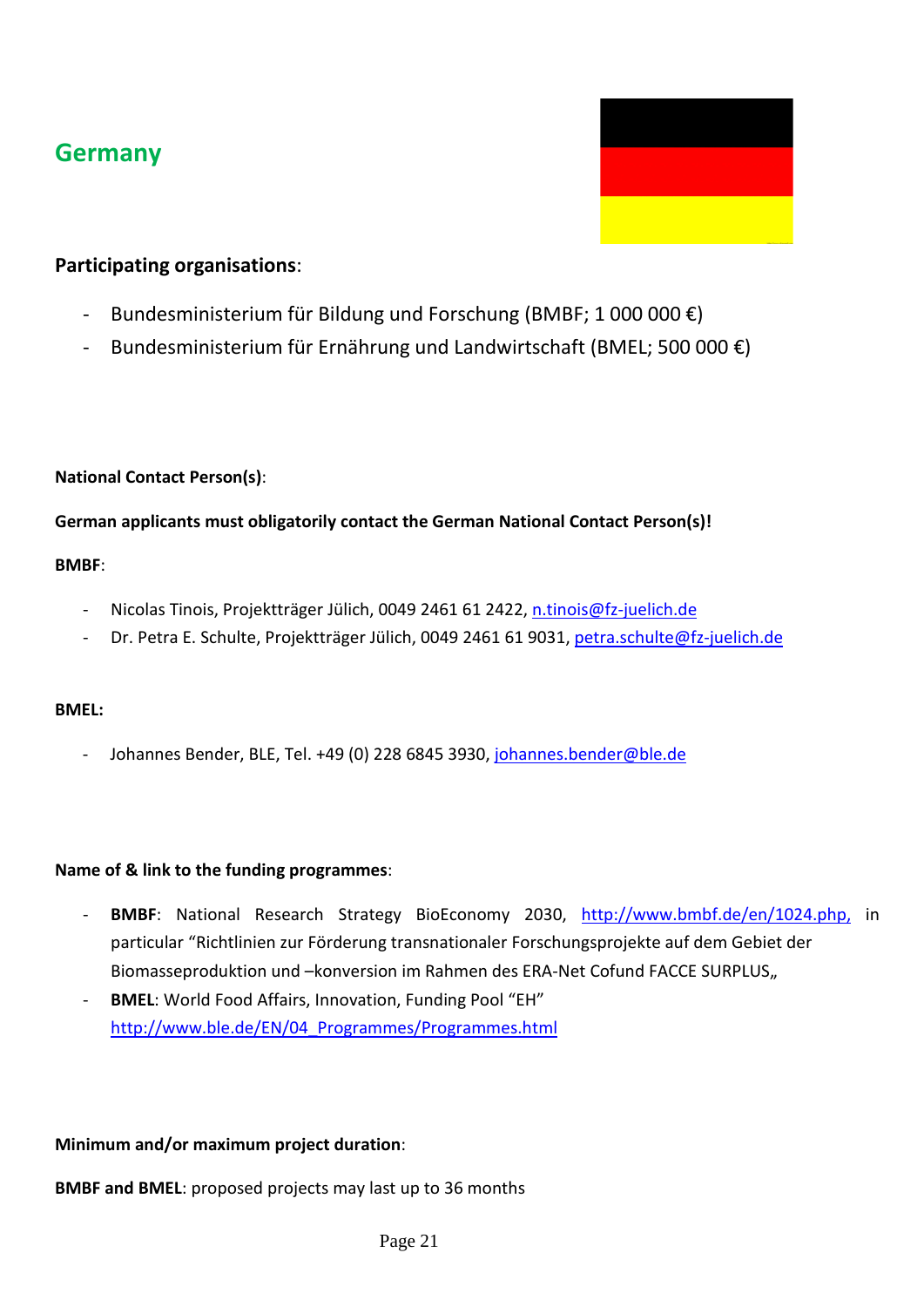### **Minimum and/or maximum funding per project**:

**BMBF**: there is no minimum and/or maximum funding per project.

**BMEL:** maximum of 250 000 € per project

### **Who can be eligible for funding (incl. industry participation)?**

**BMBF**: German applicants must be research groups from academia, universities, research organisations or industry. Enterprises, especially SMEs, may participate as partners provided they can prove their financial stability (see hereunder).

**BMEL:** German applicants must be research groups from academia, universities or research organisations.

### **National priorities:**

**BMBF**: BMBF will support projects within the entire scientific scope outlined in the Call Announcement.

**BMEL:** BMEL will support projects under Subtheme 3 of the scientific scope as outlined in the Call Announcement: Sustainable intensification of integrated food and non-food systems of agriculture.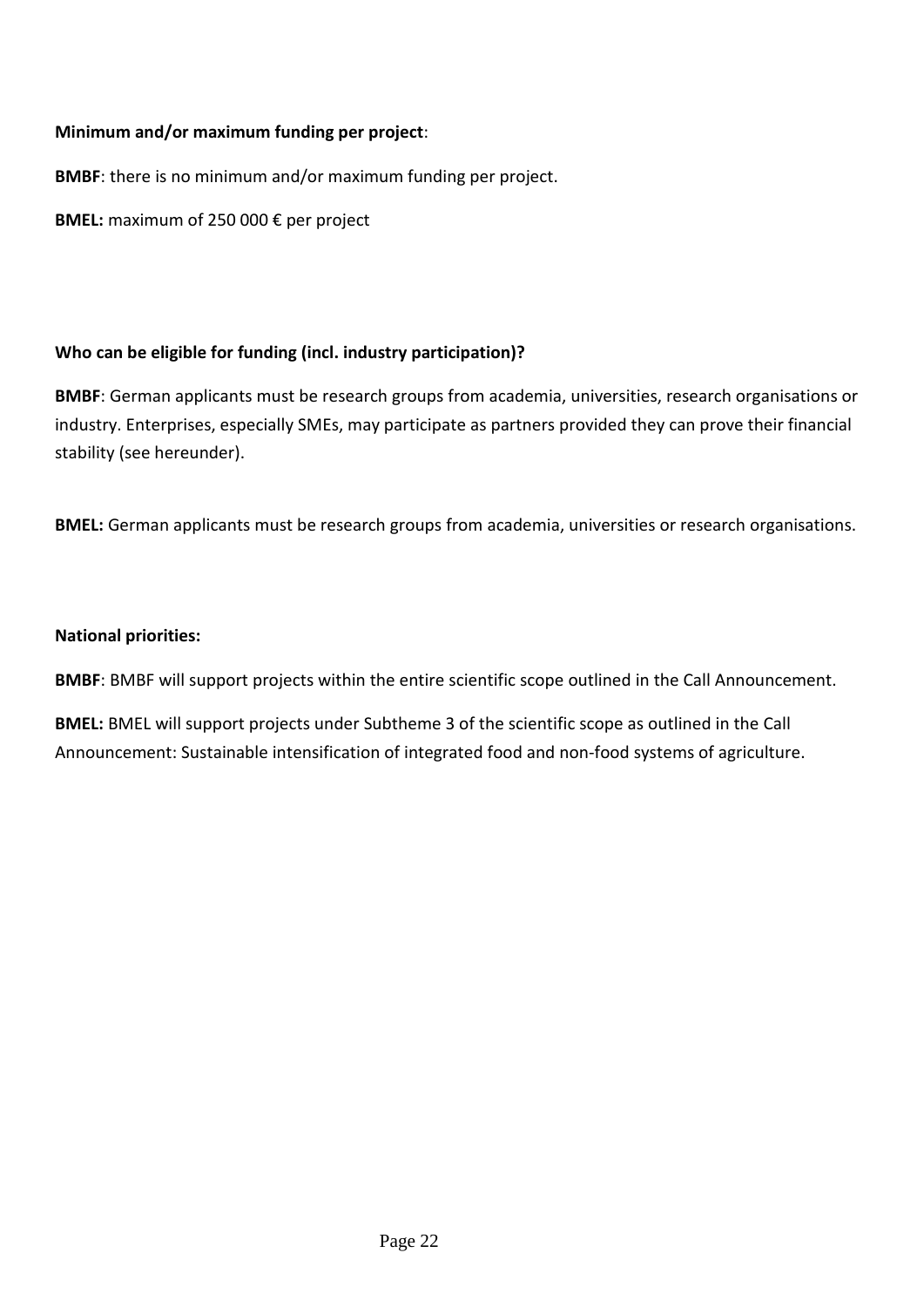# **Bundesministerium für Bildung und Forschung (BMBF) / Projektträger Jülich**

- BMBF funding of the FACCE SURPLUS call is provided as delineated in the announcement *Richtlinien zur Förderung transnationaler Forschungsprojekte auf dem Gebiet der Biomasseproduktion und –konversion im Rahmen des ERA-Net Cofund FACCE SURPLUS* published in December 2014.
- Funding bases on §§23 and 44 BHO (Bundeshaushaltsordnung) and associated administrative regulations. The main items are as follows:
	- $\checkmark$  Applications must be compatible with the above mentioned national announcement.
	- $\checkmark$  The procedure ("Verfahren") is according to the above mentioned protocol (see Chapter "Application Procedure"). Funding will be awarded as non-repayable project grant.
	- $\checkmark$  The funding regulations, the follow up and reporting of publicly funded projects are regulated according to ANBest (Allgemeine Nebenbestimmungen), BNBest (Besondere Nebenbestimmungen), and NKBF 98 (Nebenbestimmungen für Zuwendungen auf Kostenbasis des Bundesministeriums für Bildung und Forschung an Unternehmen der gewerblichen Wirtschaft für Forschungs- und Entwicklungsvorhaben). Additionally, reporting duties as delineated in this Call Announcement in the Chapter "Project monitoring and reporting"must be respected as well.
	- $\checkmark$  Eligible applicants are universities, research institutions and enterprises, especially SMEs, domiciled in Germany. Research institutions, which receive basic financing, can be funded subject to specific conditions.
	- $\checkmark$  For universities intending to request the "Projektpauschale" in the frame of the present call, the project costs budgeted in the pre-proposal must include this "Projektpauschale". More information are available in the "FAQ zur Projektpauschale": [https://foerderportal.bund.de](https://foerderportal.bund.de/)
	- $\checkmark$  Double funding is not possible.
	- $\checkmark$  In order to prove their financial ability to participate in the proposed project, **Small and Medium Enterprises (SMEs)** have to submit, together with the electronic submission of the Pre-proposal (**documents received latest on 04.03.2015) the following documents**:
		- o Financial statement for the last two years (*Jahresabschlüsse der letzten zwei Jahre*)
		- o Confirmation of the financial own contribution (*Erklärung zur Aufbringung des Eigenanteils*)
		- o Business assessment (*Aktuelle BWA*)
		- o Liquidity planing for the duration oft he proposed project (*Liquiditätsplanung für die Laufzeit des vorgeschlagenen Projektes*)

The documents have to be submitted to: *Forschungszentrum Jülich GmbH Nicolas Tinois PtJ-BIO3 52425 Jülich GERMANY*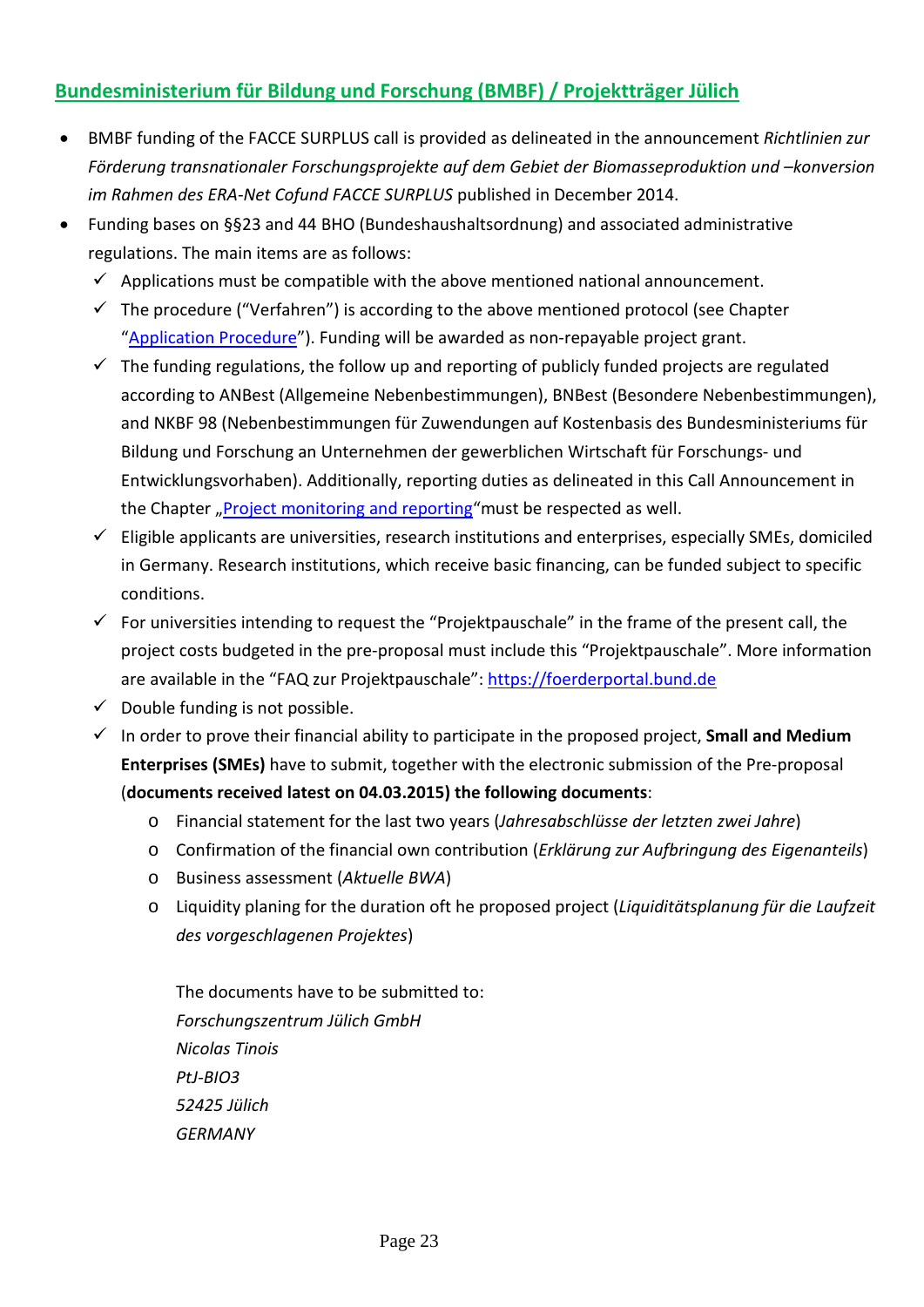# **Bundesministerium für Ernährung und Landwirtschaft (BMEL) / Bundesanstalt für Landwirtschaft und Ernährung (BLE)**

- BMEL funding of the FACCE-ERA-NET Cofund Call is provided as delineated in the national announcement "Bekanntmachung über die Durchführung von transnationalen Forschungsprojekten **zu nachhaltigen und widerstandsfähigen Landwirtschaftssystemen im Food und im Non-Food-Bereich"** published in the Bundesanzeiger, link to be found on [www.ble.de.](http://www.ble.de/)

The main regulations are as follows:

- BMEL funding is based on §§23 and 44 BHO (Bundeshaushaltsordnung) and associated administrative regulations:
- The funding regulations, follow up and reporting of publicly funded projects are regulated according to ANBest-P (Allgemeine Nebenbestimmungen), BNBest-BMBF 98 (Besondere Nenbenbestimmungen) and NKBF 98 (Nebenbestimmungen für Zuwendungen auf Kostenbasis des Bundesministeriums für Bildung und Forschung an Unternehmen der gewerblichen Wirtschaft für Forschungs- und Entwicklungsvorhaben).
- Proposed projects must be in line with the above mentioned national announcement.
- Funding will be awarded as non-repayable project grant.
- Eligible Applicants are universities and research institutions domiciled in Germany. Research institutions receiving basic financing can be funded subject to specific conditions.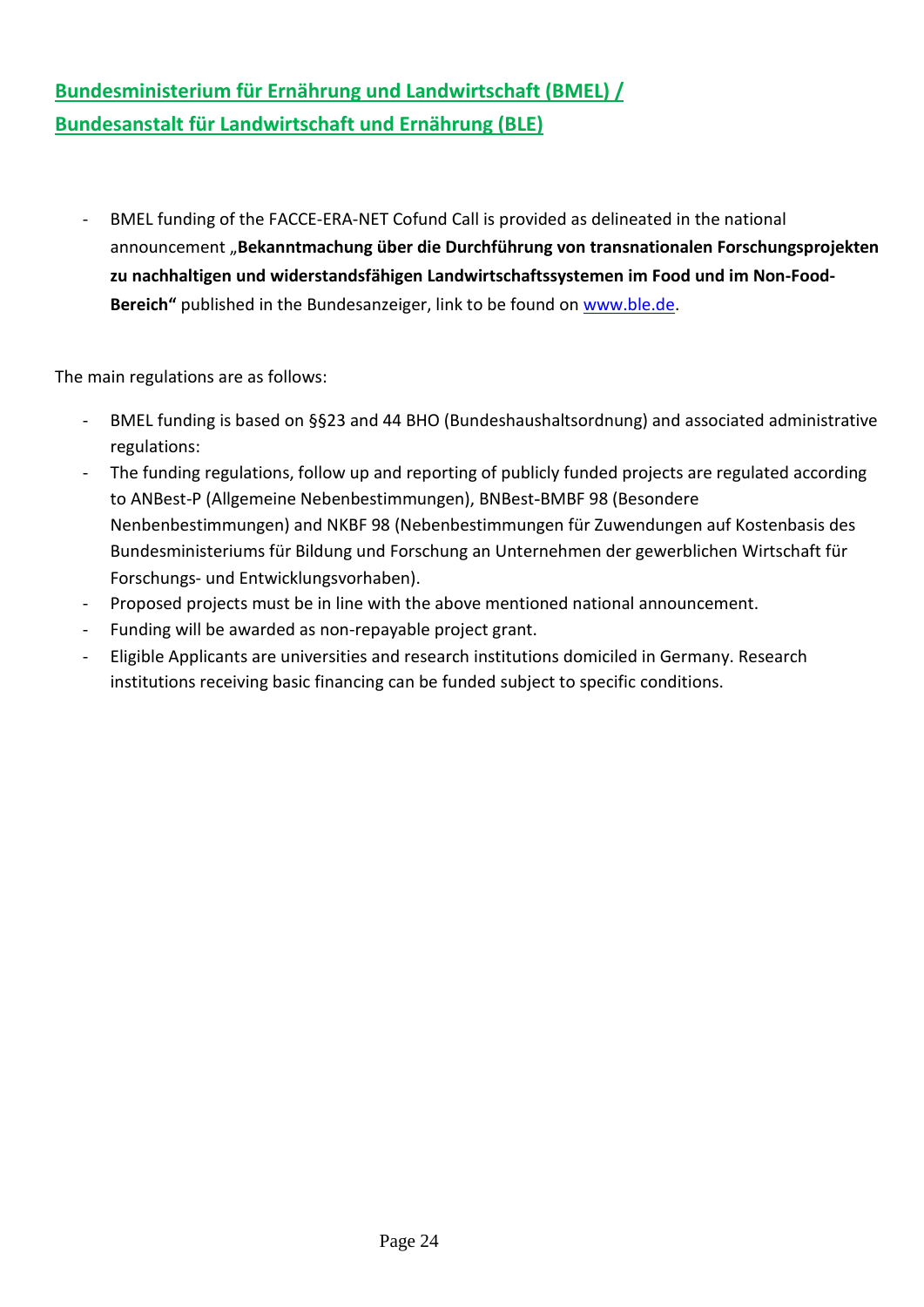



# **Participating organisation**:

Ministry of agricultural food and forestry policies – Mipaaf (Budget in  $\epsilon$  100.000,00)

### **National Contact Person(s)**:

- Alberto Masci, officer, Ministry of agricultural food and forestry policies, +39 06 46655085, a.masci@mpaaf.gov.it
- Marina Montedoro, FACCE-JPI Vice Chair, Ministry of agricultural food and forestry policies; +39 06 46655074-76, m.montedoro@mpaaf.gov.it
- Lucia Pinto, Dept. of European and International Policy and Rural Development DG for Rural Development, Research Office, +39.06.46655076, [l.pinto@mpaaf.gov.it](mailto:l.pinto@mpaaf.gov.it)

Website:<http://www.politicheagricole.it/RicercaSperimentazione/default>

### **Name of & link to the funding programmes**:

The initiative undertaken by the Ministry are in accordance with the National Research Programme (PNR): [http://www.miur.it/Documenti/ricerca/pnr\\_2011\\_2013/PNR\\_2011-2013\\_23\\_MAR\\_2011\\_web.](http://www.miur.it/Documenti/ricerca/pnr_2011_2013/PNR_2011-2013_23_MAR_2011_web)

Within this reference frame the Ministry over the last years has funded more than 80 M€ in project addressing different aspects of the bioeconomy even if with a major focus on the production of biogas and biofuels.

## **Minimum and/or maximum project duration**:

Proposed projects may last from 12 to 36 months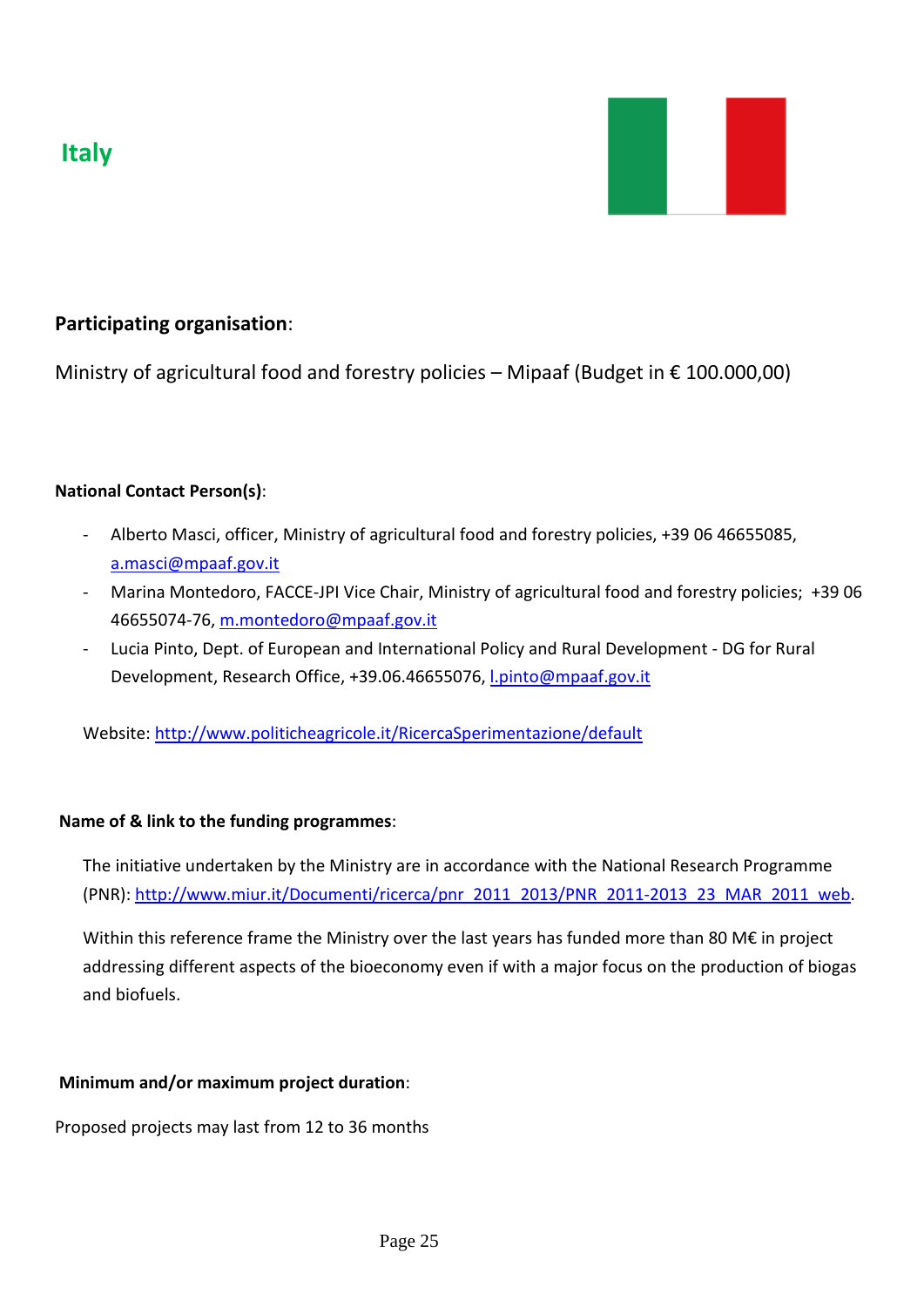### **Minimum and/or maximum funding per project**:

A minimum funding budget per project is not fixed. It is highly recommended that the funding request of Italian partners for each project do not exceed € 30.000,00.

### **Who can be eligible for funding (incl. industry participation)**

National public research institutions and no-profit private bodies, with among their institutional and statutory scopes include "performing research activities" and not only "promoting or supporting research activities", can apply for funding.

National public institutions include public bodies supervised by Ministries, regional and provincial centres, university departments and institutes, university consortia, interdepartmental centres.

It is mandatory, for all the no-profit private research bodies defined above, that they state in the official documents (statute and/or articles of incorporation, memorandum of association) that among their missions they also "perform research activities".

SME or other private bodies can participate, giving an added value to the research project, if they are able to provide their own financial resources to carry out the work. A short description of the Enterprise involved in a proposal, its role and the added value bring to the project with its participation must be included.

### **Financial contribution.**

The contribution amount for national participants of the selected projects will be as follows:

- public Institutions and no profit private bodies can be financed up to 99% of the approved eligible project costs;

- SMEs and organisms with other statutory nature are welcome as participants if an added value to the project is proven and if their costs are covered by their own resources or by other external sources.

According to the national regulations the transfer of funds will occur in three steps:

1) 65% of the approved costs immediately at the issue of the Ministry decree (contract between the Ministry and the beneficiary);

2) 25% of the approved costs once the mid-term report (both scientific and administrative) has been approved;

3) 10% of the approved costs once the final report has been approved.

For no profit private bodies the documentation required to receive the financial contribution, private research bodies participating in the project consortium must send scanned copy of these documents: statute and/or articles of incorporation, memorandum of association by the pre-proposal submission deadline to Mipaaf.

### **Eligible costs**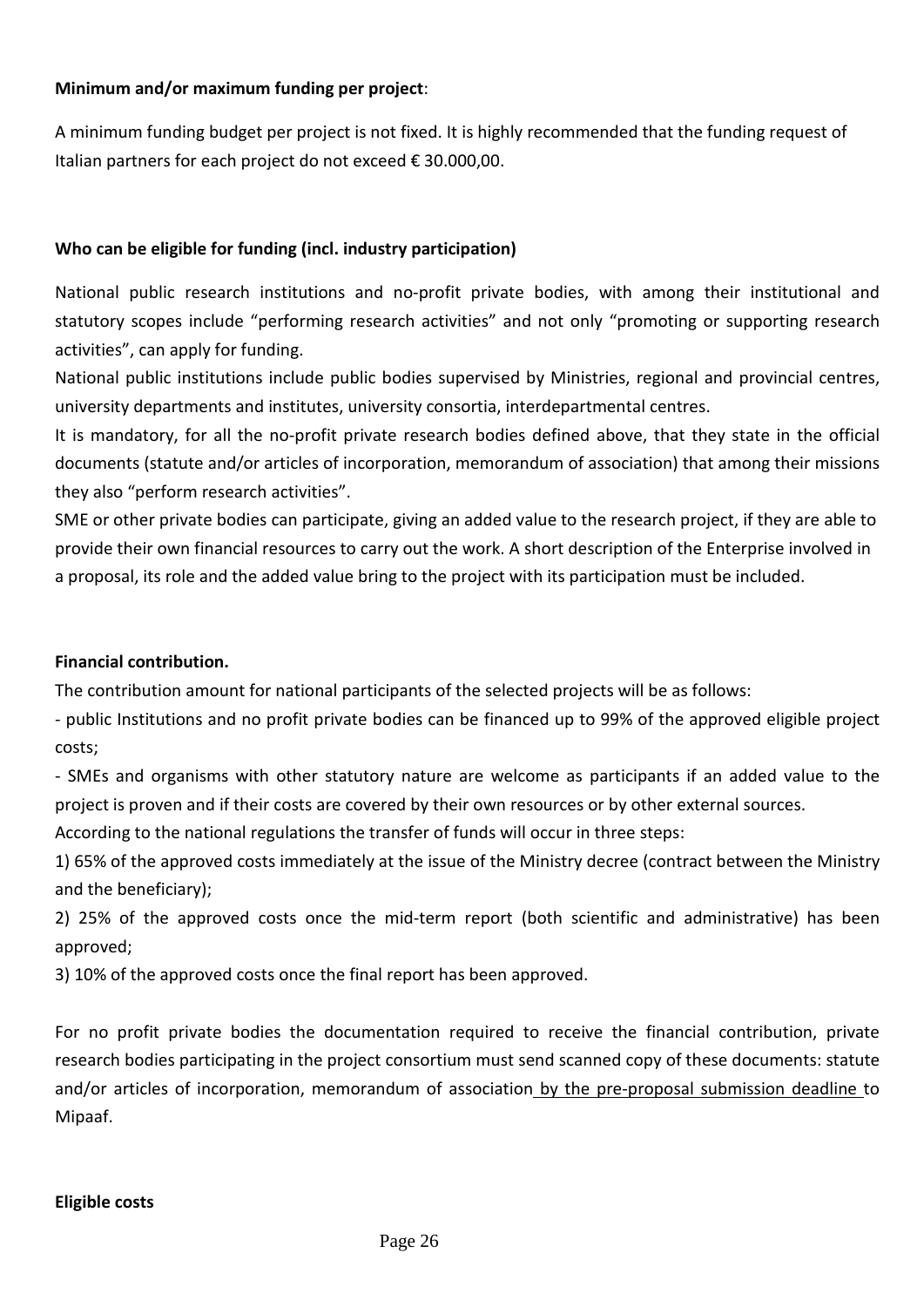### **A) Personnel**

**1) Salaries** – Only for non-permanent scientific staff of public institutions (including foreign visiting scientists, post docs, PhD students, fellowships and grants). Technical administrative staff can be included in the coordination. For no profit private institutions salaries of permanent and not permanent staff actually participating in the project activity can be funded.

**2) Travel expenses** – for permanent and not permanent staff.

#### **B) Consumables**

**C) External activity costs** – expenditures for activity carried out externally to the research applicant (Consultancy services, agreements, maintenance, repairs, material transportation when needed for the project implementation).

**D) Equipments** – Only depreciation charges (related to the project duration) for scientific equipment will be reimbursed.

**E) Overheads** – no more than 10% of the total amount of the above mentioned costs (A+B+C+D)

**F) Coordination** - if an Italian institution is also playing the role of coordinator the eligible costs are those indicated in the above mentioned National Decree.

### **Additional forms.**

Once the project has been approved for funding, the Ministry will ask the Italian research units of the approved projects to fill in the model C and submit it to the funding Body (Mipaaf) to apply for contribution. In case of a research unit acting as coordinator, also the general project description, including the activity of all partners and the financial sheet for coordination activity (model A project form) have to be presented to the funding body.

The forms will be made available on the Ministry website at the following address: <http://www.politicheagricole.it/RicercaSperimentazione/default>

These forms must be written in Italian.

More details on eligible costs and other national requirements will be given by the Ministry in the national annex to the call (both in English and Italian) and published on the website. Applicants may also refer to the NCPs to have any detail.

#### **National priorities:**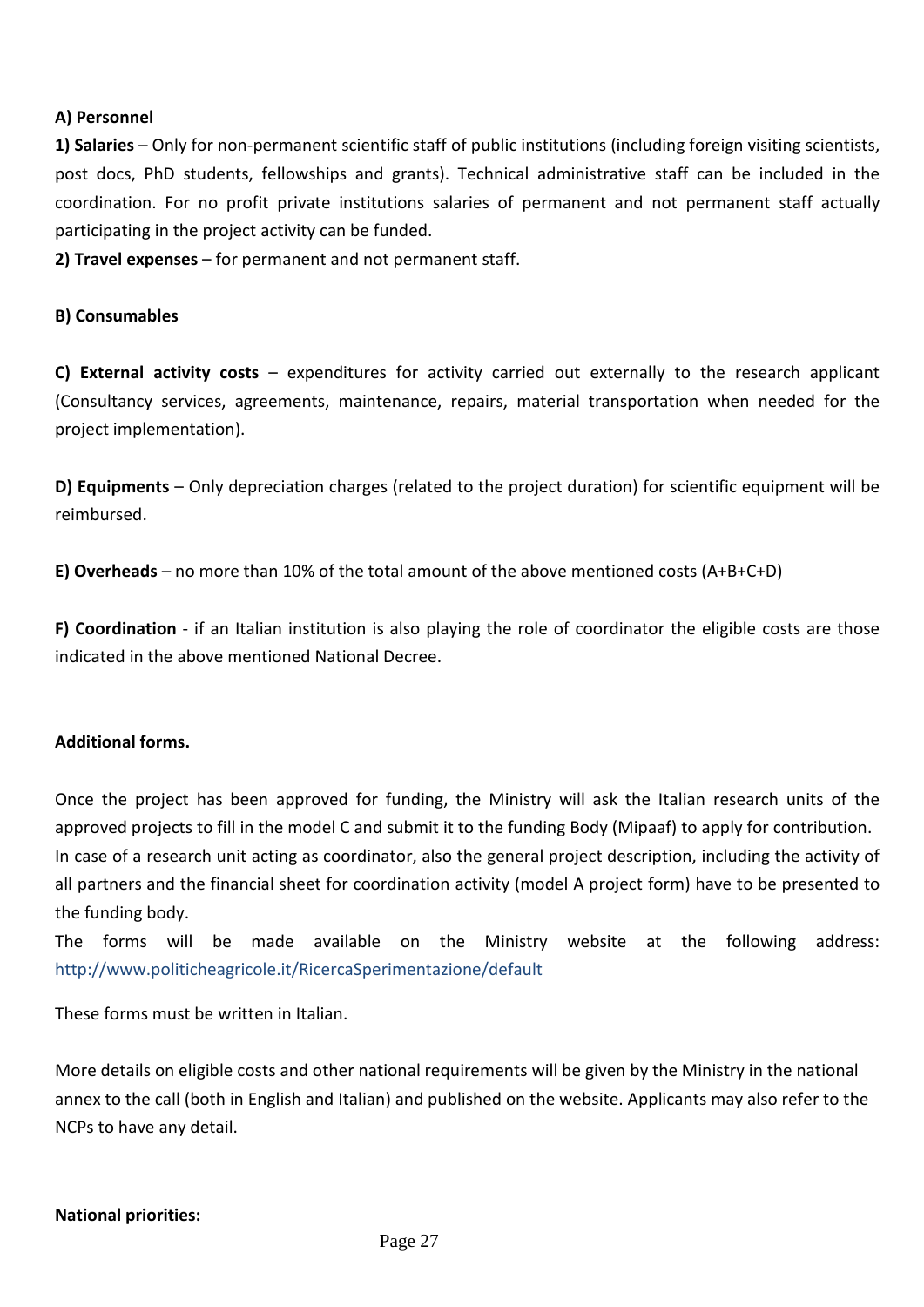The Ministry of agricultural food and forestry policies will give priorities to proposals aimed to address issues included in these two fields of actions:

Identifying and developing markets

- Combining production systems for food, feed, fibre and biomass for biorefinery with cascade use of agricultural products, by-products and waste for innovation and optimal use of agricultural products.
- Integrating the interactions of food and non-food regarding the determination by natural framework conditions as well as social and economic context of farming.
- Systems approaches assessing novel utilisation of agricultural products and exploring their potential for value creation linking scientific-technical and socio-economic aspects

Developing integrated, systems-based approaches to land management

• Assessing and increasing biological resource use efficiency of agricultural systems for a sustainable and environmentally friendly development of agricultural production also under climate change.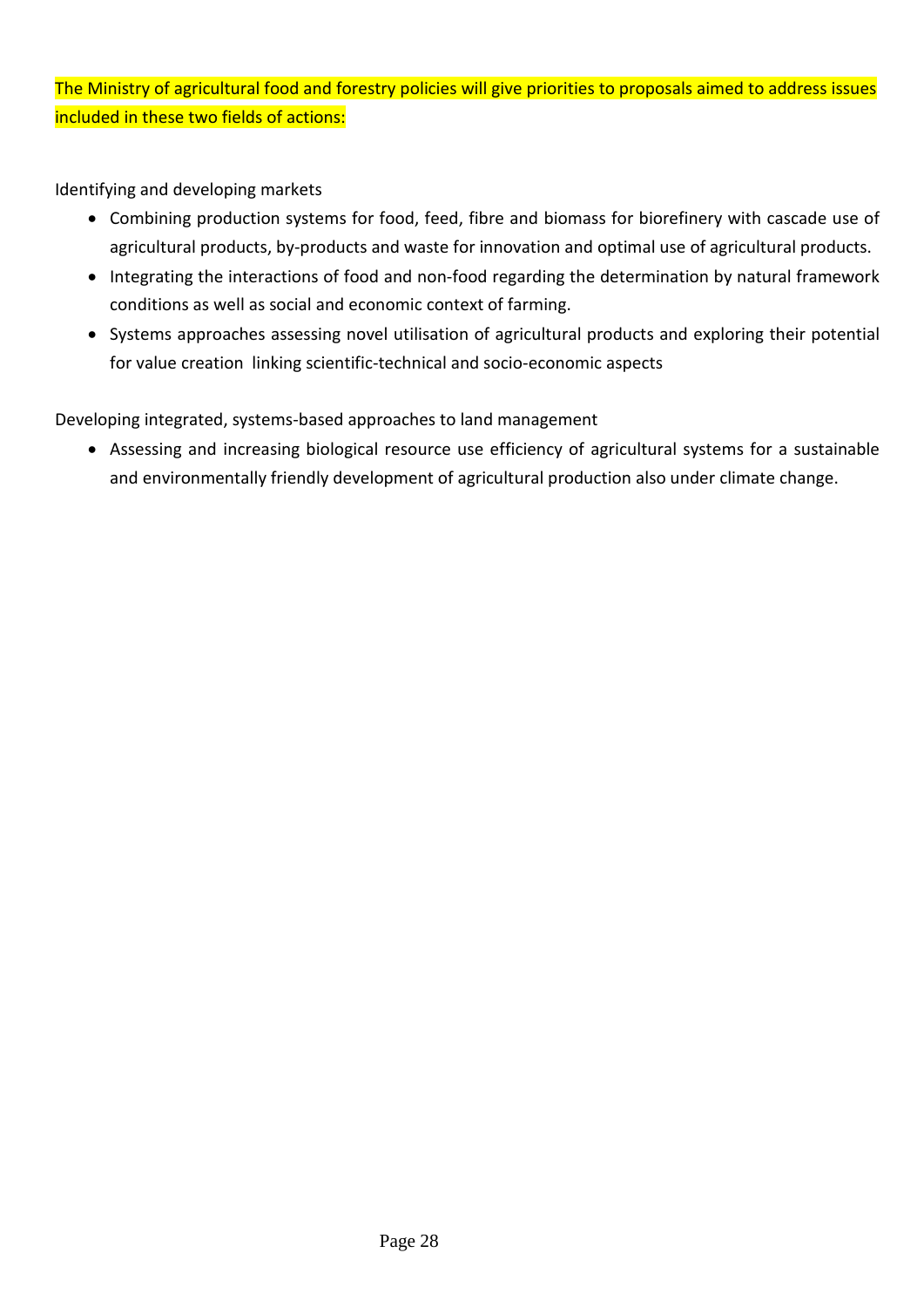



# **Participating organisation**:

Ministry of Education, University and Research – MIUR (Budget in euro: 500.000,00 as grant and 500.000,00 as loan.)

### **National Contact Person(s)**:

- Aldo Covello, officer, MIUR, +39 06 9772 6465, +39 3389364371, [aldo.covello@miur.it](mailto:aldo.covello@miur.it)
- Alessandra Cuscianna, officer, MIUR; +39 06 9772 6469, alessandra.cuscianna@miur.it
- Irene Guglielmo, officer, MIUR, +39.06.9772 7470, [irene.guglielmo@miur.it](mailto:irene.guglielmo@miur.it)

Website: [http://www.ricercainternazionale.miur.it](http://www.ricercainternazionale.miur.it/)

### **Name of & link to the funding programmes**:

Projects are funded from the Fund for investments on Scientific and Technological Research (FIRST). The criteria and provisions provided herewith are intended only for informative purpose. The complete list of criteria and provisions legally valid, which must be respected by all the Italian participants, is included in the "Avviso integrativo nazionale", published on MIUR website and in the applicable Italian laws published on the Italian Official Journal.

### **Minimum and/or maximum project duration**:

Proposed projects may last up to 36 months

### **Minimum and/or maximum funding per project**:

A minimum funding budget per project is not fixed. The funding request, in terms of grant, of the Italian partners for each project cannot exceed € 250.000,00 .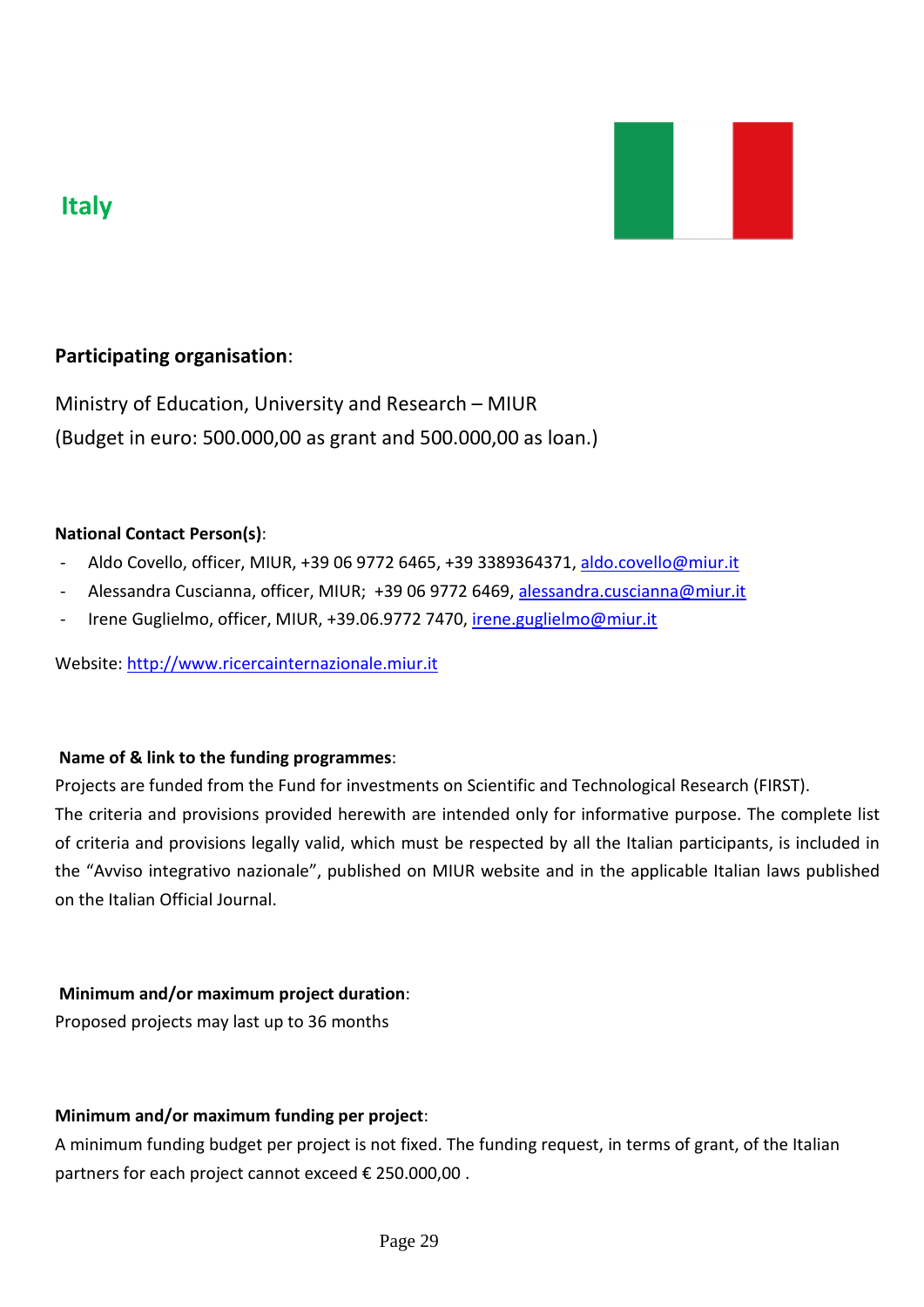### **Who can be eligible for funding (incl. industry participation)**

All legal entities listed in art. 60 of the Decree-Law n. 83/2012 as detailed in the notices issued to implement the call are eligible for funding.

According to art. 60 of the Decree-Law n. 83/2012 and art. 4 of its implementing Ministerial decree 115/2013, the following entities are eligible: enterprises, universities, research institutions, research organizations or any other legal entity which owns the requirements required by the "Avviso integrativo nazionale", providing that they have stable organization in Italy.

Legal/administrative/financial conditions

- The participant must not be defaulting with regard to other funding received by the Ministry.
- The participant must not have requested/got any other funding for the same project.
- The participant must respect the Italian law against "mafia".
- Companies must have the financial means to execute the project and a potential to use the results.

## Financial conditions

For any private entity, the following financial criteria, calculated using the data reported in the last approved balance sheet, must be fulfilled

 $CN > (CP - 1)/2$ 

Where:

CN = net assets (Capitale netto)

CP = sum of the costs of all the projects for which public funding has been requested by the participant during the year

I = sum of the contributions received, approved or requested for the same projects

OF/F < 8%

Where:

OF = financial charges (Oneri finanziari)

F = turnover (Fatturato)

d) Additional national documents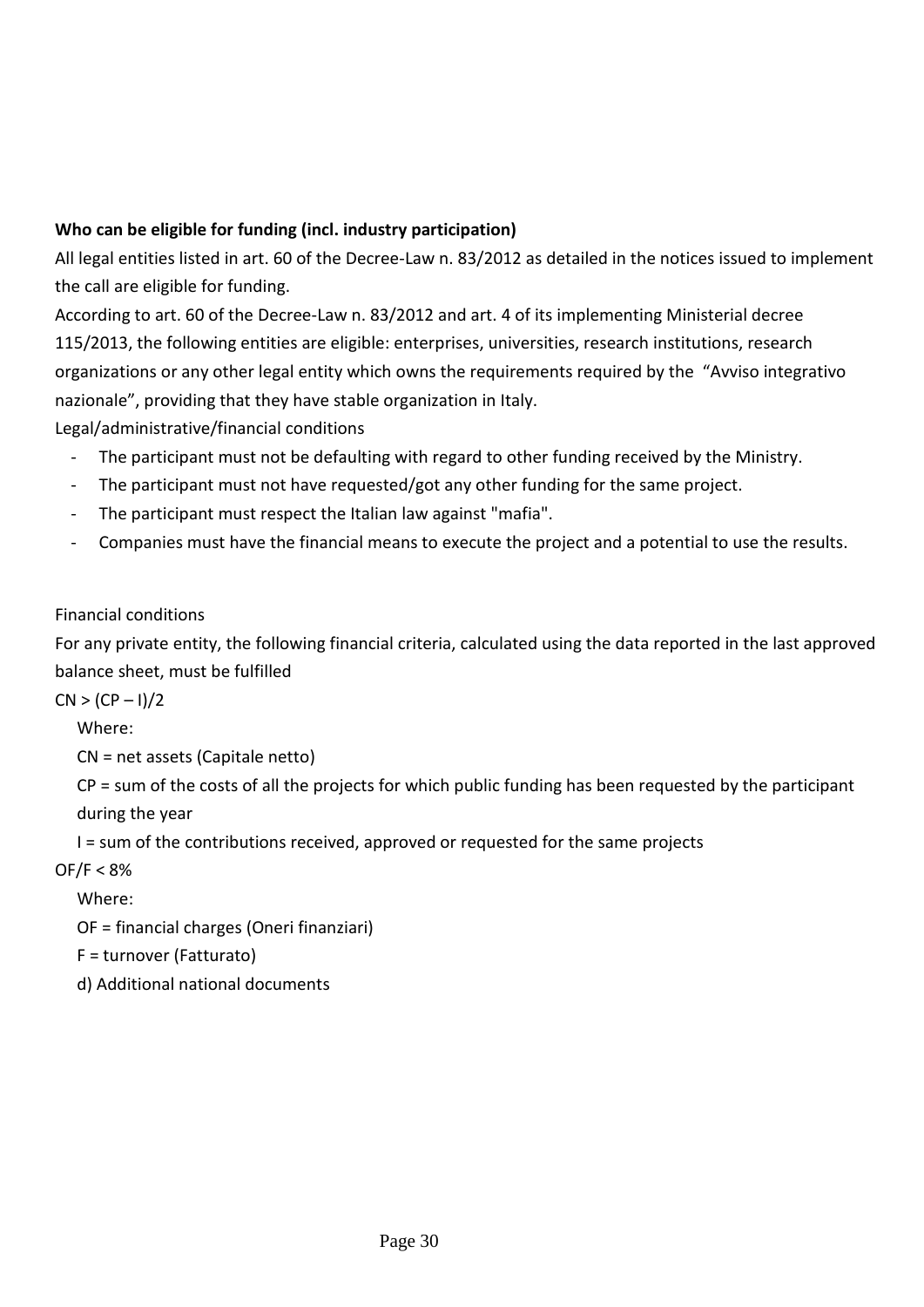### **Financial contribution.**

The contribution amount for national participants of the selected projects will be as follows:

| Type of<br>Organisation<br>Type of<br>activity | Percentage of costs covered by national funding    |                                                                               |  |  |
|------------------------------------------------|----------------------------------------------------|-------------------------------------------------------------------------------|--|--|
|                                                | Enterprises, and any other<br>private organization | Public Research Centers,<br>Universities and any other<br>public organization |  |  |
| Industrial/Applied                             | Grant: 20%                                         | Grant: 50%                                                                    |  |  |
| Research                                       | Loan: 75%                                          | Loan: 0                                                                       |  |  |
| Experimental                                   | Grant: 10%                                         | Grant: 25%                                                                    |  |  |
| development                                    | Loan: 70%                                          | Loan: 0                                                                       |  |  |

The "Avviso integrativo nazionale" may establish additional incentives for enterprises and any other private organization.

### **Eligible costs**

All costs listed in DM 115/2013 are eligible for this call, including also the costs for dissemination activities and the costs for project coordinations (only for those participants which are project coordinators)

### **Additional forms.**

All Italian participants must send to MIUR a set of additional national documents as defined in the "Avviso integrativo nazionale" published on the MIUR website.

The national additional documents must be sent by the end of the pre-proposal phase. Any participant who does not send its national documents by this deadline, will be considered ineligible.

### **National priorities:**

All themes supported by the international call are eligible for funding.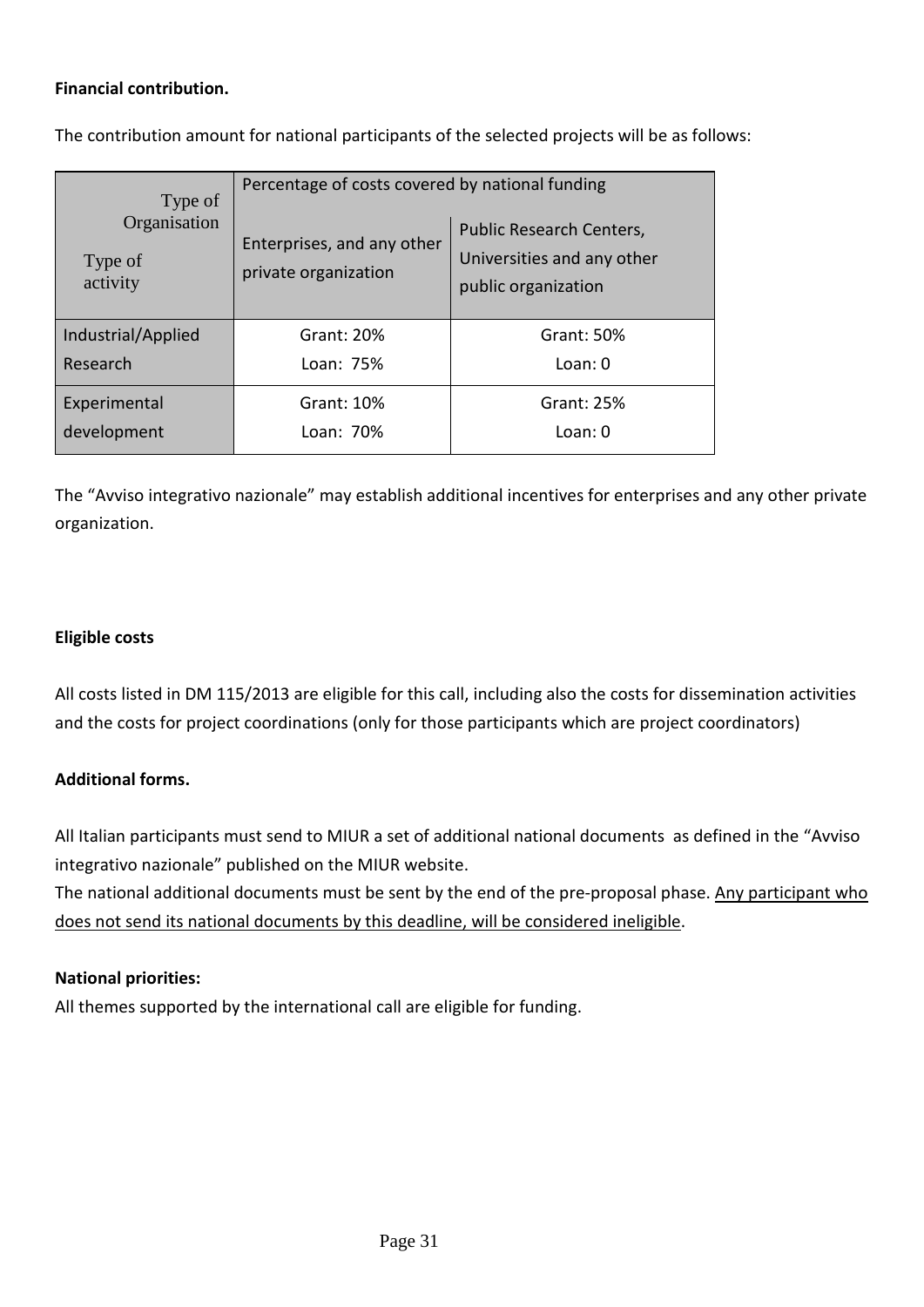

# **Norway**

## **Participating organisation**:

The Research Council of Norway (budget for this call: Up to 1 000 000  $\epsilon$ )

### **National Contact Person(s)**:

Dr. Kirsti Anker-Nilssen, Senior adviser and national JPI FACCE coordinator, The Research Council of Norway (RCN), Telephone: +47 48 07 38 98, E-mail: [kan@rcn.no](mailto:kan@rcn.no)

## **Name of & link to the funding programmes**:

FACCE-JPI is established as an independent activity in line with national programmes. A website is under construction.

## **Minimum and/or maximum project duration**:

Proposed projects may last up to 36 months

### **Minimum and/or maximum funding per project**:

The maximum grant for Norwegian participation is set to 500.000  $\epsilon$  per proposal.

### **Who can be eligible for funding (incl. industry participation)?**

Norway will support Researcher Projects in this call. This implies that the responsible Norwegian partner in the project has to be a Norwegian research institution while Norwegian companies/groups of companies/trade and industry organizations are welcome to join the projects as partners or subcontractors.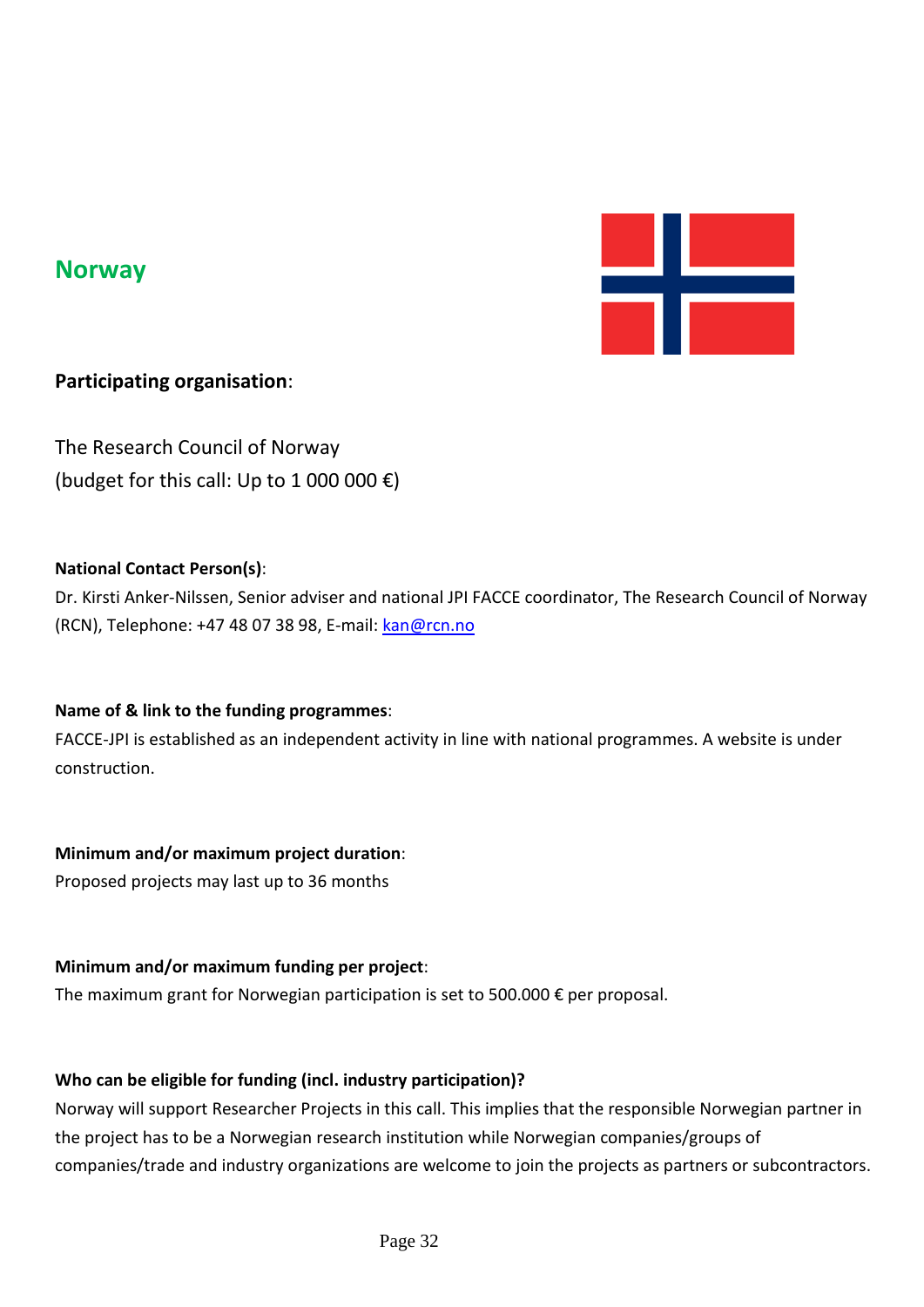Norwegian participation must fulfil RCN's requirements for researcher projects: [http://www.forskningsradet.no/servlet/Satellite?c=Page&cid=1195592882768&pagename=Forskningsradet](http://www.forskningsradet.no/servlet/Satellite?c=Page&cid=1195592882768&pagename=ForskningsradetEngelsk%2FHovedsidemal) [Engelsk%2FHovedsidemal](http://www.forskningsradet.no/servlet/Satellite?c=Page&cid=1195592882768&pagename=ForskningsradetEngelsk%2FHovedsidemal)

The Norwegian participation must also follow RCN's General Terms and Conditions for R&D Projects: [http://www.forskningsradet.no/servlet/Satellite?c=Page&cid=1138882213515&pagename=Forskningsradet](http://www.forskningsradet.no/servlet/Satellite?c=Page&cid=1138882213515&pagename=ForskningsradetEngelsk%2FHovedsidemal) [Engelsk%2FHovedsidemal](http://www.forskningsradet.no/servlet/Satellite?c=Page&cid=1138882213515&pagename=ForskningsradetEngelsk%2FHovedsidemal)

Only the Norwegian project partners of positively evaluated projects in the first step will be eligible for the second step. Project partners of financed projects will have to submit national application forms to The Research Council of Norway after notification.

### **National priorities:**

No additional national priorities.

### **National information meeting:**

The Research Council of Norway will arrange a national information meeting on January 23<sup>rd</sup>, 10:00-12:00, at Lysaker, for researchers and other stakeholders interested in participating in the call. For registration, please send an e-mail to [kan@rcn.no](mailto:kan@rcn.no) before the 20<sup>th</sup> of January.

Information will also be given at [www.forskningsradet.no/bionaer](http://www.forskningsradet.no/bionaer)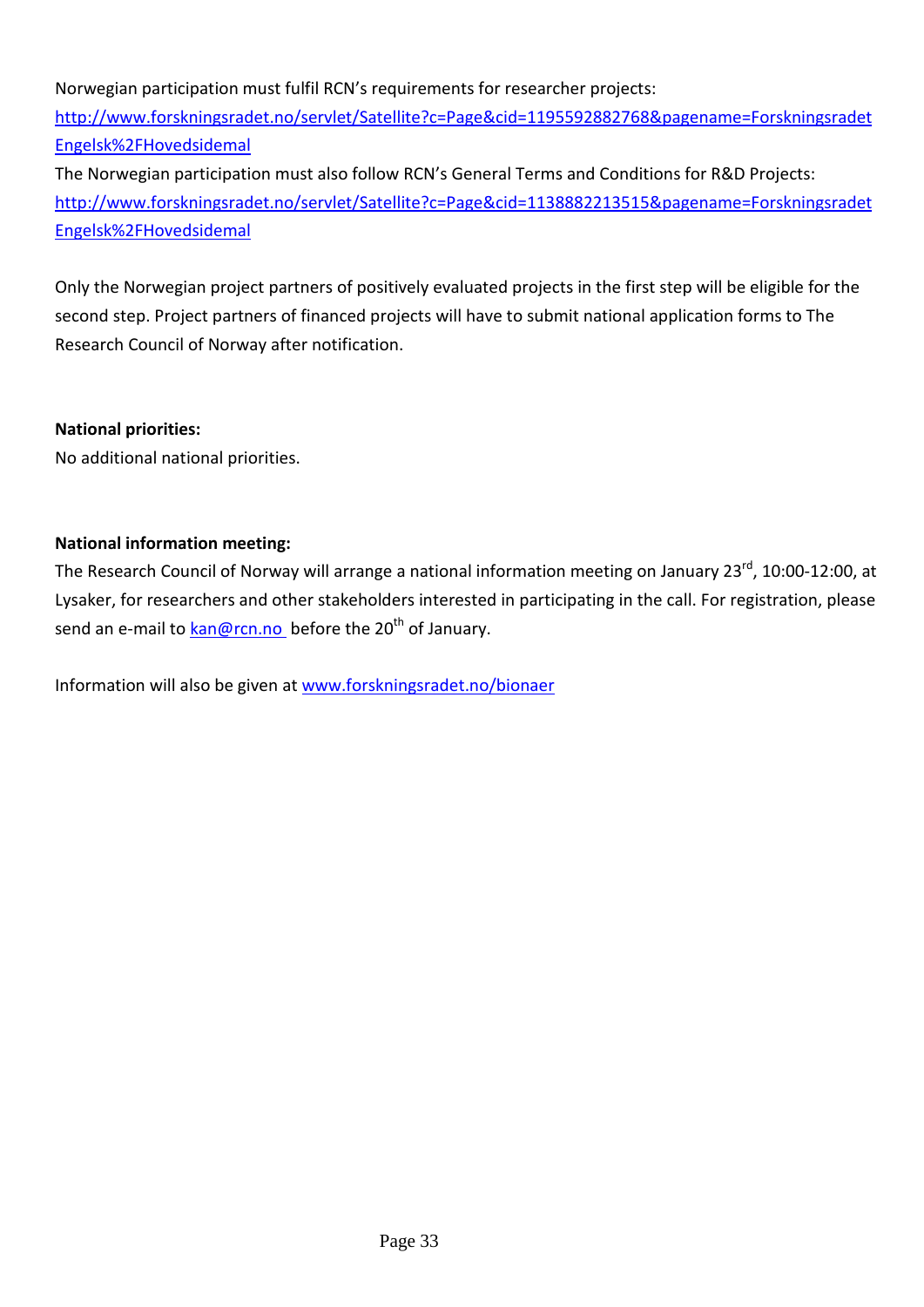# **Poland**



# **Participating organisation**:

The National Centre for Research and Development

(Narodowe Centrum Badań i Rozwoju), www.ncbr.gov.pl (500 000 €)

### **National Contact Person(s)**:

- Kinga, Szymańska-Rzeźnik, Chief Expert, NCBR, 00 48 22 39 07 457, [kinga.szymanska@ncbr.gov.pl](mailto:kinga.szymanska@ncbr.gov.pl) (NCP1)
- Izabela, Rzepczyńska, Deputy Head of Department, NCBR, + 48 22 244 28 58, [izabela.rzepczynska@ncbr.gov.pl](mailto:izabela.rzepczynska@ncbr.gov.pl) (NCP2)

### **Name of & link to the funding programmes**:

- Funding programme BIOSTRATEG: [www.ncbr.gov.pl/programy-strategiczne/srodowisko-naturalne](http://www.ncbr.gov.pl/programy-strategiczne/srodowisko-naturalne-rolnictwo-i-lesnictwo---biostrateg)[rolnictwo-i-lesnictwo---biostrateg](http://www.ncbr.gov.pl/programy-strategiczne/srodowisko-naturalne-rolnictwo-i-lesnictwo---biostrateg)

### **Minimum and/or maximum project duration**:

Proposed projects may last up to 36 months.

### **Minimum and/or maximum funding per project**:

In relation to the budget limit (500 000 €) it is recommended that one project can require up to 200 000 €.

## **Who can be eligible for funding (incl. industry participation)?**

Following entities are eligible to apply:

- Research organisations
- Micro, Small, Medium and Large Enterprise.

Organization must be registered in Poland.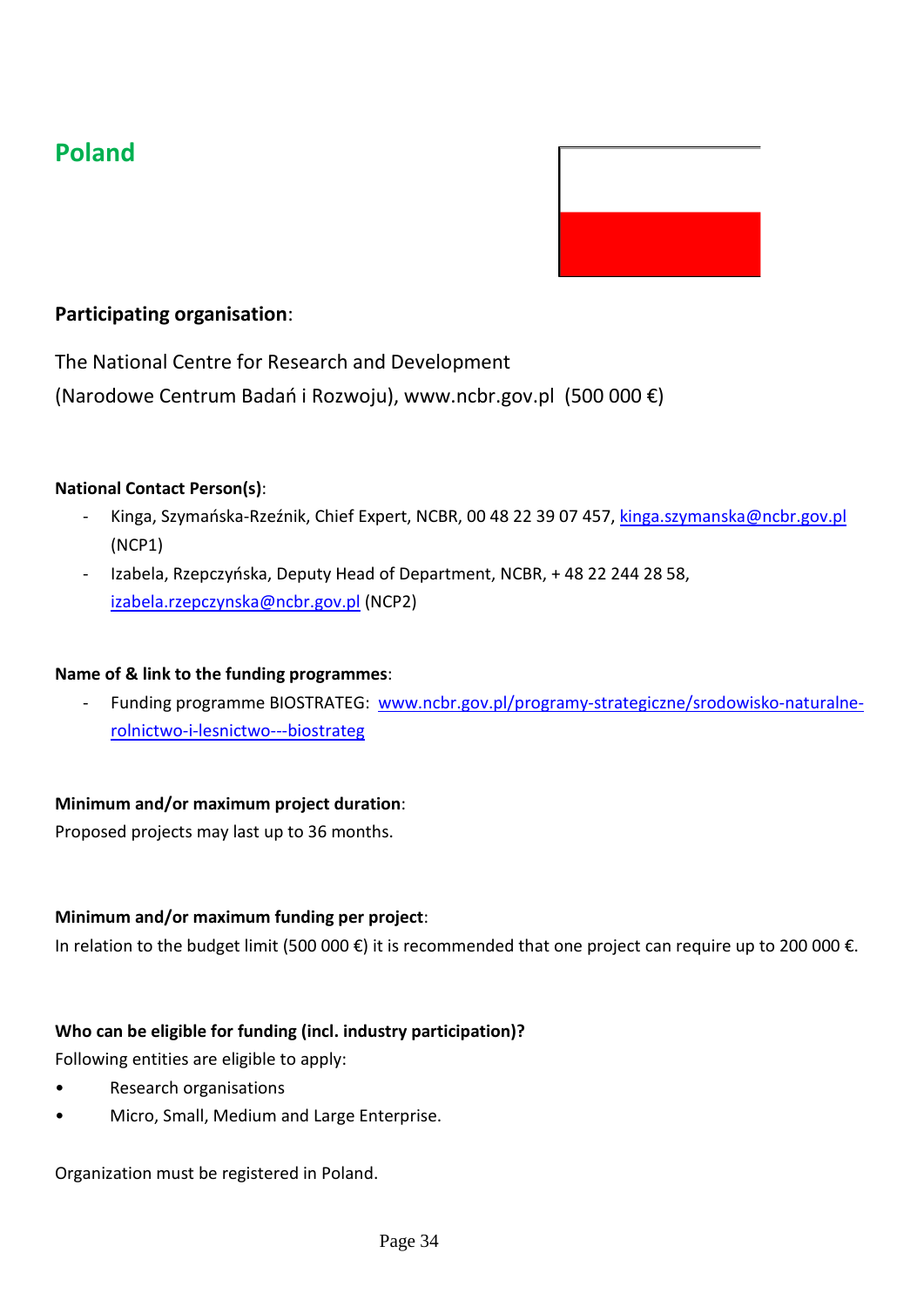### **National priorities:**

Funding agency recommends that proposed projects should be in line with the National Research Programme and thematic areas of BIOSTRATEG (national strategic programme).

### **Additional eligibility criteria:**

All proposals must be aligned with National regulations, inter alia:

- The Act of 30 April 2010 on the Principles of Financing Science, published in Journal of Laws No. 96 item 615, 2010;
- The Act of 30 April 2010 on the National Centre for Research and Development, published in Journal of Laws No. 96 item 616, 2010;

### **Eligible costs:**

The eligible costs shall be the following:

- 1. **personnel costs** (researchers, technicians and other supporting staff to the extent employed on the research project);
- 2. **costs of instruments and equipment, technical knowledge and patents** to the extent and for the period used for the research project; if such instruments and equipment are not used for their full life for the research project, only the depreciation costs corresponding to the life of the research project, as calculated on the basis of good accounting practice, shall be considered eligible;
- 3. **costs for buildings and land**, to the extent and for the duration used for the research project; with regard to buildings, only the depreciation costs corresponding to the life of the research project, as calculated on the basis of good accounting practice shall be considered eligible; for land, costs of commercial transfer or actually incurred capital costs shall be eligible;
- 4. **cost of contractual research,** costs of consultancy and equivalent services used exclusively for the research activity; this cost type cannot account for more that **70%** of all eligible costs of a project; the subcontracting can be obtained from consortium partner only in justified case, this need will be verified by a national experts panel;
- 5. **other operating costs** including costs of materials, supplies and similar products incurred directly as a result of the research activity;
- 6. **additional overheads** incurred indirectly as a result of the research project; that costs cannot account for more than **25%** of all eligible project costs; That costs (6) are counted as a multiplication by percentage given above (called x%) and the rest of direct costs, excluding subcontracting (4); It means  $6=(1+2+3+5)*x%$ .

#### **National funding rates:**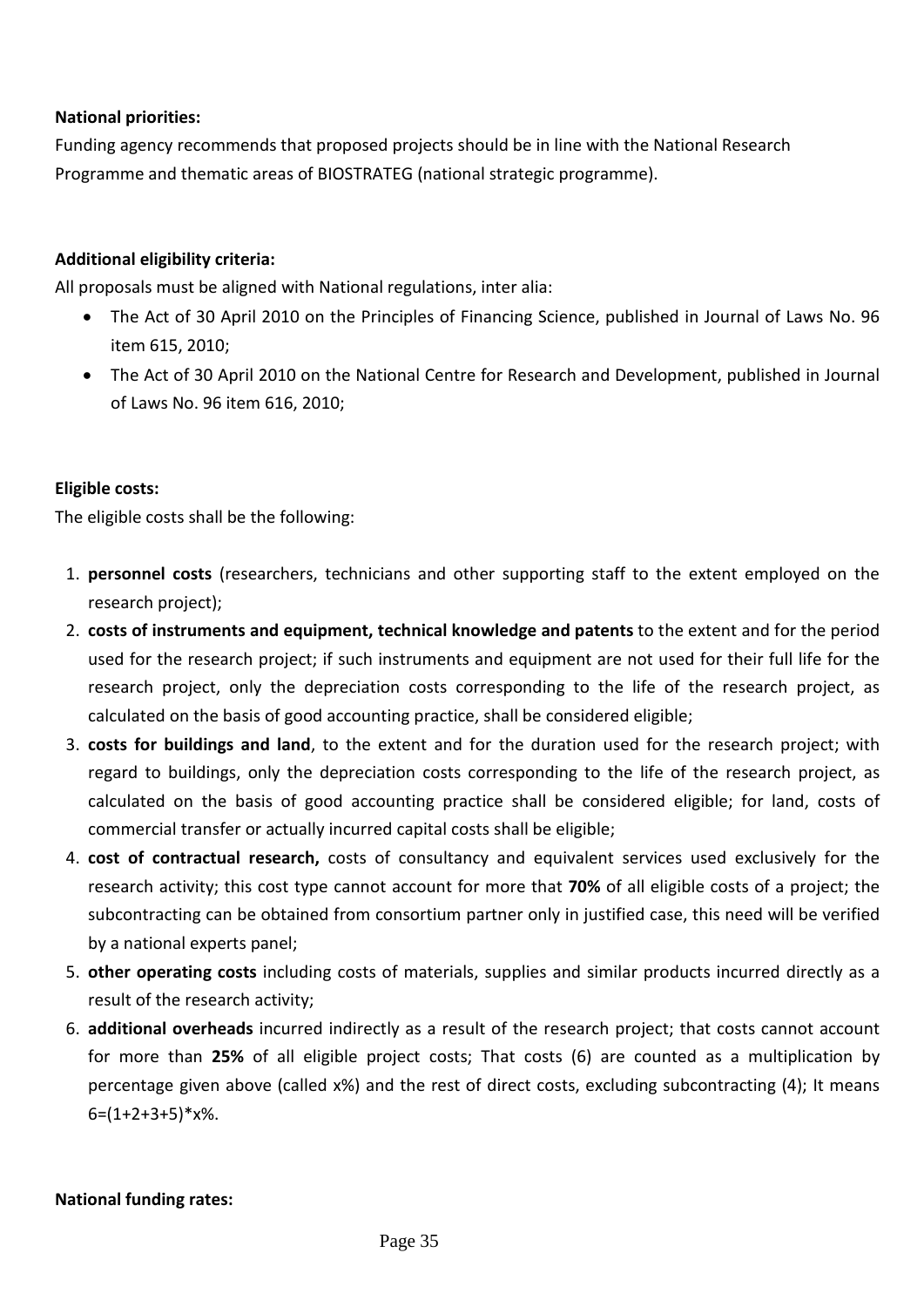Funding quota of Polish participants can be up to 100% for research organisations. In the case of enterprises, funding quota will be decided on a case-by-case basis depending on the size of the company, type of research/development, risk associated with the research activities and commercial perspective of exploitation. Organizations must be registered in Poland.

|                           | Large              | <b>Medium</b>      | <b>Small</b>       | Universities and research |
|---------------------------|--------------------|--------------------|--------------------|---------------------------|
|                           | <b>Enterprises</b> | <b>Enterprises</b> | <b>Enterprises</b> | organizations             |
| <b>Fundamental/Basic</b>  |                    |                    |                    | Up to                     |
| Research                  |                    |                    |                    | 100 %                     |
| <b>Industrial/Applied</b> | Up to              | Up to              | Up to              | Up to                     |
| Research                  | $50+15$ (max       | $50+10+15$ (max    | $50+20+15$ (max    | 100 %                     |
|                           | 65 %)              | 75 %)              | 80 %)              |                           |
| Experimental              | Up to              | Up to              | Up to              | Up to                     |
| development               | $25+15$ (max       | $25+10+15$ (max    | $25+20+15$ (max    | 100 %                     |
|                           | 40 %)              | 50 %)              | 80 %)              |                           |

In case of enterprises only Industrial/Applied Research and Experimental Development will be fund. Other type of activities (e.g. coordination, dissemination, management) is not eligible for funding as separate research tasks in the project schedule.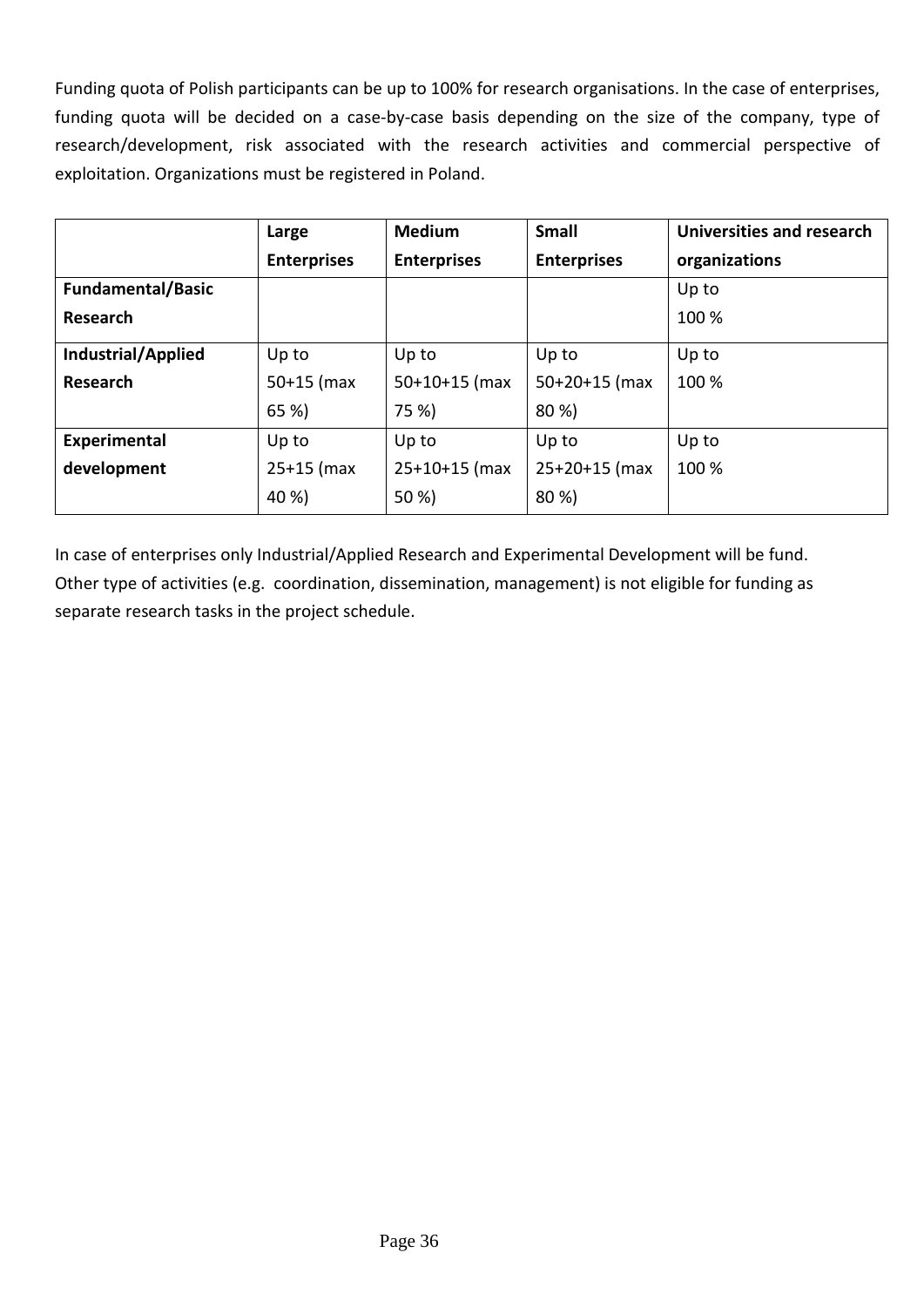# **Romania**



# **Participating organisation(s)**:

Executive Unit for Financing Higher Education, Research, Development and Innovation (UEFISCDI) - 500.000 Euro.

### **National Contact Person(s)**:

Bratu Luciana, Head of International Relations and Implementation Projects, UEFISCDI, Bd. Schitu Magureanu 1,et.3.camera 6, Sector 5, Bucuresti web: [www.uefiscdi.gov.ro](http://www.uefiscdi.gov.ro/) Tel: 021 307 19 (10); (35) E-mail[: luciana.bratu@uefiscdi.ro](mailto:luciana.bratu@uefiscdi.ro)

Asanica Adrian, Expert UEFISCDI Tel: +40744.45.00.11 E-mail[: adrian.asanica@uefiscdi.ro](mailto:adrian.asanica@uefiscdi.ro)

### **Name of & link to the funding programmes**:

<http://uefiscdi.gov.ro/Public/cat/593/Parteneriate.html> <http://www.cdi2020.ro/wp-content/uploads/2014/02/pn-cdi-2014-2020.pdf> [http://www.cdi2020.ro/wp-content/uploads/2014/02/STRATEGIA\\_Versiunea-tehnica\\_Februarie-2014.pdf](http://www.cdi2020.ro/wp-content/uploads/2014/02/STRATEGIA_Versiunea-tehnica_Februarie-2014.pdf)

### **Minimum and/or maximum project duration**:

Proposed projects may last up to 36 months.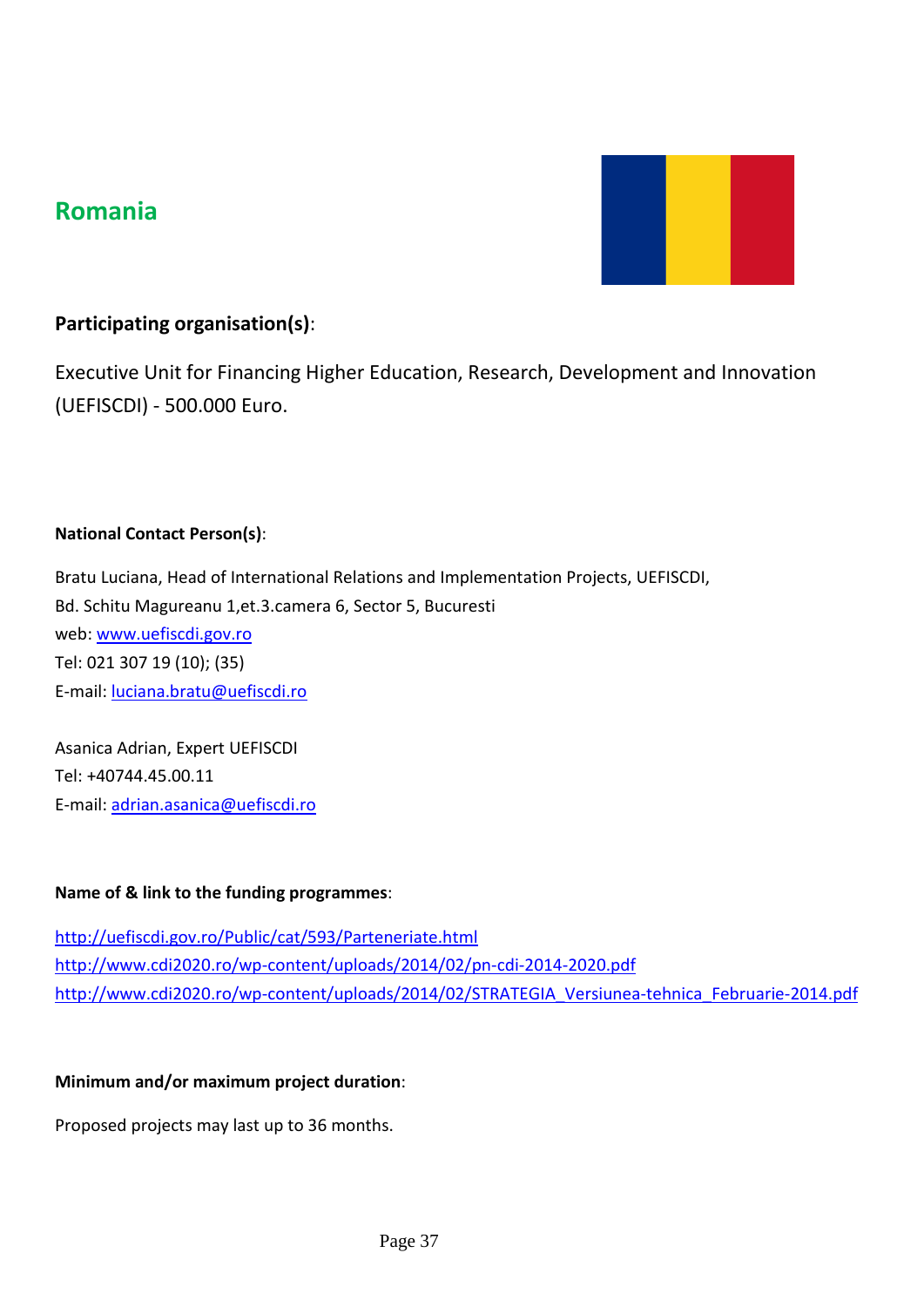### **Minimum and/or maximum funding per project**:

One project can require up to 250.000 €.

## **Who can be eligible for funding (incl. industry participation)?**

Eligible entities for funding are universities, public institutions, R&D national institutions, joint-stock companies, SME's and Large companies, NGOs (associations, foundations, etc.), others. We can fund only Romanian research teams. For universities, public institutions, R&D national institutions funding is 100%, and for SMEs and Large companies, financing is under the permit N 542/2007 of the European Commission. *Eligible costs:*

For the fundamental research activities, industrial research and experimental

development, according to HG 134/2011, types of expenses are eligible, as follow:

a. Staff costs;

b. Logistics expenses

Capital expenditure ;

Expenditure on stocks - supplies and inventory items;

Expenditure on services performed by third parties cannot exceed 25 % of the funding from the public budget. The subcontracted parts should not be core/substantial parts of the project work;

c. Travel expenses;

d. Overhead (indirect costs) is calculated as a percentage of direct costs: staff costs, logistics costs (excluding capital costs) and travel expenses. Indirect costs will not exceed 20 % of direct costs, excluding the cost for subcontracting.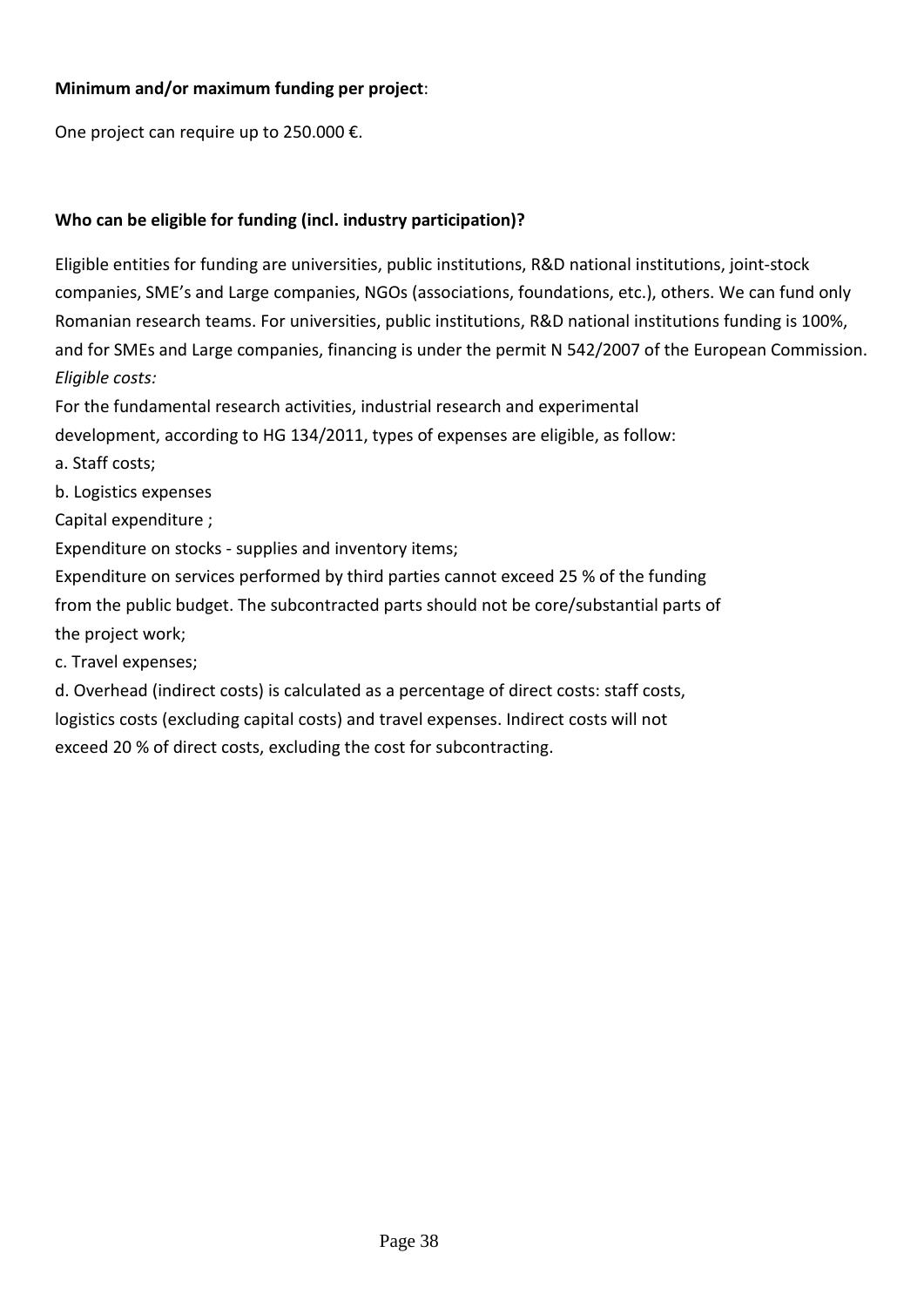# **Spain**



# **Participating organisation(s)**:

INIA, Instituto Nacional de Investigación y Tecnología Agraria y Alimentaria (National Institute of Agricultural and Foor Research and Technology) (300,000 €)

### **National Contact Person(s)**:

- Pablo Aller, Project Manager, INIA, +34 91 347 87 45, [eranets@inia.es](mailto:eranets@inia.es)
- Rocío Lansac, Unit Coordinator, INIA, +34 91 347 87 89, [eranets@inia.es](mailto:eranets@inia.es)

### **Name of & link to the funding programmes**:

- INIA's [funding programme for this ERA-NET CoFund: fundamental research projects for agricultural](http://www.idi.mineco.gob.es/portal/site/MICINN/menuitem.d20caeda35a0c5dc7c68b11001432ea0/?vgnextoid=551c282978ea0210VgnVCM1000001034e20aRCRD)  [resources and technologies in partnership with autonomous regions, and of complementary actions](http://www.idi.mineco.gob.es/portal/site/MICINN/menuitem.d20caeda35a0c5dc7c68b11001432ea0/?vgnextoid=551c282978ea0210VgnVCM1000001034e20aRCRD) <http://www.inia.es/inia/>

### **Minimum and/or maximum project duration**:

Proposed projects may last from 12 to 36 months

### **Minimum and/or maximum funding per project**:

One project can require up to 75.000 €. There can be several Spanish partners per project proposal.

### **Who can be eligible for funding (incl. industry participation)?**

Applicants must be national public research organisations and public universities. The rest of organisations (ONGs, foundations, enterprises,SME, etc.) are also welcome to participate by their own resources.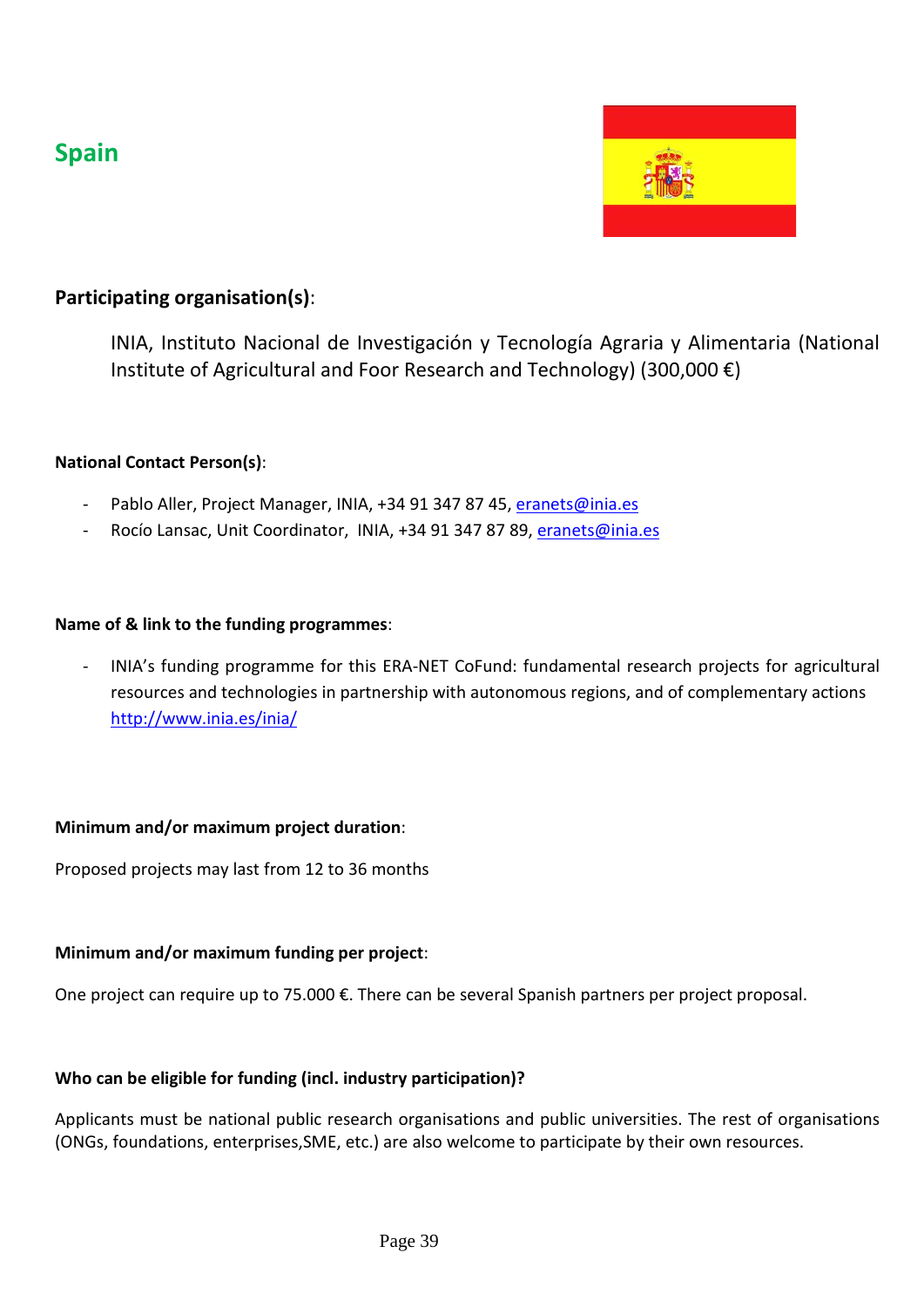### **National priorities:**

- Economic and environmental assessment of integrated food and biomass systems under different agro-ecological conditions and a whole chain assessment of biorefining technologies and production systems based on green biomass.
- Combining production systems for food, feed, fibre and biomass for biorefinery with cascade use of agricultural products, by-products and waste for innovation and optimal use of agricultural products.
- Assessing and increasing biological resource use efficiency of agricultural systems for a sustainable and environmentally friendly development of agricultural production also under climate change.
- Choice of plant species suited for pluriannual productions (e.g. short rotation coppice) as well as for applications and multi-purpose processes: Managing the trade-offs between choice of multi-purpose species vs. of versatile plants vs specialized crops.
- Options for synergy between ecosystem services and biomass harvest from semi-natural grasslands via biorefinery creating high value products and bioenergy.
- Land-use strategies around biomass production to minimize land requirement to provide a given volume of biomass including also global-scale modeling for indirect effects.
- Increased sustainability by more efficient use of available resources (light, water, major nutrients, minerals).

## **Eligibility**

The call is addressed to national public research institutions and public universities.

The requested contribution for Spanish partners in a project consortium shall not exceed 75.000 Euro. Project consortiums have to be composed by at least three countries participating in the call.

All areas mentioned in the call text are eligible, although the topics listed in the previous section (National priorities) will be prioritized.

Interdisciplinary research proposals and participation of enterprises and SMEs will be prioritized.

## **Funding**

Funding can be granted to research teams according to the rules and procedures of INIA. Funding will be subject to availability of the national budget and under the Spanish rules (Ley 38/2003, de 17 de noviembre, General de Subvenciones).

It is advisable to communicate the intention to submit a proposal, and its details, to INIA (NCP) at least 7 days before the closing date for pre-proposals and full proposals, respectively.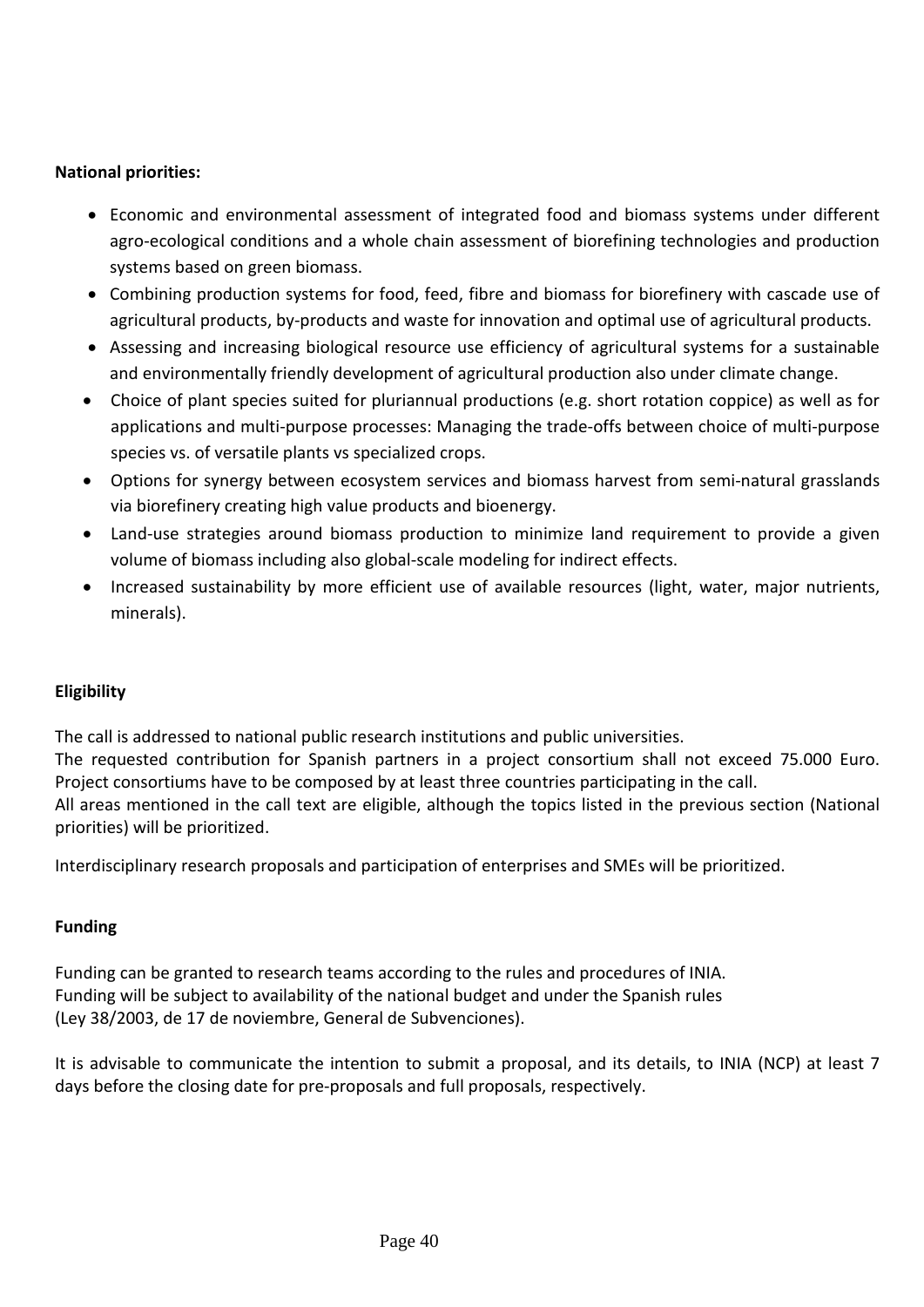### **Admitted costs**

Only costs arising after the start of the project are eligible, funding does not cover expenditure for activities implemented before the project has been granted. Subcontracts to carry out considerable parts of the research are not admitted costs, applicants should implement the project and should have the necessary resources to that end.

The beneficiary should break down the costs per year, as following:

Direct costs:

- Personal: Only for non-permanent scientific staff and non-permanent technicians hired for the project. Under no condition are eligible expenses for permanent staff. Grants will not be eligible as personal costs.
- Consumables/Equipment: Any consumables necessary for the implementation of the project can be provided. Only essential scientific equipment purchased specifically for the project will be eligible.
- Travel:—can be charged as eligible costs in accordance with national rules (INIA web http://www.inia.es/) and only for personnel included in the project.

Indirect costs:

Overhead costs must be calculated and must not exceed 20 % of the direct costs. Electricity, heating, some consumables (office supplies, toners for prints) and repairs are considered overheads.

The funds will be transferred to the beneficiary in annual payments. First annual will be transferred in an advance payment at the start of the project and the other(s) after scientific and financial justification by corresponding to each year. Annual scientific report in Spanish and English will be needed. Standards economic and scientific rationale for all beneficiaries of calls ERA-nets in which the funder is INIA are available at:

<http://www.inia.es/IniaPortal/goUrlDinamica.action?url=http://wwwsp.inia.es/RelInt/Era-nets/Noticias>

**NCP**: For further information please contact the INIA representatives:

- Pablo Aller, Project Manager, INIA, +34 91 347 87 45[, eranets@inia.es](mailto:eranets@inia.es)
- Rocío Lansac, Unit Coordinator, INIA, +34 91 347 87 89, [eranets@inia.es](mailto:eranets@inia.es)

National Institute of Agriculture and Food Research and Technology (INIA)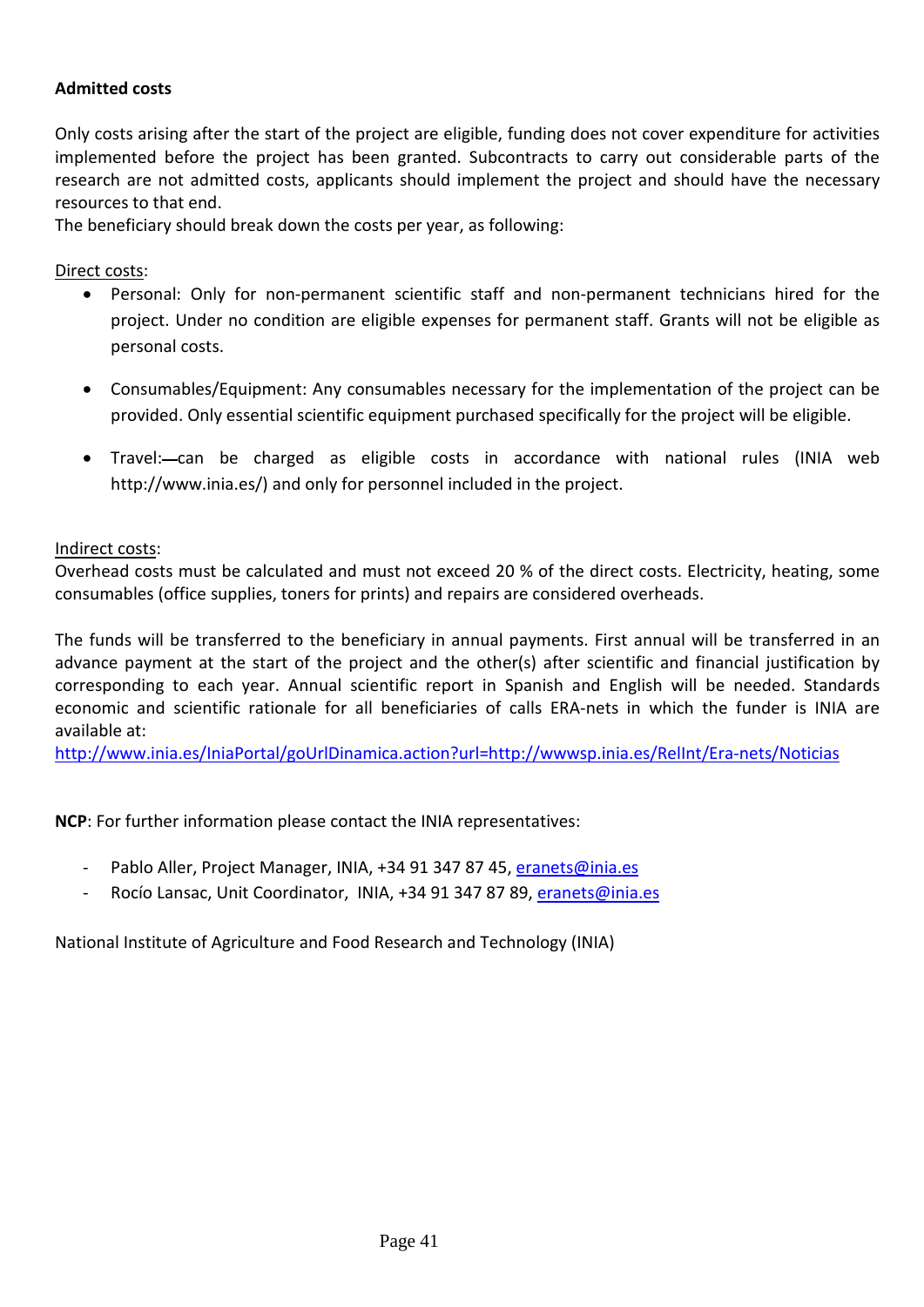# **The Netherlands**

## **Participating organisation(s)**:

Netherlands Organisation for Scientific Research (1.750.000 €)

### **National Contact Person(s)**:

Martijn Los MSc.| Netherlands Organisation for Scientific Research | Department Earth and Life Sciences | Policy Officer | Telephone: +31 70 344 05 08 | m.los@nwo.nl |

#### **Name of & link to the funding programmes**:

NWO Earth and Life Sciences [\(www.nwo.nl/alw\)](http://www.nwo.nl/alw): Funding for international activities in the economic priority areas Agri&Food and Horticulture & Propagation Materials, linked to FACCE-JPI.

#### **Minimum and/or maximum project duration**:

Proposed participations may last up to a maximum of 36 months.

#### **Minimum and/or maximum funding per project**:

A single Dutch partner may request a maximum of 250.000 €, consisting of approx. 200.000 € for personnel and max. 50.000 € for materials (consumables and travel). For personnel funding can be requested for postdoc researchers (temporary position) only, with the exception of senior researchers with a fixed position at TO2 or HBO institutes for whom funding can be requested at post-doc level in this specific call (see additional criteria).

The maximum number of Dutch participants (applicable for funding) per consortium is two. Leading to a maximum funding of 500.000 € per project.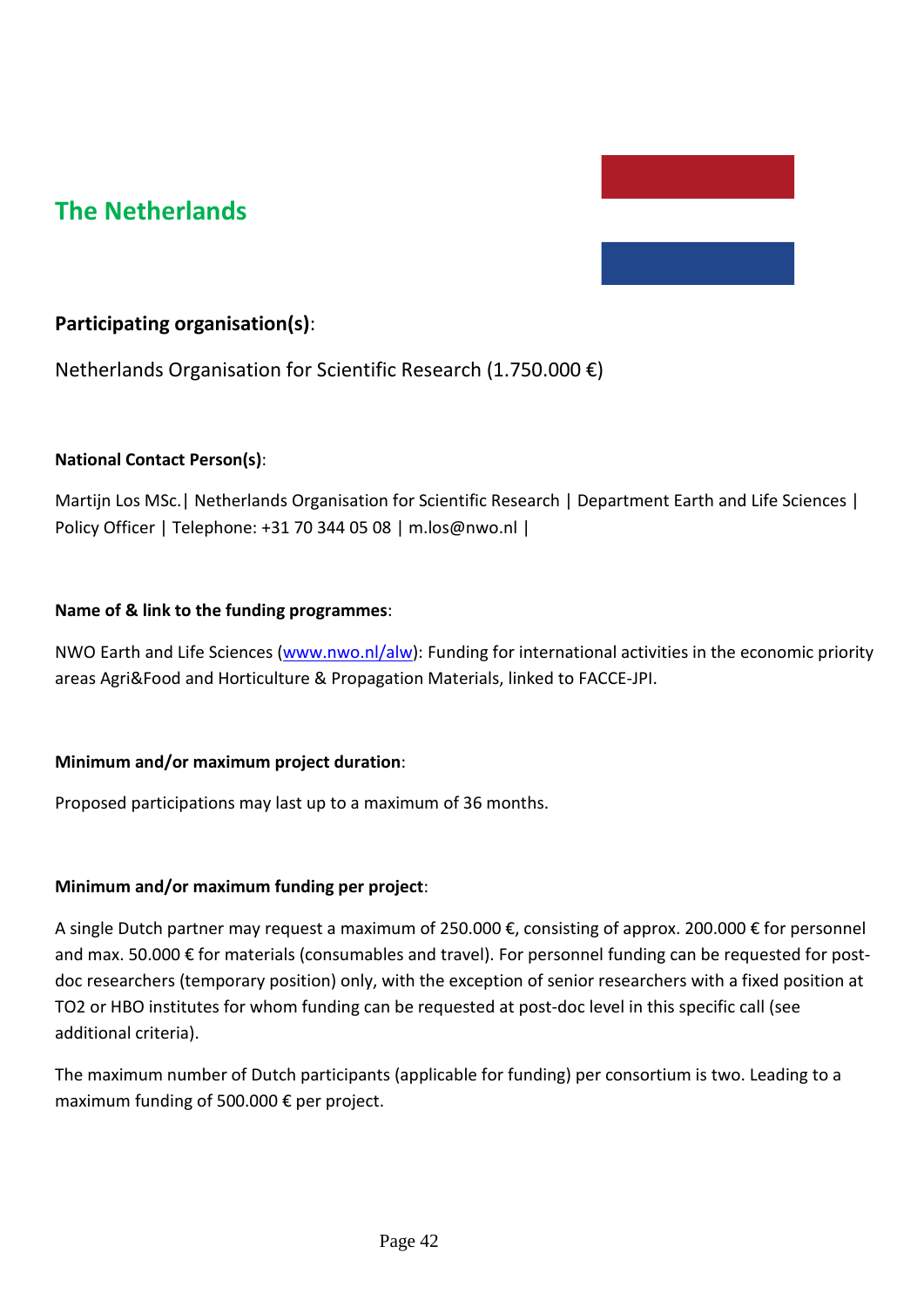## **Who can be eligible for funding (incl. industry participation)?**

Funding can be applied for by associate, assistant and full professors or researchers with a comparable position who work within the earth and life sciences and hold an appointment at a Dutch university or a research institute recognised by NWO. For this specific call, this includes TO2 and HBO institutes (see additional criteria).

Non-eligible Dutch partners (e.g. private companies, foundations) may participate in a consortium at their own expense (i.e. as non-funded partner). These partners should provide written confirmation of their participation using the format provided in Annex C of the call for proposals.

## **Link to the national page of the call**

<http://www.nwo.nl/financiering/onze-financieringsinstrumenten/alw/era-net-surplus/era-net-surplus.html>

### **Additional criteria**

Unless indicated otherwise on the national page for this call, criteria applied for Dutch participation in this ERA-NET Cofund call of JPI-FACCE are similar to those of the Open Competition of NWO-ALW.

An individual Dutch applicant may request funding for only one project (part of a consortium) in this JPI-FACCE call.

As agreed with the Ministry of Economic Affairs and Ministry of Education, Culture and Science concerning the rules for international funding of transnational calls, the funding rates (post-doc/senior researcher level) applied to universities as well as TO2 and HBO institutes will be in accordance with the VSNU contract in the context of ['Akkoord bekostiging wetenschappelijk onderzoek'](http://www.nwo.nl/financiering/hoe-werkt-dat/Salaristabellen).

TO2 institutes are defined as TNO, DLO (research institutes of Wageningen UR), the National Aerospace Laboratory (NLR), Energy research Centre of the Netherlands (ECN), Deltares and the Maritime Research Institute Netherlands (Marin). HBO institutes are defined as government funded HBO institutes as included in article 1.8 of the ["Wet op het hoger onderwijs en wetenschappelijk onderzoek](http://wetten.overheid.nl/BWBR0005682/geldigheidsdatum_11-11-2014) (WHW)".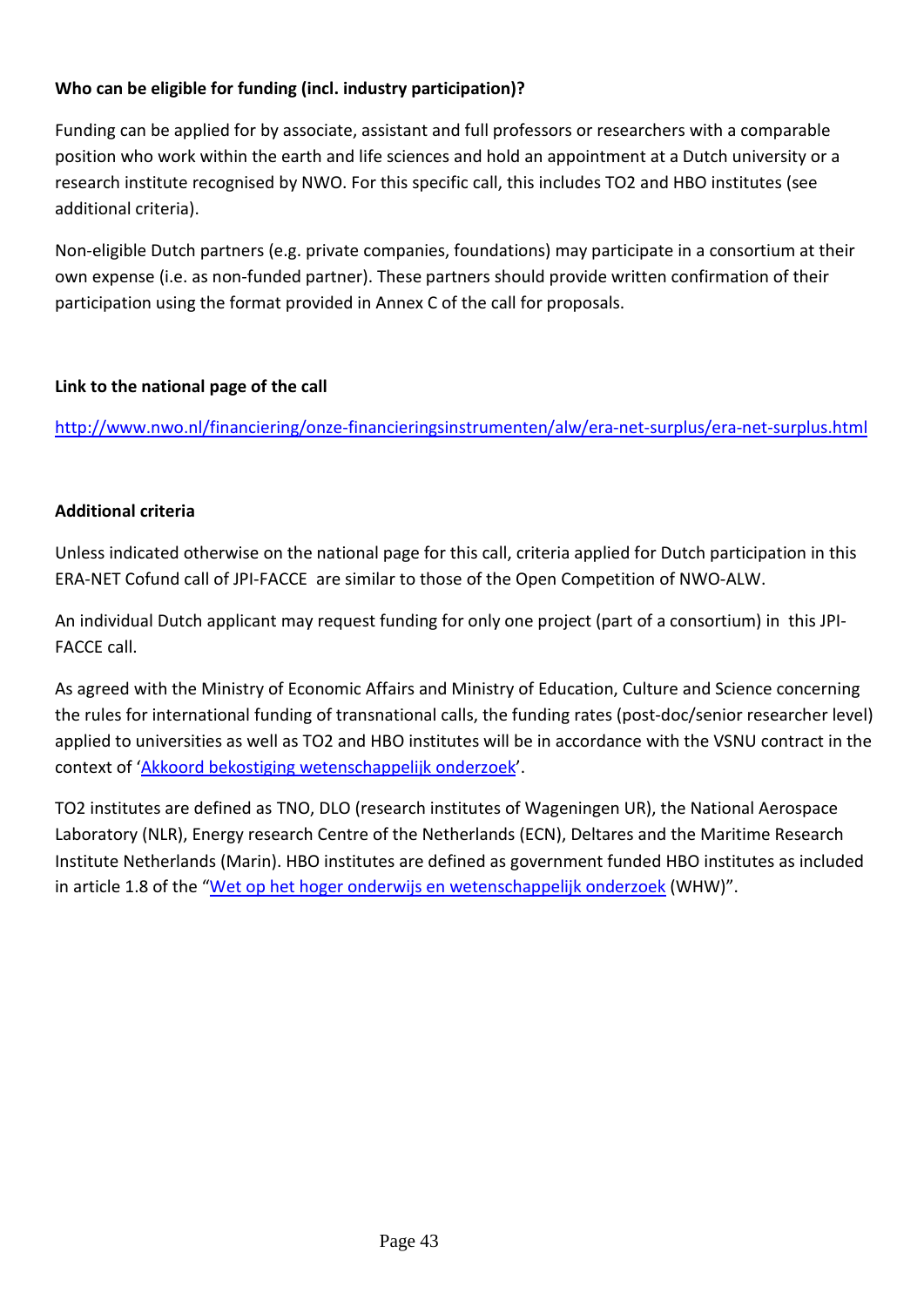# **United Kingdom**



# **Participating organisation(s)**:

Department for Environment Food and Rural Affairs (Defra): € 1.000.000

## **National Contact Person(s)**:

Mike Roper: Sustainable and Competitive Farming Strategy Programme Manager, Defra. + 44 207 238 3150; [mike.roper@defra.gsi.gov.uk](mailto:mike.roper@defra.gsi.gov.uk)

Luke Spadavecchia: SURPLUS Project Officer, Defra. + 44 207 238 4575; [luke.spadavecchia@defra.gsi.gov.uk;](mailto:luke.spadavecchia@defra.gsi.gov.uk)

## **Name of & link to the funding programmes**:

The funding programme for this ERANet is Defra's Sustainable and Competitive Farming Strategy (SCFS) research and development programme under the combined SCFS/Sustainable Land and Soils Evidence Plan:

[https://www.gov.uk/government/uploads/system/uploads/attachment\\_data/file/221058/pb13928](https://www.gov.uk/government/uploads/system/uploads/attachment_data/file/221058/pb13928-evidenceplan-land-soils-farming-strategy.pdf) [evidenceplan-land-soils-farming-strategy.pdf](https://www.gov.uk/government/uploads/system/uploads/attachment_data/file/221058/pb13928-evidenceplan-land-soils-farming-strategy.pdf)

This forms part of Defra's Departmental Evidence Strategy:

<https://www.gov.uk/government/publications/evidence-strategy-for-defra-and-its-network>

## **Minimum and/or maximum project duration**:

Projects may be from 12 to 36 months in duration

## **Minimum and/or maximum funding per project**:

There is no maximum or minimum funding per project Page 44